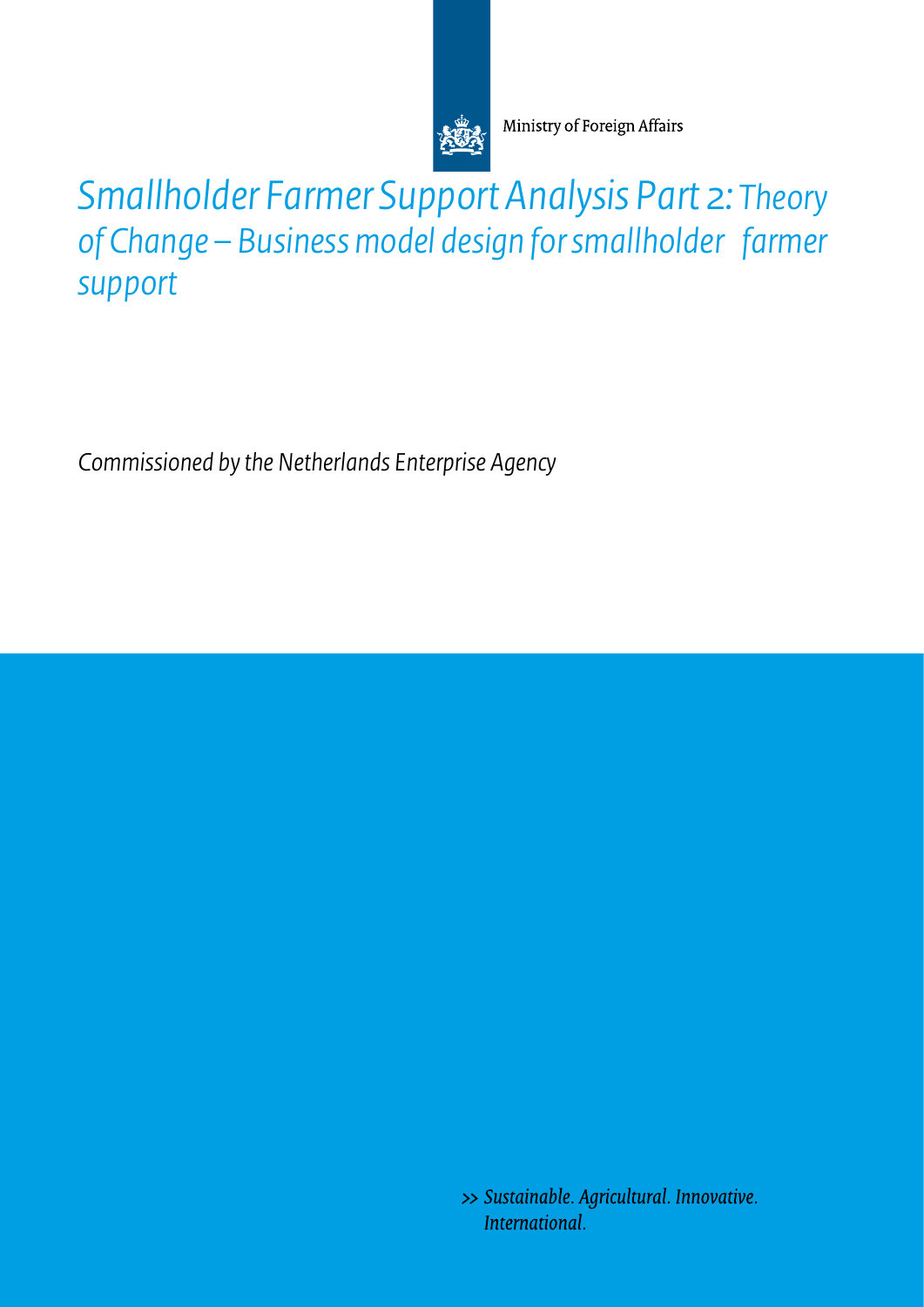# Smallholder Farmer Support Analysis Part 2: Theory of Change – Business model design for smallholder farmer support

Author: Wytske Chamberlain

Date: September 2019

Funded by: Netherlands Enterprise Agency (RVO)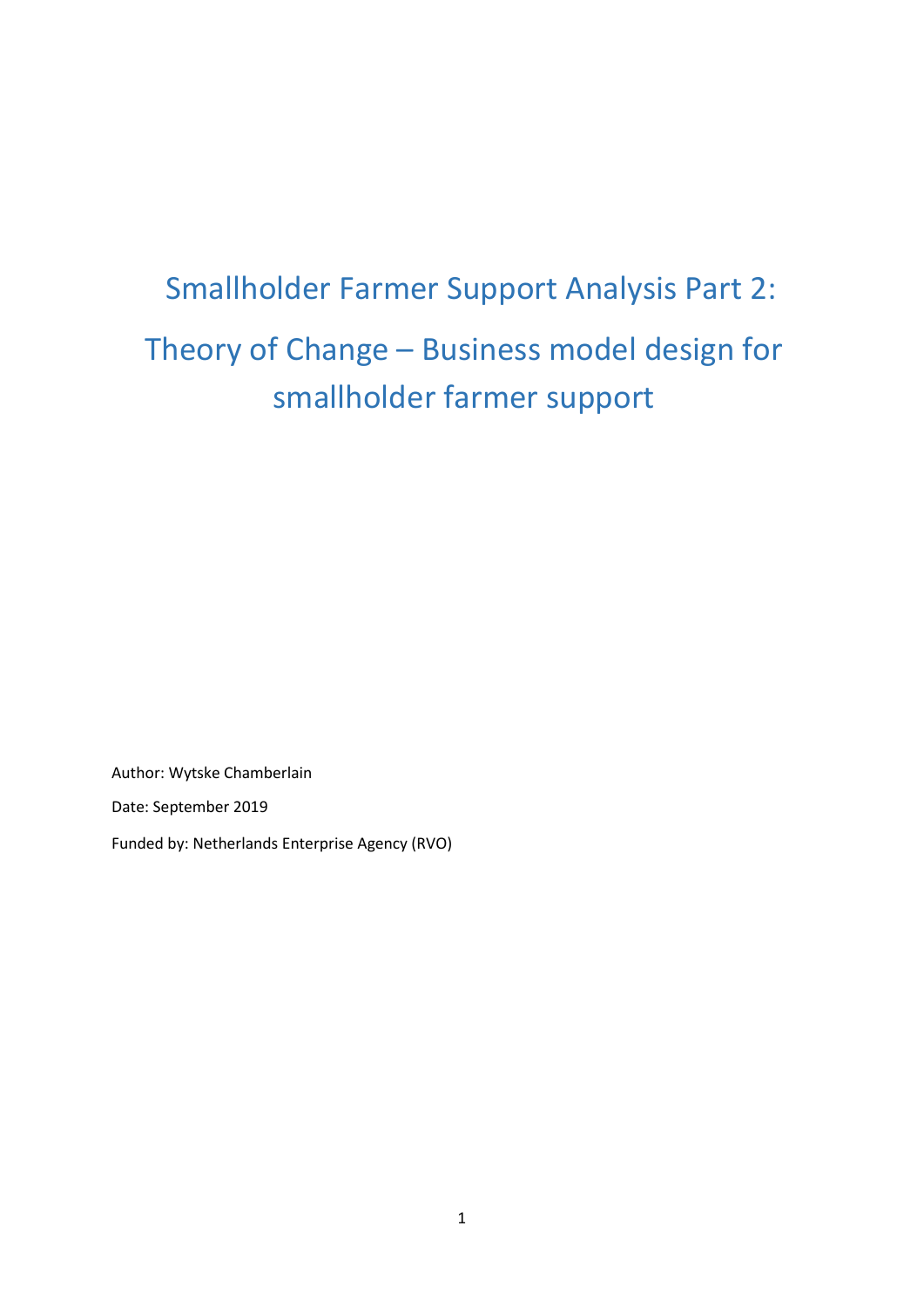## Contents

| 3.1 Supply contract: mitigated farmer risk and guaranteed supply under mutual responsibility |  |
|----------------------------------------------------------------------------------------------|--|
|                                                                                              |  |
|                                                                                              |  |
|                                                                                              |  |
|                                                                                              |  |
|                                                                                              |  |
|                                                                                              |  |
| 3.3 Collective organisation: bolstering voice and efficiency with challenges  21             |  |
|                                                                                              |  |
|                                                                                              |  |
|                                                                                              |  |
|                                                                                              |  |
|                                                                                              |  |
|                                                                                              |  |
|                                                                                              |  |
|                                                                                              |  |
|                                                                                              |  |
|                                                                                              |  |
|                                                                                              |  |
|                                                                                              |  |
|                                                                                              |  |
|                                                                                              |  |
|                                                                                              |  |
|                                                                                              |  |
|                                                                                              |  |
|                                                                                              |  |
|                                                                                              |  |
|                                                                                              |  |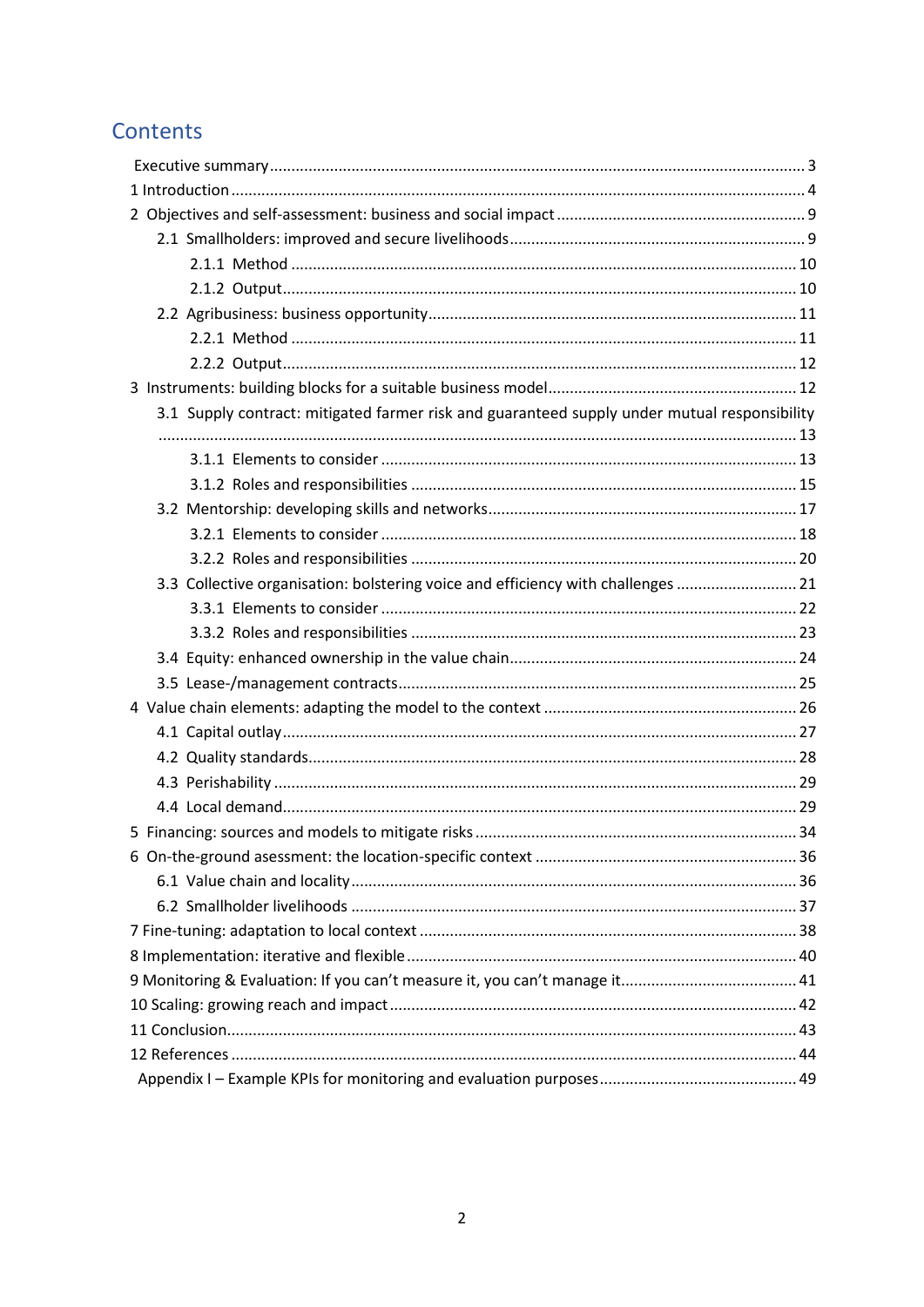#### <span id="page-3-0"></span>Executive Summary

This document presents a practically oriented Theory of Change for the design of support programmes that aim to integrate small-scale farmers in commercial value chains. The accepted theory is that by providing smallholder farmers with the right inputs and skills, they are able to increase their productivity and income from their farming activities, which will lead to the wider outcomes of agribusiness growth, enhanced food security, and rural development. Many different programmes have been implemented that lean on this general thinking, but struggle to deliver successful and sustainable smallholder integration. To increase the likelihood of smallholder support programmes contributing to smallholder development, a holistic approach that outlines the steps to implement such programmes, identifies the roles and responsibilities of programme partners, takes conscience of specific value chain characteristics, and addresses the more technical considerations regarding the business model is needed. This document addresses that need, and serves as a guideline for a range of practitioners: agribusinesses and smallholders, programme funders, NGOs, and policy makers.

Both smallholders and the agribusiness must first formulate their objectives of working together. Smallholder farmers are primarily looking for risk-mitigation within a diversified livelihood strategy. The agribusiness needs to look beyond mere financial performance, taking into account more socialrelated benefits that add to its overall business case. Agribusiness participation purely driven by developmental motivations is unlikely to succeed.

In subsequently designing the structure in which the agribusiness and smallholders work together, a number of elements are critical. The suitability of instruments to build a business model, and the way they are implemented, depend on the crop and value chain in which the smallholders are to be integrated. Following the overall objectives and capacities of the agribusiness and smallholders, additional partners need to be identified to address financing, mentoring and other services required within the partnership. A local assessment covering both the unique value chain in a specific location as well as the livelihoods in which the farmers operate is crucial to finetune the business model. The role-out starts with a pilot project to test the workings of the programme, leading to adaptation where needed. Regular monitoring and evaluation are to ensure that the programme remains on track to achieve the goals that the partners collectively agreed on. After a period of 3-5 years, the programme can be ready to scale, the support can be terminated but with a continuing commercial relationship between the smallholders and agribusiness, or the programme is terminated and all the partners exit the relationship. This journey from inception to exit is not a straightforward road, but rather an iterative process that requires continuous adaptations to the model and previous decisions made. Thus, regardless of the technical structure of the relationship, all partners involved need to have a flexible take on the planning and implementation. In innovative and novel partnerships, unexpected occurrences are inevitable, triggering adaptation of the original plans. Smallholder involvement from an early stage is more likely to result in shared objectives and identification of potential challenges. Furthermore, shared decision making allows for transparency and the building of trust, which increases the success of the partnership. Lastly, commercial integration and partnerships between agribusinesses and smallholder farmers need time to establish, to grow and to yield tangible results. A long-term strategy and expectation management are essential.

When each of the partners approaches the relationship with an attitude of assumed ability, reciprocal willingness to understand the other actors, and a readiness to try innovative ways of working, the programme is more likely to succeed. The outcome must be a cohort of empowered smallholders who are able to transact with commercial value chains, but more importantly, who can independently choose which marketing channels to trade with.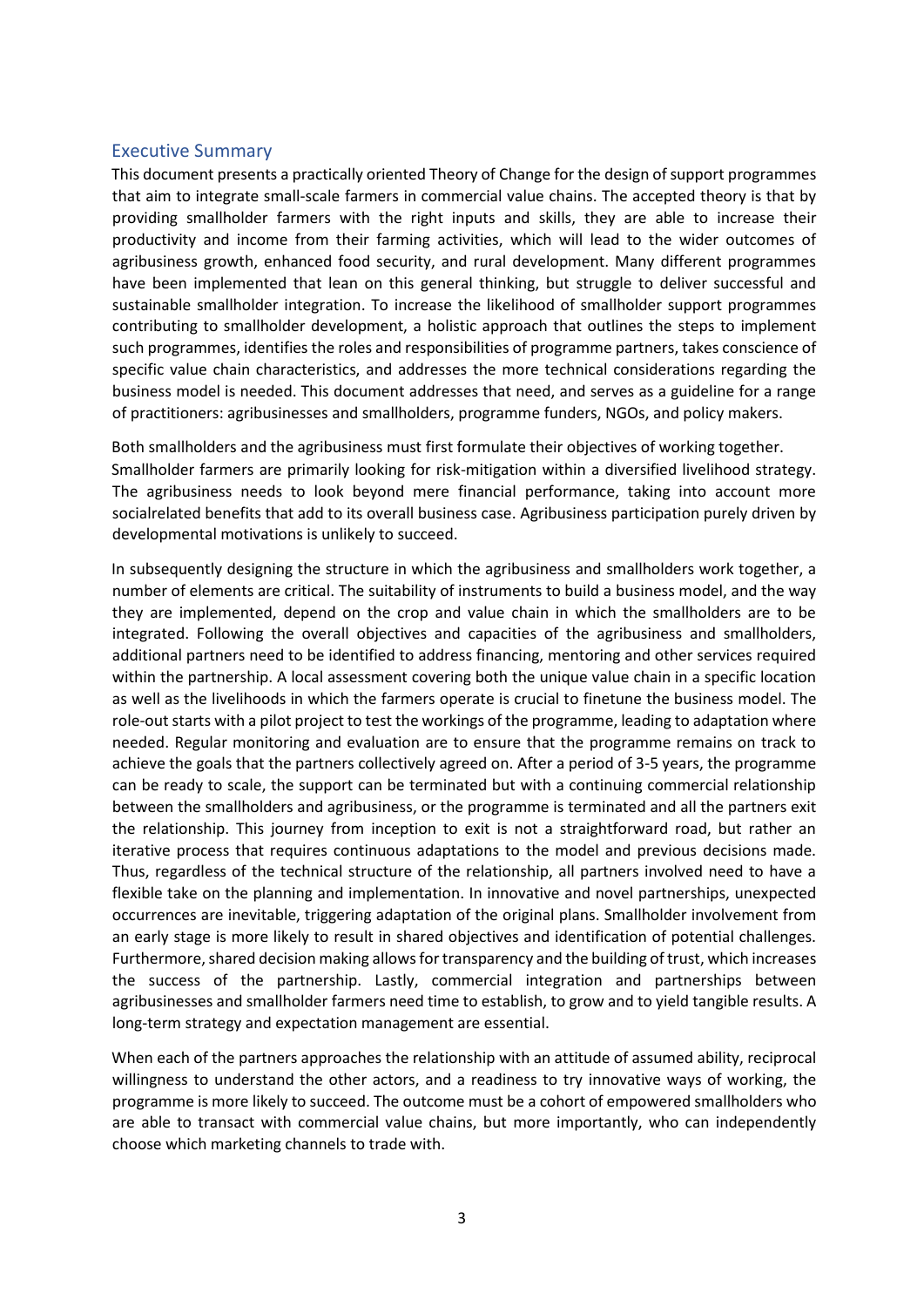#### <span id="page-4-0"></span>1. Introduction

The development of smallholder farmers has received much attention throughout the developing world. Equally, in the South African context much has been written about the need to develop a cohort of small-scale farmers: to stimulate wider rural development, but also to transform the agricultural sector that is dominated by large-scale, white farmers. A large number of publications outline policies and their impacts (Greenberg, Swanepoel, & Lewis, 2018; Hall, 2007; Khulisa Management Services & University of Cape Town, 2016), analyse specific case studies (Chamberlain & Anseeuw, 2017; Sopov, Saavedra, Sertse, Vellema, & Verjans, 2014), or instruments (Anseeuw et al., 2011; Ortmann & King, 2007a), or provide broad recommendations on potential strategies going forward (Berdegué, Biénabe, & Peppelenbos, 2008; Markelova, Meinzen-Dick, Hellin, & Dohrn, 2009; Vermeulen & Cotula, 2010). These, and additional, publications identify a range of challenges that smallholders face when trying to access commercial value chains. Often mentioned are limited access to resources, in particular land and water, a low level of mechanisation, lack of financing, insufficient knowledge, and inadequate infrastructure. These aspects are reinforced in highly concentrated market structures that require consistency in volume and quality of supply.

Whereas challenges for smallholder development have been well-documented, a holistic but practical Theory of Change (ToC) to guide stakeholders in the design and implementation of sustainable smallholder farmer support programmes is lacking. This document presents such a ToC for the design of business models that specifically aim to integrate small-scale farmers in commercial value chains. It leans on the thinking that by providing smallholder farmers with the right set of inputs, they are able to grow their agricultural activities, resulting in higher incomes, rural employment, and more sustainable farmer practices (CSAF, 2019). The ultimate objective of such support programmes must be to empower smallholders to make independent, well-informed decisions on how to manage their farms and what markets to engage with.

The ToC presented here depicts a process that identifies crucial steps and elements when creating partnerships between agribusinesses and smallholders. It uses a modular approach to build a suitable business model, combining instruments that enable commercial value chain integration with key characteristics of the particular value chain targeted. Using a process and business model approach allows for a widely applicable ToC but with details relating to specific contexts. As such, it offers the flexibility required to accommodate the unique characteristics observed in smallholder support programmes. It identifies stakeholders and their roles and responsibilities, as well as critical project elements. The ToC is considered to be a fundamental preparation that increases the impact and success of future smallholder farmer support projects, that grows an empowered cohort of emerging farmers, and hence enhances transformation and food security in South Africa.

The ToC is built on findings from a diverse set of South African case studies that have been supported by the Dutch government. A number of these cases are presented in separate documents, which are complemented by a transversal analysis. It furthermore draws from existing literature pertaining to smallholder support projects in South Africa and other countries, and from research on the particular instruments and value chain characteristics. This literature is listed in the Reference section at the end of this document.

The ToC presented here applies specifically to the DAFF categories of smallholder producers and medium-scale commercial producers. These categories are defined by an annual turnover from as little as R50,000 to up to R10 million (Ngaka, 2019). They are relatively small in size, but have the potential to grow. These farmers often produce for home consumption, and sell surplus produce to markets: informal or formal, local, domestic or export. They follow a diversified income strategy to which farming contributes significantly (Cousins & Chikazunga, 2013). In specific, they grow cash crops, such as fresh fruit and vegetables, but also sugarcane and grains. The reality of many of these small-scale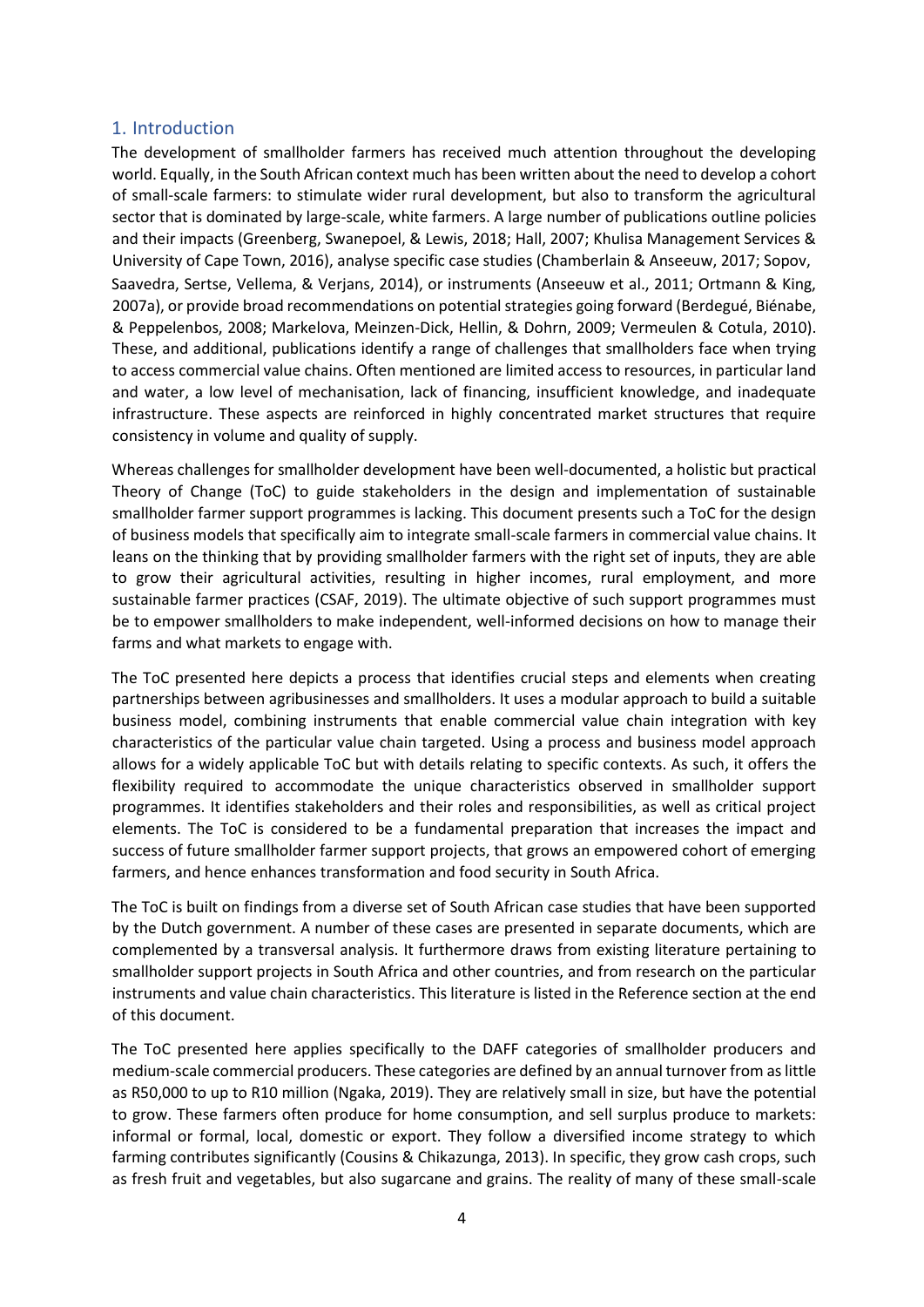farmers is that, due to the limited size of their land, only high-value crops allow them to build a financially sustainable operation. This implies that access to commercial value chains is critical for their success. It is also particularly in the market-oriented smallholder segment where the private sector can contribute to farmer development in absence of government programmes (Khulisa Management Services & University of Cape Town, 2016).

This document follows a logical sequence for initiatives where agribusinesses and smallholder farmers want to work together to build a sustainable cohort of new farmers:

- 1. Define the project objectives and draw up the business and social impact case (see Section 2)
- 2. Design the broad business model, the instruments to be used, and the partners needed (Section 0 & 4)
- 3. Identify financing methods of the project (Section 5)
- 4. On-the-ground: local value chain analysis, and smallholder livelihood assessment (Section 6)
- 5. Fine-tune business model and draw up contracts, secure hardware & infrastructure, contract external partners (e.g. mentors, suppliers) (Section 7)
- 6. Implement pilot, evaluation and adapt model where necessary (Section 8 & 9)
- 7. Scale and exit (Section 0)

The first three steps determine the required inputs into the programme. The capacities of the agribusiness and other programme initiators form the basis of this process. This is then combined with the value chain characteristics in which the programme is to be implemented. The inputs identified relate to the programme partners (including the individuals responsible), the required services to be delivered to the smallholders, and finances. The output of these steps is a jointly formulated Memorandum of Understanding (MoU) which formulates the overall objectives, the scope of the programme, the roles and responsibilities of each of the programme partners, and the budget.

Steps 4 and 5 fine-tune the process through which the intended objectives are to be achieved. This relies heavily on the decisions made in the first steps of the programme initiation, but acknowledge the uniqueness of the context in which the project is to be implemented. As such, there are many feedback loops to the design sketched in the previous phases. The main deliverables of these steps are a local value chain map, as well as an implementation plan and a description of the farmer selection process. Step 6 revolves around the actual roll-out of a pilot, that is to result in the actual achievement of the objectives. The output of these steps should be better skilled and empowered smallholders with a higher degree of integration into the commercial value chains. During the pilot project implementation, regular monitoring and evaluation activities need to ensure that the programme efficiently and effectively delivers the outputs towards the overarching outcome of a cohort of independently operating smallholders that are empowered in their decision on interacting with commercial value chains.

This sequence, as depicted in *Figure 1*, in practice needs to be approached as an iterative process. Experiences in latter steps trigger reviews and re-adjustments in previous steps. Flexibility is essential for building inclusive partnerships between agribusinesses and smallholder farmers. Throughout the programme design, implementation and evaluation, a number of characteristics need to be applied. These are depicted in green in *Figure 1*.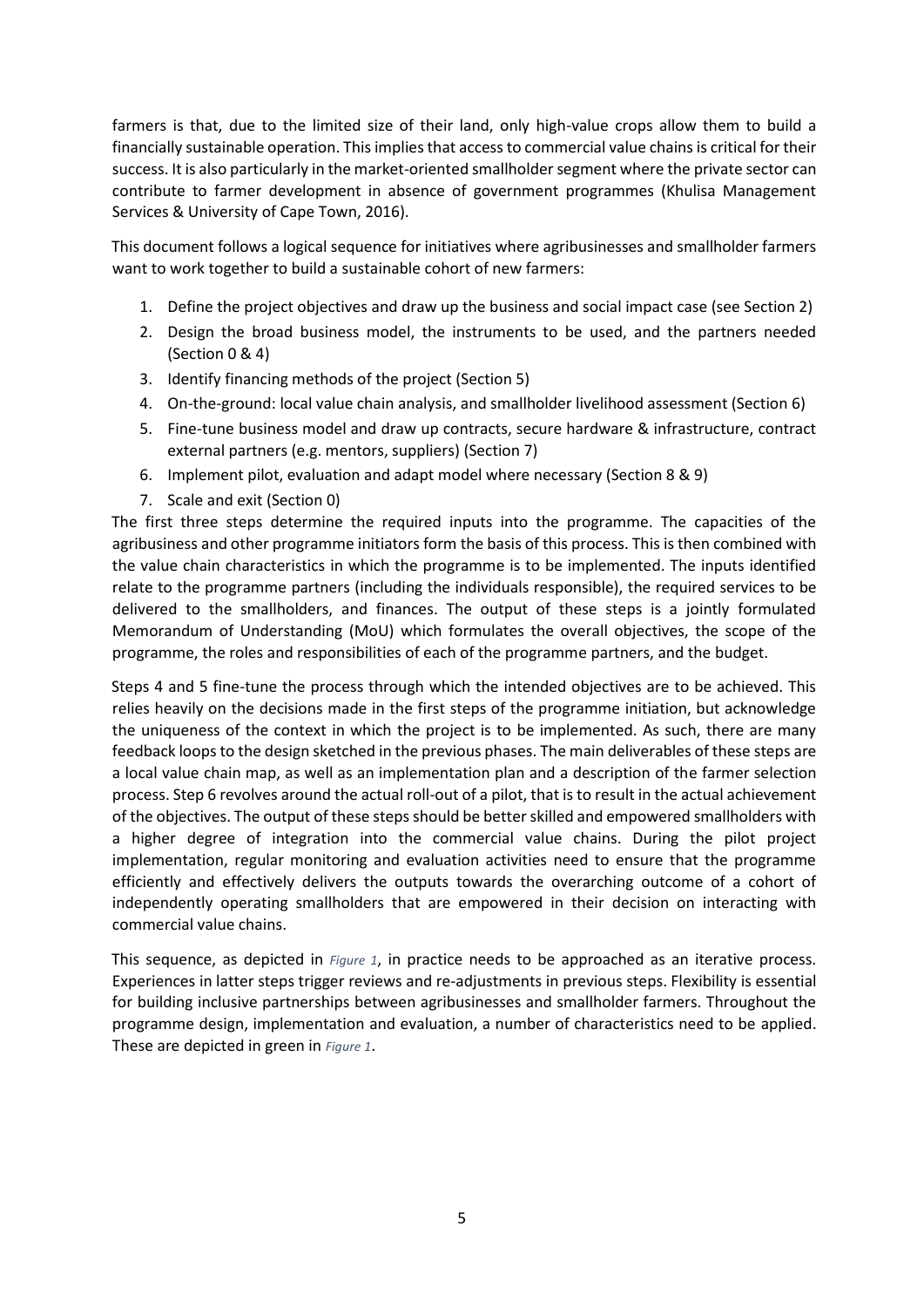

*Figure 1: Theory of Change diagram* 

Table 1 summarises Sections 2-5, with each of the sections providing more details on each of the elements. It serves as a quick reference when initiating a smallholder support programme.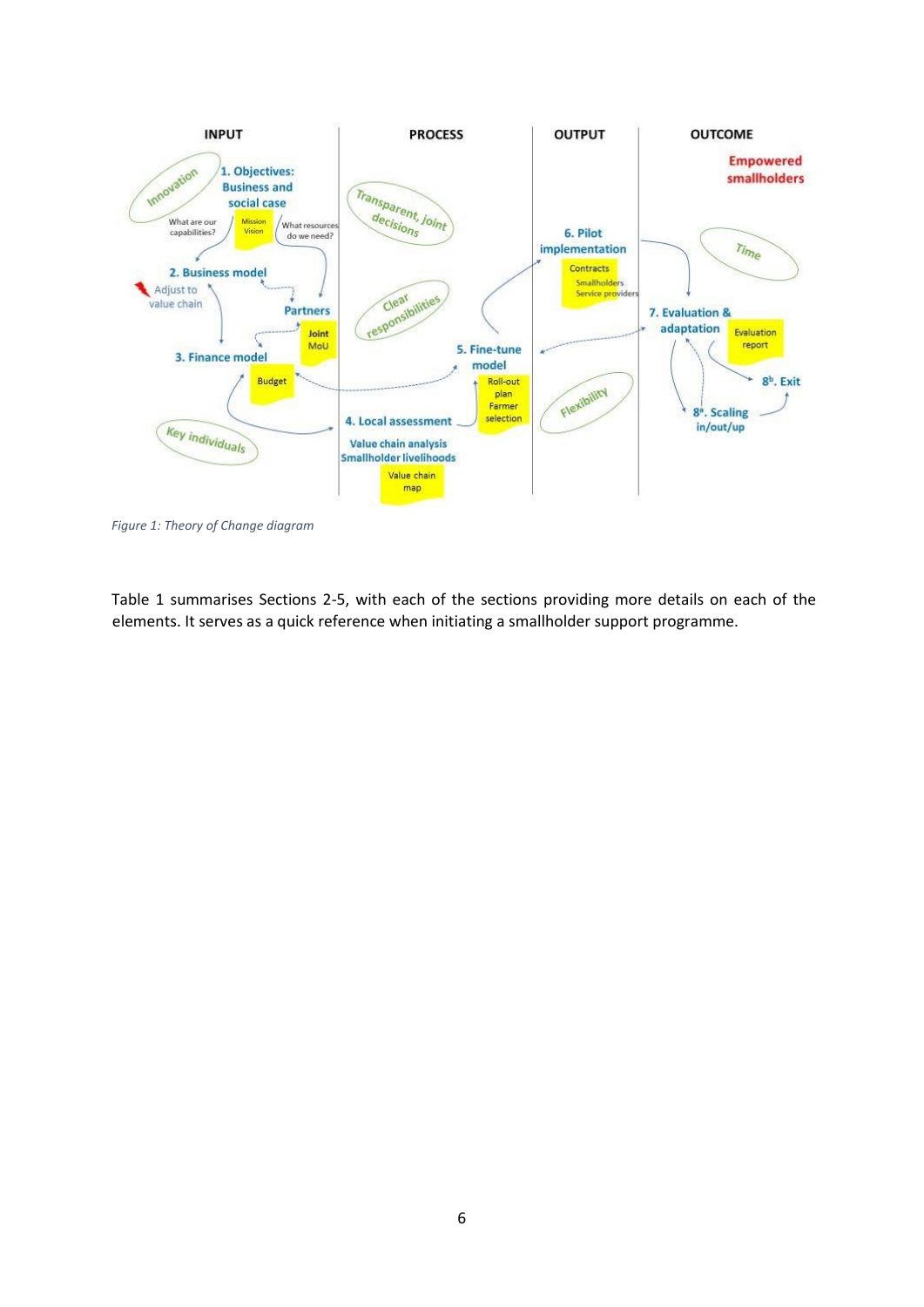| Table 1: Business model instruments and how to apply them |                                                                         |                                                                                                                                                                                                                      |                                                                                                                                                                                                                                                                                                                                    |                                                                                                                                                                                                                                                      |  |  |  |  |
|-----------------------------------------------------------|-------------------------------------------------------------------------|----------------------------------------------------------------------------------------------------------------------------------------------------------------------------------------------------------------------|------------------------------------------------------------------------------------------------------------------------------------------------------------------------------------------------------------------------------------------------------------------------------------------------------------------------------------|------------------------------------------------------------------------------------------------------------------------------------------------------------------------------------------------------------------------------------------------------|--|--|--|--|
| <b>OBJECTIVE /</b><br><b>OUTCOMES</b>                     | <b>BUSINESS MODEL -</b><br><b>INSTRUMENTS</b>                           | CONDITIONS (see also details per value chain<br>element)                                                                                                                                                             | <b>PROJECT PARTNERS &amp; RESPONSIBILITIES</b>                                                                                                                                                                                                                                                                                     | <b>FINANCING</b>                                                                                                                                                                                                                                     |  |  |  |  |
| Smallholders: Improve<br>livelihoods, not                 | <b>Supply contract</b>                                                  |                                                                                                                                                                                                                      |                                                                                                                                                                                                                                                                                                                                    |                                                                                                                                                                                                                                                      |  |  |  |  |
| commercialisation<br>• Increase<br>yields/price           | Provides certainty<br>for smallholder and<br>offtaker                   | • Fair, transparent pricing<br>• Alternative for sub-standard produce<br>• Must allow for mixed cropping                                                                                                             | Smallholder: adhere to growing plans and other<br>contractual requirements;<br>Offtaker: create context in which smallholder can adhere                                                                                                                                                                                            | Offtaker: interest-free loan financing<br>(inputs + production costs);<br>Smallholder: machinery and other                                                                                                                                           |  |  |  |  |
| • Higher value crops<br>• Larger area                     |                                                                         | Dispute resolution mechanism<br>• Long-term contract and more services for<br>well-performing smallholders                                                                                                           | to contract. Be aware of your bargaining power and<br>better information, which puts you at an advantage.                                                                                                                                                                                                                          | fixed assets;<br>Financial service providers: loans with<br>contract as collateral                                                                                                                                                                   |  |  |  |  |
| Assess the<br>smallholder context                         | Mentorship                                                              |                                                                                                                                                                                                                      |                                                                                                                                                                                                                                                                                                                                    |                                                                                                                                                                                                                                                      |  |  |  |  |
| and their challenges                                      | <b>Builds smallholder</b><br>skills and network                         | Significant presence on the ground: intensity<br>and quality<br>• Farmer participation in programme design to<br>identify challenges<br>Wider scope than supply contract<br>crop/offtaker<br>• Non-traditional crops | Smallholder: active participation in mentorship<br>programme;<br>Mentor: training and on-farm support,<br>Develop train-the-trainer programme;<br>Agribusiness: provide technical support / standards /<br>certification guidelines;<br>Input suppliers: package with technical support.                                           | <b>External grant</b> funding allows for<br>independent mentor with wider scope<br>than offtaker;<br>Offtaker: Mentorship costs high for<br>viable business plan, but offers<br>monitoring option;<br><b>Smallholder:</b> can pay for some services  |  |  |  |  |
|                                                           | <b>Collective organisation</b>                                          |                                                                                                                                                                                                                      |                                                                                                                                                                                                                                                                                                                                    |                                                                                                                                                                                                                                                      |  |  |  |  |
|                                                           | Increases overall<br>smallholder voice;<br>Reduces transaction<br>costs | • Scope depends on crop and context<br>. Must be well-established collective<br>• Small size<br>• Governance training<br>• External manager for larger collectives                                                   | Smallholder: active and fair participation in collective;<br>Collective: democratic leadership election,<br>incentivedriven member remuneration options, internal<br>dispute mechanism;<br>Mentor: governance support;<br>Agribusiness: look beyond transaction efficiency as<br>collectives can be challenging business partners. | Self-financing through membership<br>fees and operational margins;<br>Grant funding for governance training<br>(not for operational expenses);<br>NGO: create linkages with<br>agribusinesses, financers, etc. and act<br>as mentor/service provider |  |  |  |  |
| <b>Commercial partner:</b>                                | <b>Equity</b>                                                           |                                                                                                                                                                                                                      |                                                                                                                                                                                                                                                                                                                                    |                                                                                                                                                                                                                                                      |  |  |  |  |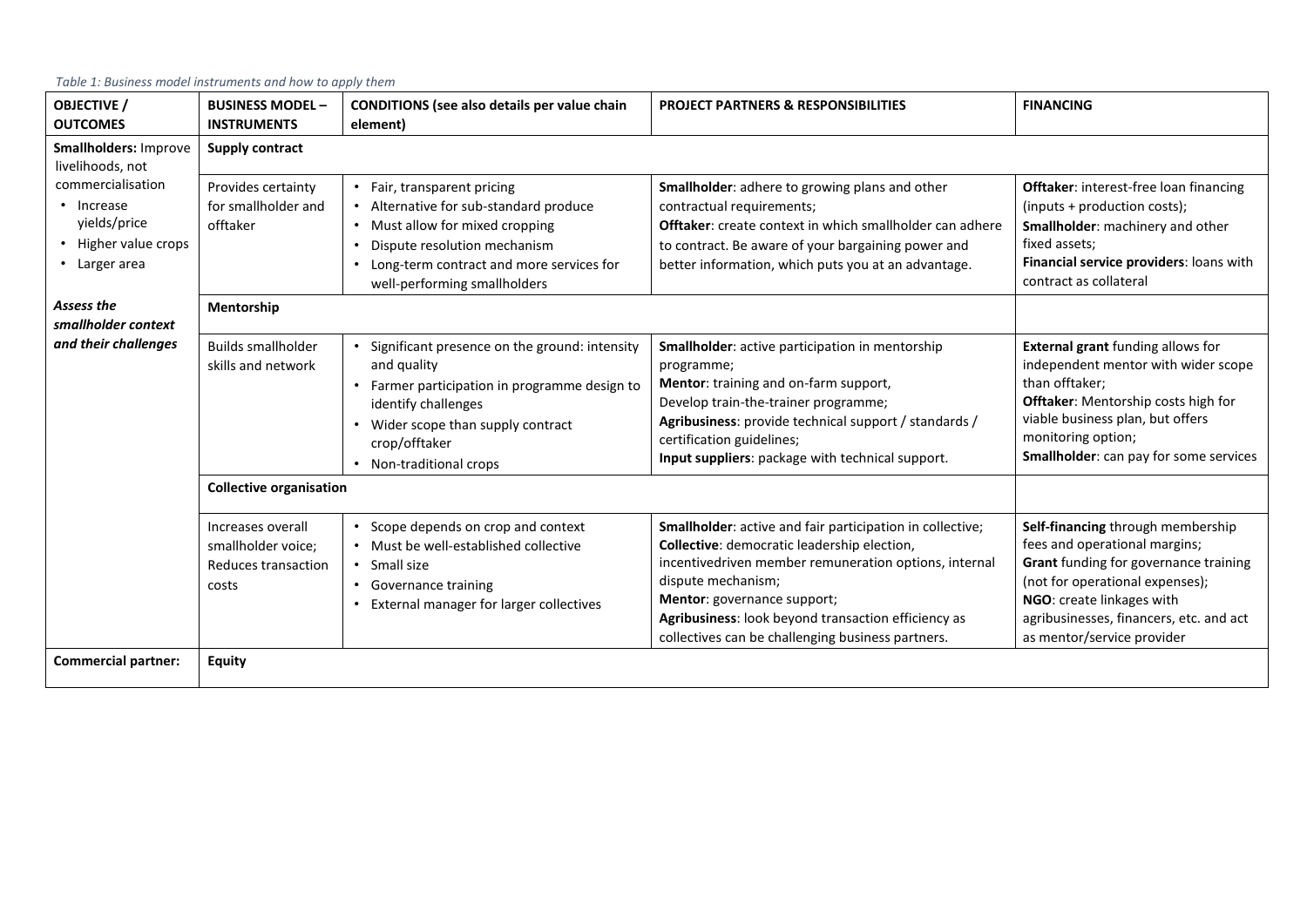| Business case, not CSR<br>• Build local supplier<br>base<br>$\cdot$ B-BBBE<br>requirements<br>• Diversify supplier<br>base<br>• Land reform | Increase asset base<br>Better value<br>proposition for<br>smallholders<br>Lease/management contract | Medium-term objective due to complexity<br><b>Expectation management</b>                                                  | Mentor: governance and business training;<br>Smallholder: active and fair participation in collective<br>ownership body and training programme. Requires<br>investment, not just benefits;<br>Agribusiness: shared ownership must be reflected in<br>shared decision making. No transfer pricing to<br>downstream facilities without shared ownership to<br>internalise financial benefits. | External loan through trust fund to<br>finance smallholder equity to give<br>smallholders sense of ownership and<br>responsibility |
|---------------------------------------------------------------------------------------------------------------------------------------------|-----------------------------------------------------------------------------------------------------|---------------------------------------------------------------------------------------------------------------------------|---------------------------------------------------------------------------------------------------------------------------------------------------------------------------------------------------------------------------------------------------------------------------------------------------------------------------------------------------------------------------------------------|------------------------------------------------------------------------------------------------------------------------------------|
| consequences<br><b>Discover the business</b><br>case                                                                                        | Enlarges area for<br>production<br>Includes not-active<br>landowners                                | Medium-term option<br>Fair, transparent contracts<br>Low degree of transformation<br>Fee construct depends on value chain | Offtaker: active management of smallholder-owned land<br>with fixed rent component;<br>Smallholder: no interference with operation                                                                                                                                                                                                                                                          | Any financing required to be funded by<br>company/lessor leasing/managing<br>smallholders land.                                    |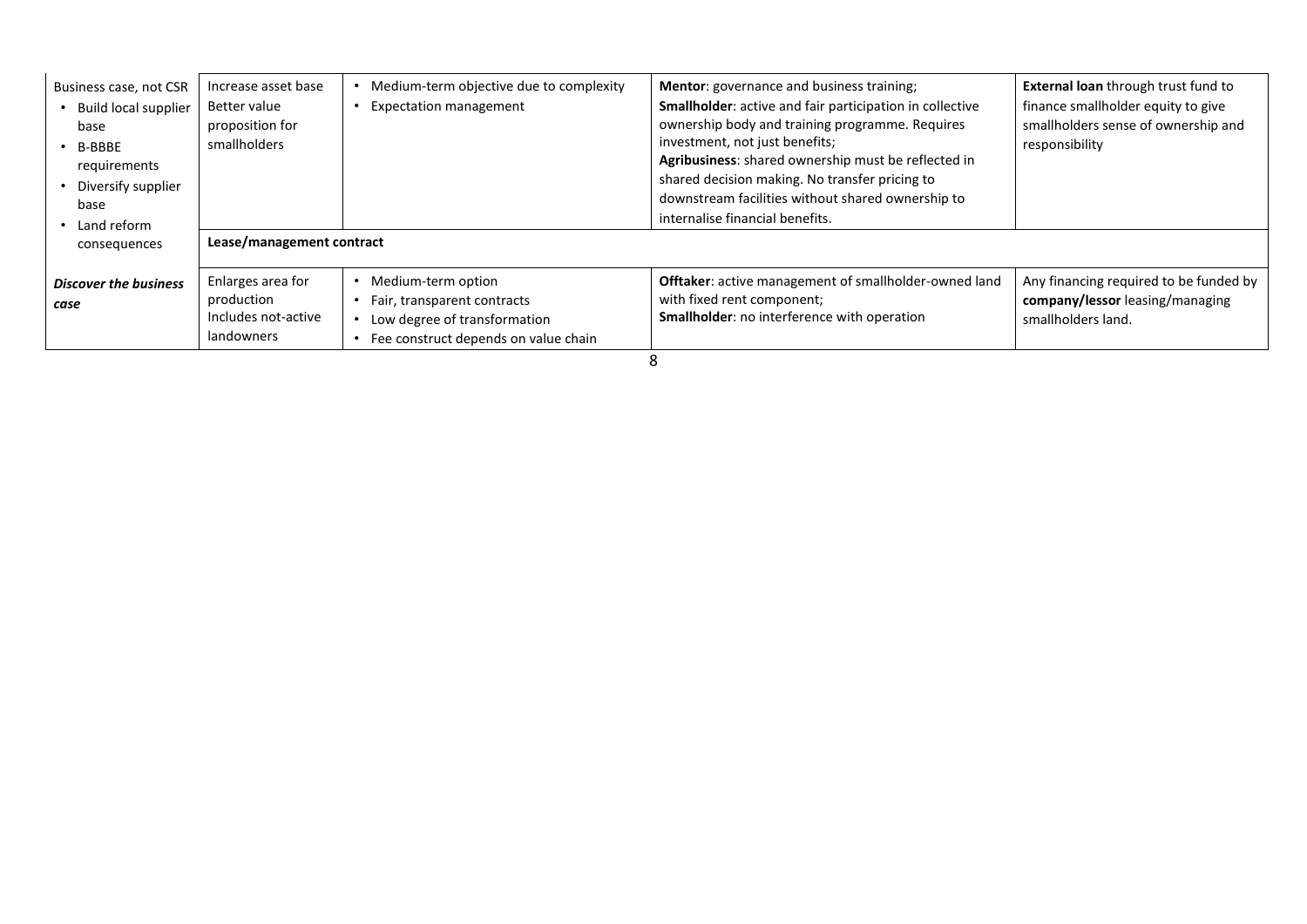#### 2. Objectives and self-assessment: business and social impact

<span id="page-9-0"></span>At the basis of every specific smallholder support programme lie envisaged outcomes. These outcomes differ between the commercial partner and the smallholders, and even between participating smallholders. Understanding these diverse expectations is paramount when exploring partnership models. These desired outcomes should be supported by underlying principles that give orientation to the development of the business model, and are expressed in the vision and mission statements, but also in more practical concepts such as the adherence to accredited sustainable farming practices, gender equality, or zero-waste (Breuer, Fichter, Lüdeke-Freund, & Tiemann, 2018). The objectives capture both an economic business case and a social-impact case.

The preparation phase incorporates an assessment of what the actor (either agribusiness or smallholder) is able to do itself, and what external resources are required to achieve its objectives. It answers the questions of what do we have to offer, and what do we need? The value proposition to potential partners is based on this assessment. Depending on the degree of cooperation, the partners ultimately formulate overarching, shared objectives that form part of a *jointly* drawn-up Memorandum of Understanding (MoU) built on the respective objectives and resources. These objectives should be SMART (Specific, Measurable, Achievable, Realistic and Time-bound) (BCtA, n.d.)

#### <span id="page-9-1"></span>2.1 Smallholders: improved and secure livelihoods

Smallholders in general are looking for ways to improve their livelihoods through their agricultural activities. This can be achieved via a number of avenues, which depend on the particular context the individual smallholder operates in. In short, three options for livelihood enhancement are: an increase in the yields and prices of crops traditionally grown by the smallholder, production of higher-value crops with higher margins, or an increase in the area under production. These three options can be implemented sequentially if the smallholders perform well. The smallholder needs to take into account that these strategies might incur additional costs, for example in the form of hired labour. Potential cost increases due to these strategies must not outweigh the extra income.

One of the most important aspects smallholders wish to achieve is a *more reliable and predictable income*. Market-oriented smallholders engage in ad-hoc, on-the-spot transactions. They plant not knowing if there will be demand for their crop at harvest time. In addition, they do not have access to risk mitigation instruments such as insurance. This stimulates a risk-averse attitude, where income streams are diversified as strategy to protect them from large income shocks. Related to this strategy are their trade-off decisions on how to use their scarce resources. Available capital needs to be split between competing demands from the household and the agricultural business, and a similar consideration needs to be made whether to farm for household use or for cash income, and whether to use available labour for farming or for external income-earning activities. The outcomes of such deliberations depend on the specific economic and non-economic situation the household finds itself in at the particular time it needs to take a decision. Through participation in support programmes, smallholders aim to reduce the uncertainty related to their farming activities. Models that aim to integrate smallholders into commercial value chains need to respond to this broad spectrum of smallholder risks and trade-offs. This makes an inclusive business model fundamentally different from partnerships between purely commercial actors (Gradl, Ströh de Martínez, Kükenshöner, & Schmidt, 2012). Thus, a crucial aspect for the other partners, be it agribusinesses, mentors or funders, is to understand and address the challenges the smallholders face in their agricultural activities and wider livelihoods, and to reduce the smallholders' risks (Okunlola, Ngubane, Cousins, & du Toit, 2016).

Livelihood improvement does not necessarily equate to commercialisation. Not every smallholder active in South Africa has the objective to become a medium-scale commercial farmer. Whereas some aim to expand their area under production and grow their farming turn-over to well over R1 million, others are content to remain active within their current land and water limits. Both these kinds of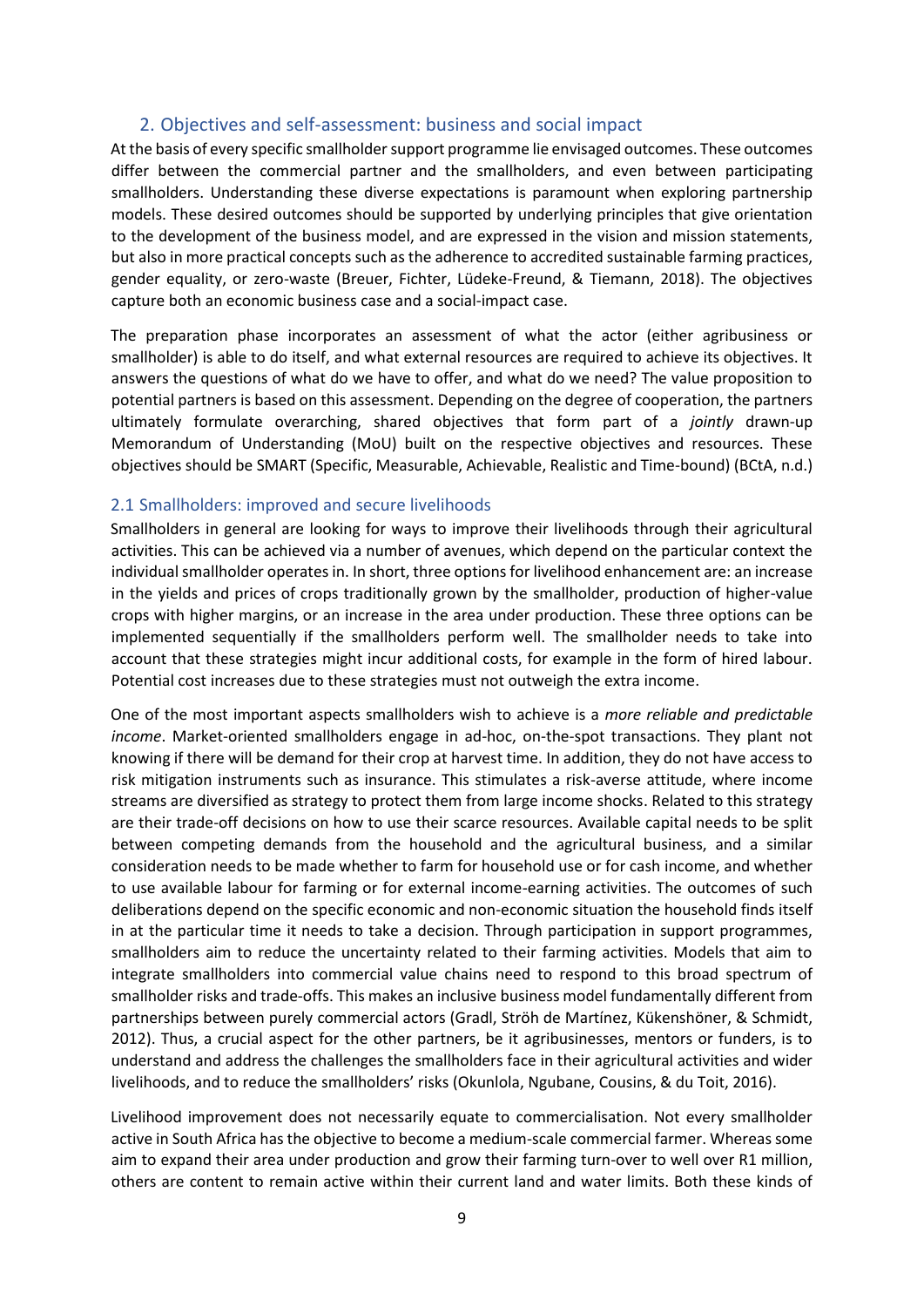smallholders should be considered for commercial value chain integration. Land tenure security, combined with a well-functioning land market (particularly in areas with communal ownership structures), as well as secure water rights, are crucial for long-term, sustainable integration of smallholder farmers into commercial value chains, but need to be coordinated by government and fall outside the scope of smallholder support programmes.

Regardless of their objectives, smallholders must map the competitive disadvantage they face compared to medium-to-large scale producers, and how they can address the aspects that create this disadvantage. This relates to efficiency improving assets, production techniques that allow for better yields and quality consistency. It is not the objective to compete with large-scale producers, but to build an attractive overall value proposition in which the smallholder advantages (e.g. implementation of sustainable production methods, local production) compensate for a potentially higher price and risk to the offtaker.

## <span id="page-10-0"></span>2.1.1 Method

To formulate their objectives, their capabilities and their needs, smallholders need to engage in an introspection. In addition, they should consult local peers regarding their plans and strategies. For those farmers who are members of a farmers group, they should also include the objectives and plans of this collective in their individual assessment. In particular, smallholders should ask themselves the following questions when looking at commercial value chain participation:

- Livelihood  $\circ$  Do I want to grow food for own consumption, and if so, what area do I need for this purpose?
	- o What part of my income is derived from farming? How much profit (excl. costs) do I earn per annum?
	- o What other sources of income do I have to spread my risk from farming?
	- o What other livelihood strategies require capital that compete for investment into my farm? Which strategy is most important to our household?
	- o Are there family members willing and able to work on the farm?
- Farming outlook  $\circ$  What are the main obstacles for me in selling my crops or growing better crops?  $\circ$  What are my immediate requirements to stabilise/grow my farm?  $\circ$ What access do I have to finance my farming activities? o What level of loan financing for my farming activities am I comfortable with?
	- $\circ$  What kind of farming business do I want to establish (e.g. mixed farming, organic, labour intensive)?
	- o Do I want to increase my farm land, and if so, what are the options?
- Current activities  $\circ$  What current activities do I want to continue (e.g. existing supplier relations)?
	- $\circ$  What other farmers in my community do I work well with? In what areas do we work together (e.g. transport, knowledge exchange, marketing)?
	- $\circ$  Do I belong to a cooperative, and if so, what does it bring me?  $\circ$  Is there a commercial farmer that supports me or other farmers in the area?

#### <span id="page-10-1"></span>2.1.2 Output

The self-assessment should result in the smallholder being able to express his/her overall desired livelihood strategy, and the particular role of farming in this wider strategy. Furthermore, the smallholder must have listed his/her capacities and strengths, as well as the challenges faced and requirements for achieving the envisaged farming operation. This will assist in evaluating a value proposition by a commercial agribusiness, as well as articulating the particular needs of the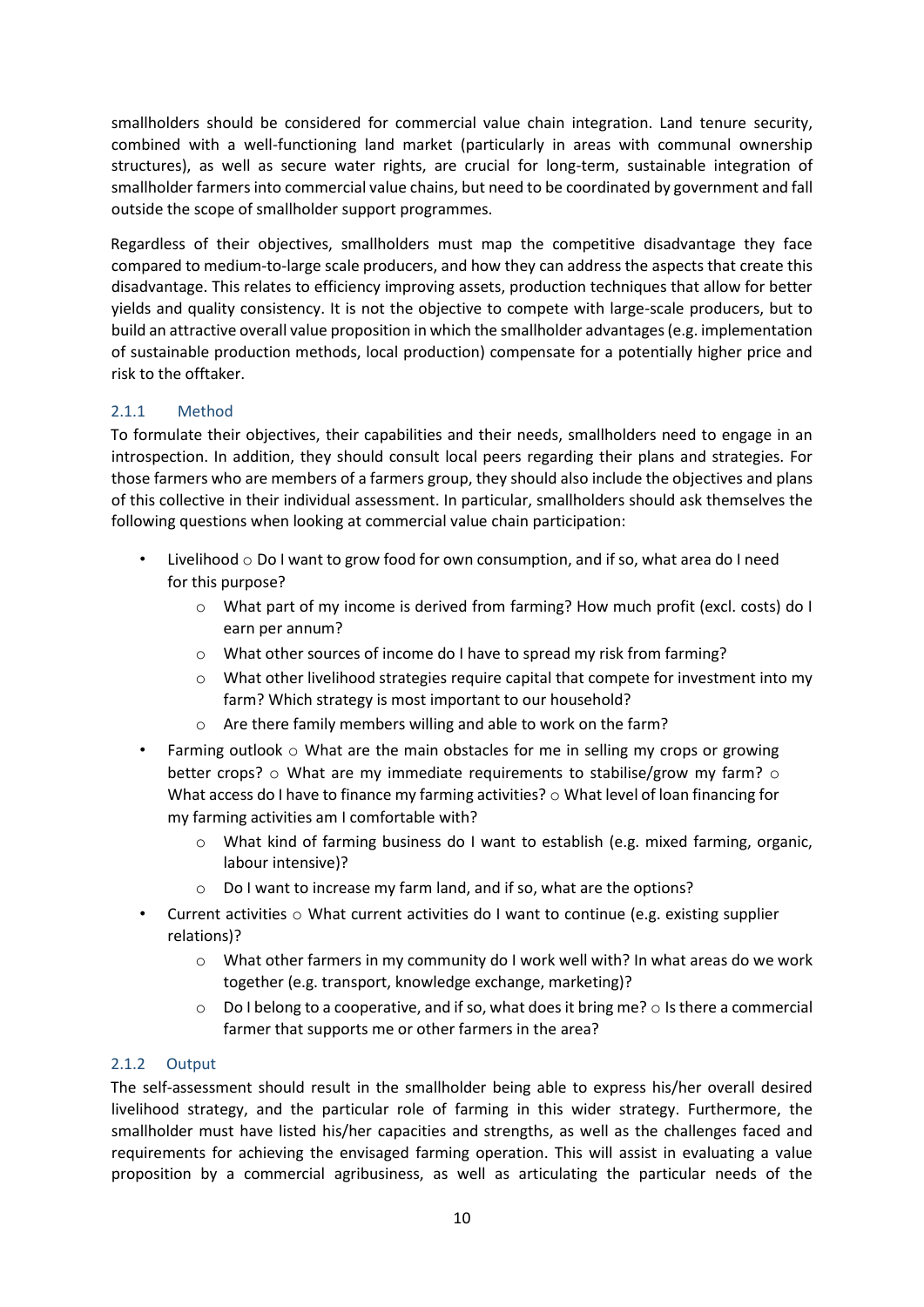smallholder from partnering with the commercial agribusiness. Lastly, the smallholder needs to have insight in which actors can assist in addressing the challenges and requirements.

## <span id="page-11-0"></span>2.2 Agribusiness: business opportunity

Smallholder engagement is not business-as-usual for commercial agribusinesses. The decision for an agribusiness to include smallholder farmers into its supply chain are not solely of an economic nature. Additional motivations can relate to a company's decision to diversify or localise its supplier base. In the case of South Africa, political drivers also create dependencies of agribusinesses on small-scale farmers, for example through land reform and the AgriBEE legislation. Regardless of the motivation, there needs to be an overall business case in the medium term for an agribusiness to involve smallholder farmers in their business structure. Even if profits are not necessarily anticipated, the company does expect to make some gain from working with smallholder farmers, for example in terms of its social image.

The business case is highly dependent on the specific agribusiness looking to work with smallholder farmers. Some companies are primarily motivated by increasing their overall business or market share. Others are more socially driven and are looking for ethical business opportunities. This can be combined with certification such as Fair Trade or UTZ. These motivations might be more relevant for export-oriented businesses. Domestically operating companies can build a competitive advantage through acceptation by local communities. External conditions can also form the reason why a company expands into business models that include smallholder farmers. For example, the South African government conditioned the takeover of Massmart by American retail giant Walmart, setting the company a target for small-scale supplier inclusion. Whereas in these cases the smallholder engagement programme itself might cost the agribusiness financially, there is a wider economic motive to implement smallholder programmes. Lastly, the business case depends on where in the value chain the smallholder is engaged: as client of inputs, as supplier of crops, or as processor. Recent developments in the area of technology, but also consumer awareness makes the business case easier (van der Velden et al., 2017).

The important messages here are that an agribusiness needs to understand what it aims to achieve with smallholder engagement, that such engagement should not be measured along mainstream performance targets, and that it must be part of its core business operation. Smallholder integration is not a CSR exercise, but a long-term business opportunity. It needs dedicated "intrapreneurs" to drive such programmes who are able to convince top-management and employees within the agribusiness to buy in to the innovative proposal, and to implement these business solutions within the organisation they work for.

## <span id="page-11-1"></span>2.2.1 Method

This initial step requires an internal assessment with the participation of multiple divisions within the agribusiness. Purchasing/supply chain management need to contribute to identify potential products, whereas marketing has insights into the consumer needs and requirements. Financing needs to be consulted on available budget; the CSR department can identify existing relationships with potential partners as well as share experiences. The health and safety department is essential to provide the legal requirements that determine the framework which the smallholders need to adhere to. Importantly, top management needs to be engaged to ensure it supports and commits to the new, unconventional initiative, understands the potential challenges, and endorses the programme over a longer period of time.

This assessment is to answer the overall questions of what the capabilities of the agribusiness are, and what resources are required to achieve the overarching objective. The following detailed questions are relevant in preparing for smallholder engagement (Gradl et al., 2012, p. 23):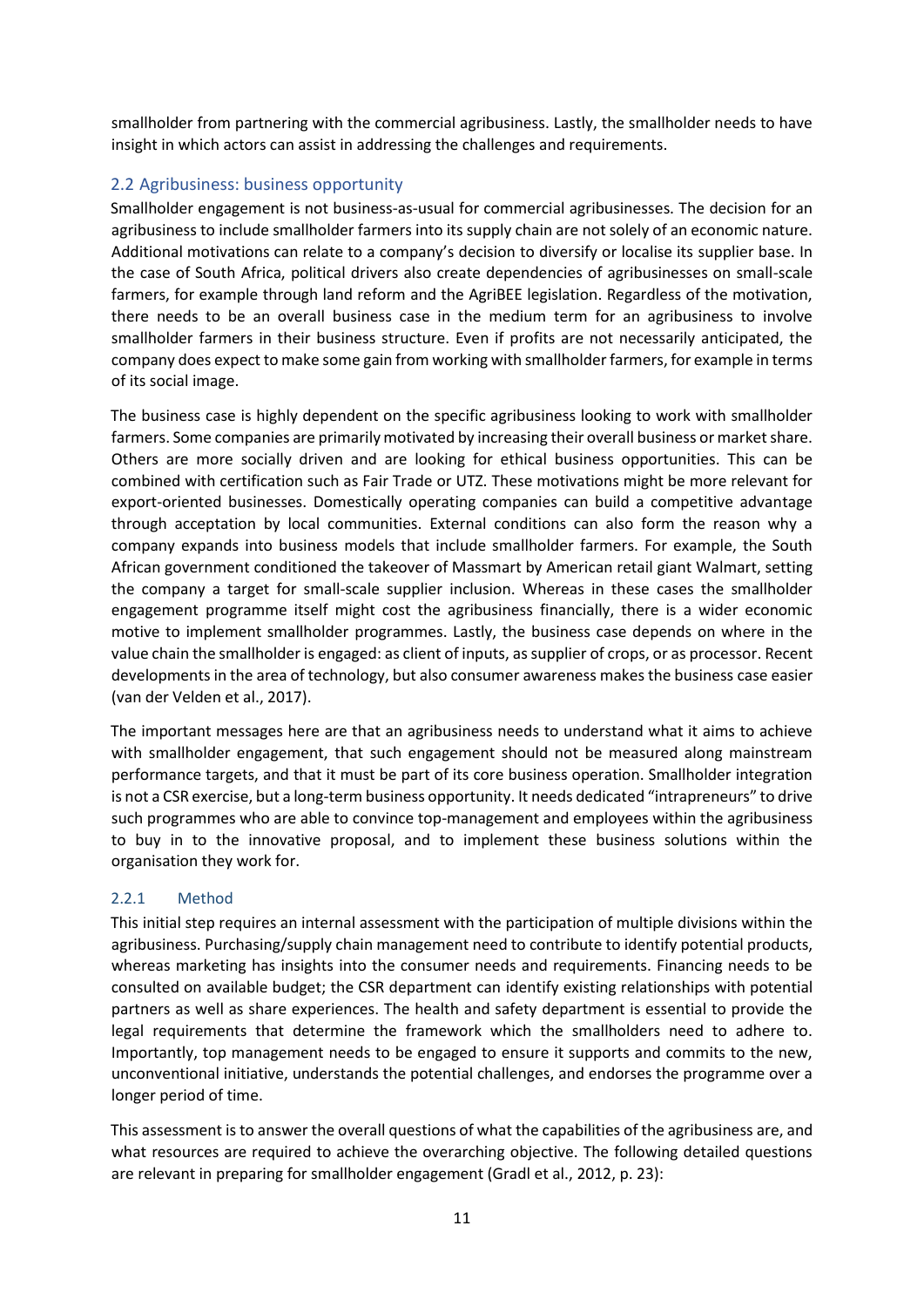- Location  $\circ$  Where are the agro-ecologically suitable areas for the product/service in scope?
	- $\circ$  What are the other transactional costs related to this location? E.g. transportation, crime, institutional conditions.
	- o Are there opportunities for intensification/expansion by smallholder farmers in these areas?
	- o What hurdles are to be expected, both formal and informal?
- Product or service:
	- $\circ$  Will the company sell/source an existing or new product, and/or provide services?  $\circ$ Does the product or service need to be adjusted to meet local conditions, and if so, how?
	- o How does smallholder integration affect the company's current operation?
	- o What kind of smallholders are suitable to work with/what are the minimum capacities the smallholders need to have?
- Internal organisation:
	- $\circ$  Where should the new business be located within the company organisation?  $\circ$  What organisational opportunities and constraints follow from this decision?  $\circ$  Are leaders committed and patient enough to allow the new business to grow?  $\circ$  How can company overhead be reduced?
	- $\circ$  Is the organisational culture open enough for a new kind of business with smallholder partners?

#### <span id="page-12-0"></span>2.2.2 Output

The agribusiness internal assessment is the first step to become familiar with the idea of smallholder partnerships by identifying the business opportunities of such partnerships. It brings the different internal key staff together to visualise how the agribusiness will engage with these unknown actors. This process must produce the following outcomes:

- Vision and mission that expresses the objective of the programme;
- Placement of the programme (which department/separate unit/separate business entity);
- Key personnel resources, who is going to lead the programme and who will assist?
- Draft business model and scope (which instruments, what market, what crop?);
- Value proposal to partners and smallholders based on the draft business model;
- Partner identification;
- Budget indication;
- Geographical location preference;
- Any standards to be adhered to.

#### <span id="page-12-1"></span>3. Instruments: building blocks for a suitable business model

After smallholders have decided that they are able and willing to participate in commercial value chains, and agribusinesses have assessed their objective for smallholder integration, a business model must be designed to bring the partners together. A number of standard instruments can establish relationships, each addressing particular needs to make these relationships work. The instruments are: supply contract, mentorship, collective organisation, equity, and lease-/management contracts (Chamberlain & Anseeuw, 2019). This section describes the working of these individual instruments and how they contribute to sharing in the value creation process. In particular the instruments of supply contract, mentorship and collective organisation are explored in detail as these are the most important instruments within smallholder support programmes that aim to increase commercial value chain participation. Section 4 then links the instruments to critical value chain elements that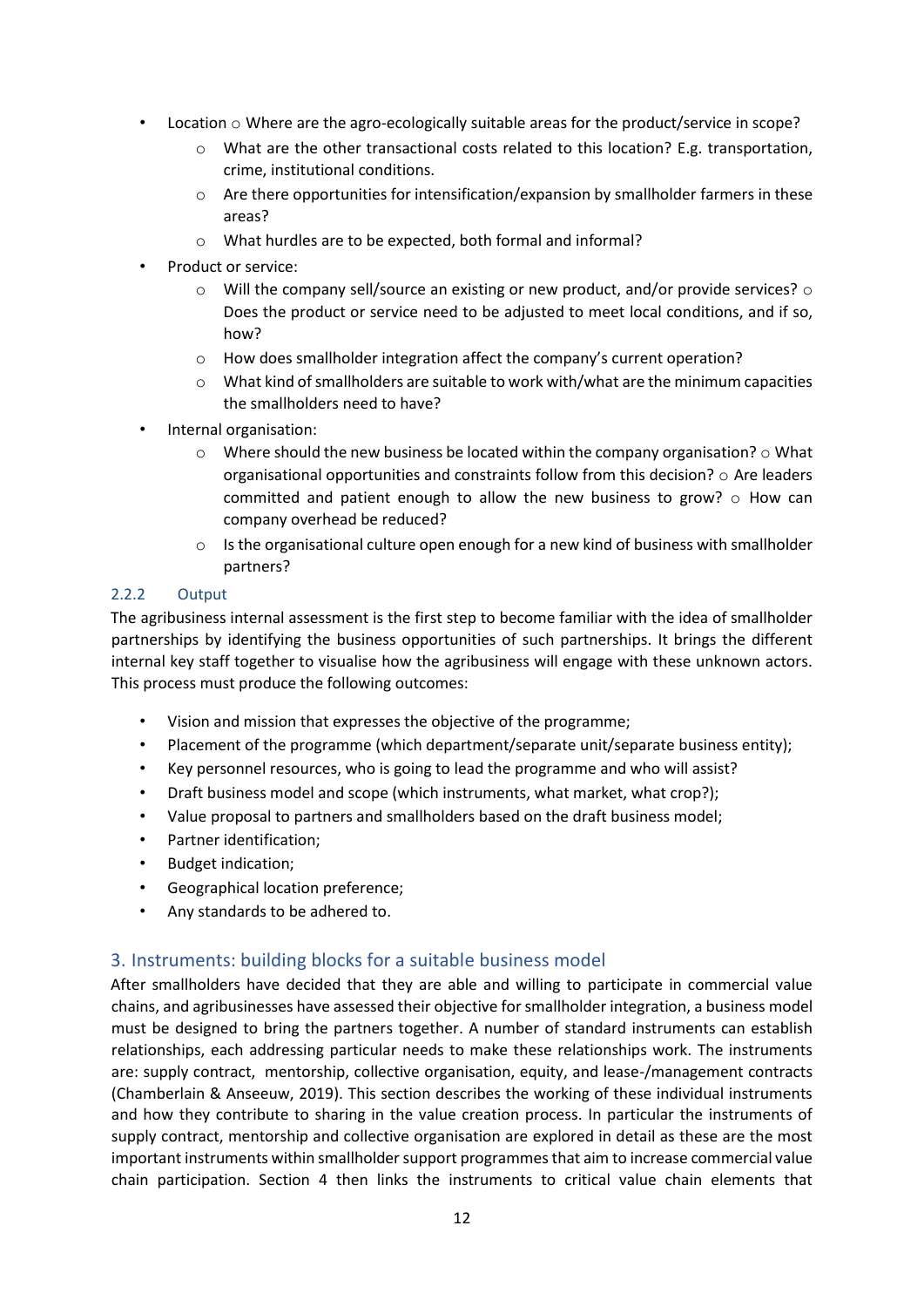characterise potential crops that can be grown by smallholder farmers for commercial value chains. This combination informs the basis of the business model that then is adapted to the actual situation in the local context in which it is to be implemented (Section 6).

## <span id="page-13-0"></span>3.1 Supply contract: mitigated farmer risk and guaranteed supply under mutual responsibility

A supply contract, or offtake agreement, is an agreement between a farmer and an offtaker that specifies elements such as the crop to be grown by the farmer, and a mechanism to determine the price. Additional aspects such as volume, standards, time and delivery details can be included. In theory, the contract serves as a tool that provides certainty for both the agribusiness as offtaker, and the smallholder farmer (Prowse, 2012). The smallholder is secured by a guaranteed market, whereas the offtaker is certain of crop supply.

#### <span id="page-13-1"></span>3.1.1 Elements to consider

In the framework of smallholder integration, two types of supply contract are particularly suitable: production-management, and resource-providing contracts. These types of contracts overcome market failures experienced by smallholder farmers (Barrett et al., 2012). Both models create an environment that enable the smallholders to produce according to the requirements of the offtaker. Under a *production-management* structure contracted farmers follow specific production methods and input applications (Bijman, 2008). Such a model partially overcomes the lack of technical skills that prevent smallholder farmers to produce for formal markets. It transfers control over the production process from the farmer to the offtaker, who also takes on a larger share of the risks. *Resourceprovision* contracts interlink offtake with the provision of key inputs to the contracted smallholder (Bijman, 2008). The costs related to these inputs are recovered through deductions at product delivery. Resource provision as part of the supply contract serves as an in-kind credit which reduces the challenges smallholder farmers face when accessing financing for upfront input cost. Whereas this eases the financial barriers to entry, and creates a shared risk between smallholder and offtaker, a considerable chance exists that smallholders become trapped in debt. It must be stressed that input provision requires the offtaker to monitor the use of these inputs, which increases its transaction costs. Combined with the financial resources the offtaker needs to free up, this poses a limit to the number of smallholders that can be contracted (Poku, Birner, & Gupta, 2018). Pure marketspecification contracts, which merely ensure a guaranteed market for contracted farmers, are less applicable in a smallholder framework as it transfers most of the risks to the farmer who often is unable to carry this risk. Other than input financing, smallholders should finance any other assets required. External assistance, for example government grants for fencing or irrigation infrastructure, does help the smallholders without undermining the financial sustainability of a contracting agreement.

When designing a supply contract, a number of components need to be considered. The first element of attention is the manner in which the price for the crop is determined. *Pricing mechanisms* can be based on ex-ante fixed prices for graded produce, be linked to a floor, a spot, or industry index price, or use a cost-based formula (Prowse, 2012). Each of these mechanisms has positive and negative aspects. Whereas fixed prices are largely transparent (conflicts on the produce grade may still arise), they create tensions when spot prices are higher than the contract price. In such a situation, the smallholders are inclined to sell their crops on the open market where they can fetch a higher price. Vice versa, the offtaker is tempted to source on the open market when prices there are lower than the fixed price agreed on in the contract. Various mechanisms exist to accommodate for situations where considerable differences between the contract and the spot market price occur. Bonuses can be applied when the market prices are high, or allowances for extra-contractual sales/sourcing can be specified (Guidi, 2011; Prowse, 2012). Contracts with a cost-based price formula guarantee the farmer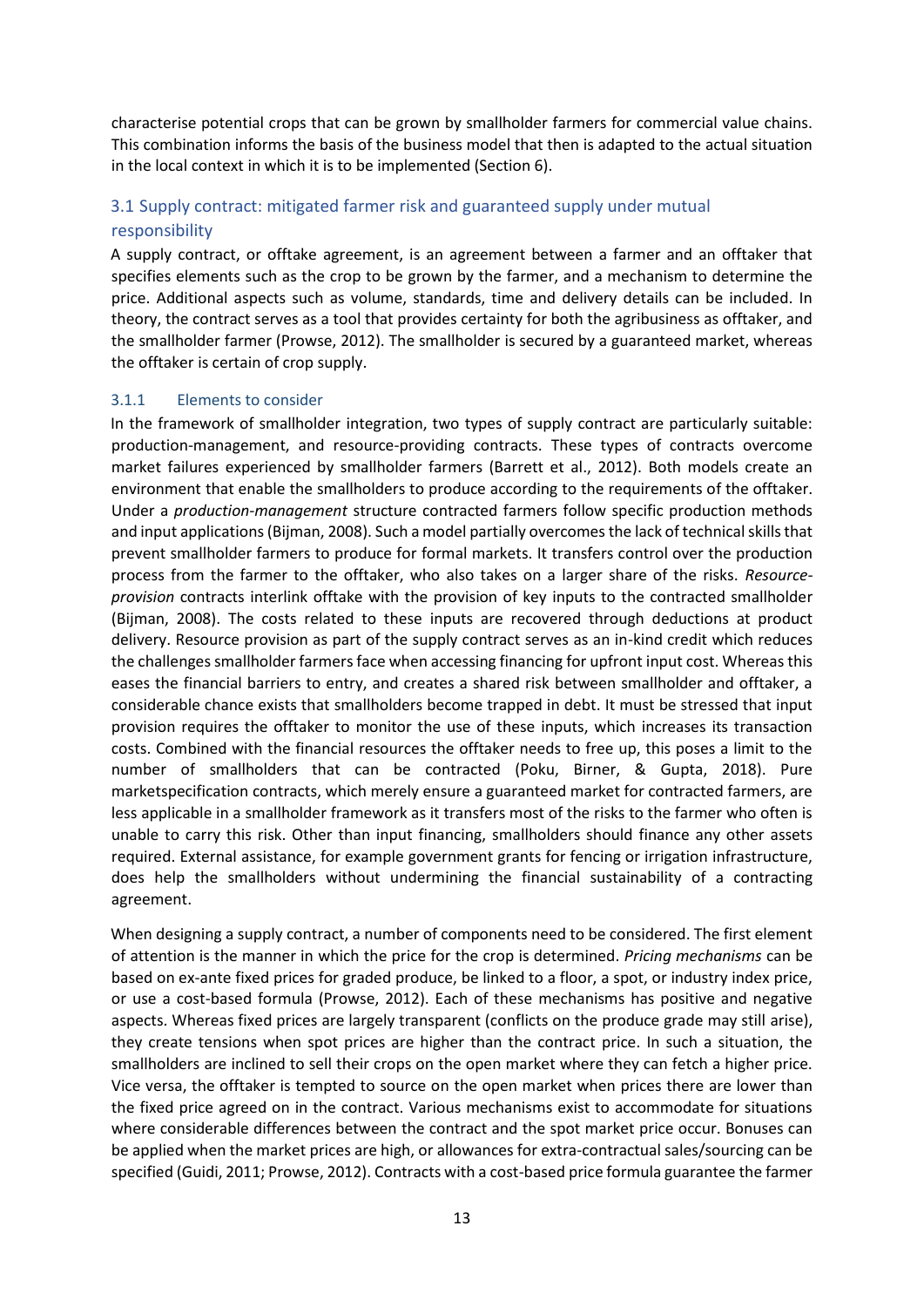a margin on production, but equally have to deal with situations where the contract price and market price deviate. Linking the contract price to the prevailing market price does prevent such challenges, but create an uncertain situation for the smallholders, particularly for items where spot prices are highly volatile. In one reported case, the offtaker offered the smallholder the choice between an exante fixed price, or a percentage of the spot price (Prowse, 2012). This allows the individual smallholder to choose the most suitable risk profile. A final alternative is a revenue-sharing construction where the farmer and the offtaker agree to proportionally share the profits (Baumann, 2000). This mechanism incentivises both parties to increase efficiency and distributes risk, but can be difficult to implement in practice. The most important consideration is that the price determination is transparent and clearly understood by the contracted smallholders. Furthermore, the payment to the farmer needs to take place within a few days of delivery. Smallholder farmers lack the financial buffer to accommodate extended payment terms. They will opt to sell (part of) their crop for cash to another trader if the offtaker does not provide quick payment. Lastly, it needs to be well-understood who is responsible for transportation costs from field to the offtaker's facility.

A second important element is that of *substandard produce*. Whereas a contract provides a guaranteed market, this is only for the crop that meets the standards set by the offtaker. Due to many circumstances, smallholders struggle to produce to these standards, particularly in the first year of production. Thus, it is imperative that the partners agree beforehand on a solution for sub-standard produce. The offtaker should strive to take responsibility for this crop, providing full certainty for the smallholders that they will receive an income for their efforts. On the other hand, there needs to be an incentive for the smallholders to achieve the standards set. Thus, any sub-standard produce solution needs to be temporary, allowing time for the partners to iron out any issues during the implementation, but the smallholders need to understand their responsibility towards the offtaker. Interlinked insurance against low yields can also be considered by both partners (Casaburi & Willis, 2018).

Thirdly, offtakers need to be aware of the *livelihood strategies* followed by the smallholders. These often consist of diversified income streams and farming partially for self-consumption. Such strategies form a safety net that otherwise is absent for most small-scale farmers. It is therefore imperative for offtakers to stimulate the smallholders to reserve part of their land for other activities. Overdependency on one offtaker, and certainly one crop, poses severe risks for these farmers, particularly if the business model hasn't proven itself yet. The diversified livelihood strategies potentially contribute to the high level of smallholder turnover in contract farming arrangements. Only when the business partners have established a settled relationship can the scale of production can be increased.

Overall, supply contracts should be kept simple and concise. This eases the understanding by the smallholders and increases efficiency in contract design. Simple contracts also accommodate the reality of high levels of non-compliance and turnover in contract farming agreements (by both farm and firm) (Barrett et al., 2012). Particular value chains will require more details as will be outlined in Section 4. *Table 2* specifies a number of design features that can be included in a supply contract.

| <b>Element</b>     | <b>Guideline</b>                                                                                                                                                                                                                                                      |
|--------------------|-----------------------------------------------------------------------------------------------------------------------------------------------------------------------------------------------------------------------------------------------------------------------|
| Nature of contract | Oral – if no strict requirements (e.g. input use, timing of harvest, quality<br>standards, etc.)<br>Written – reduces unclarity of requirements and responsibilities, but needs<br>to be well understood by smallholders (translate to vernacular) Keep<br>it simple! |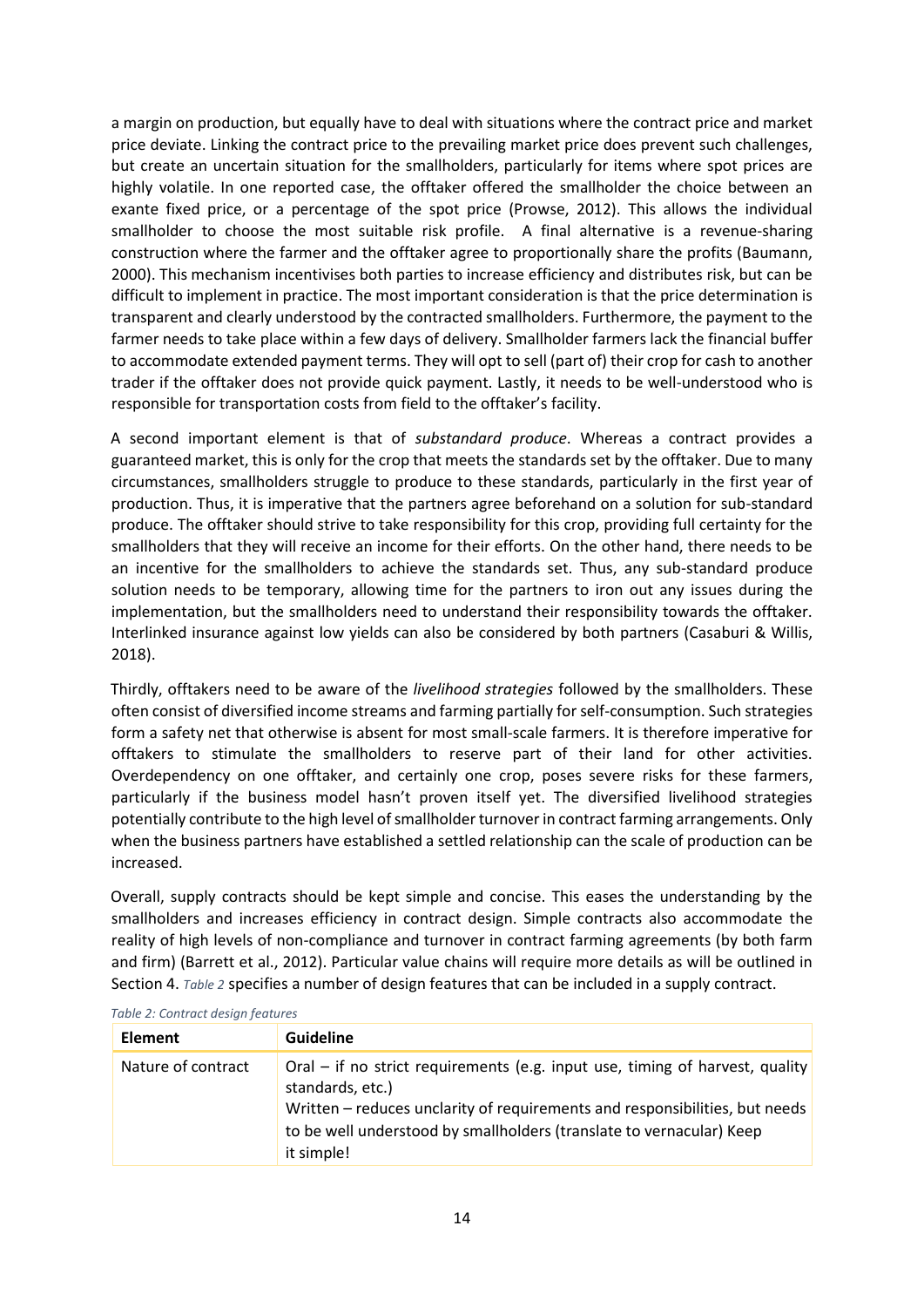| Selection of farmers                               | Access to land and water, experience, cooperative member                                                                                                                                                                                    |
|----------------------------------------------------|---------------------------------------------------------------------------------------------------------------------------------------------------------------------------------------------------------------------------------------------|
| Duration of contract                               | Seasonal, with automatic renewal; long-term for delayed crops; offer<br>longer-term for well-performing smallholders.                                                                                                                       |
| Supply volume                                      | Minimum, but no maximum. Increase over time.                                                                                                                                                                                                |
| Smallholder numbers                                | Increase over time.                                                                                                                                                                                                                         |
| Pricing                                            | Fixed (e.g. based on expected price processed product) with bonuses,<br>industry index. Offer smallholder choice of preferred mechanism.<br>Participatory approach. It must be transparent.                                                 |
| Payment                                            | Upon delivery, max weekly cycle. If multiple deliveries, ensure payment is<br>made from first delivery, even if there are still outstanding input loans.                                                                                    |
| Quality / verification                             | Clear procedure and communication. Indication before delivery to manage<br>expectation. Include temporary sub-standard produce offtake.                                                                                                     |
| Crop delivery                                      | Offtaker to arrange transport - often challenges for smallholders to arrange<br>this individually. Particularly important for highly perishable crops. Explore<br>the use of local intermediaries (e.g. commercial farmer, bakkie traders). |
| <b>Technical assistance</b>                        | Increases smallholder performance, but incurs monitoring costs for<br>offtaker.                                                                                                                                                             |
| Input provision                                    | Increases smallholder performance, but incurs monitoring costs for<br>offtaker.                                                                                                                                                             |
| Conflict resolution<br>Raced on Doku et al. (2018) | Requires impartial actor. Costs of enforcement often outweigh benefits.                                                                                                                                                                     |

*Based on Poku et al. (2018)*

#### <span id="page-15-0"></span>3.1.2 Roles and responsibilities

#### Offtaker

The offtaker has to draw up the *contract* according to its own requirements, but also taking into account the risk mitigation it has to offer the smallholders. The relevant elements depend on the type of contract and the value chain in which the contract is set, which are shortly highlighted above and further outlined in Section 4. The local context also plays a role in the final contract. Hence, the ultimate contract is finalised after the local assessment as described in Section 6. The on-the-ground visit needs to ascertain aspects such as the risks of side-selling, the capabilities and challenges of the smallholders, and the state of the required infrastructure. Such findings need to be incorporated in the contract in order to offer a value proposal that is acceptable to both offtaker and farmer. This may result in more elaborate clauses to increase control over the smallholders' activities, whereas in other situations it is more appropriate to leave out elements, allowing for more flexibility and less mutual dependence. The ultimate contract is the responsibility of the offtaker, as is making it understandable to the smallholders. The farmers need to comprehend what they sign up for, and what risks they are exposed to.

The supply contract is the instrument that overcomes barriers to market previously experienced by the smallholders. This is possible through the provision of *financial and technical support*, which needs to be provided, or at least organised, by the agribusiness. Such assistance needs to mitigate the risks of market interaction, rather than increase it. These financing and training tasks require resources from the agribusiness: manhours for the administration and training where applicable, and financial reserves to loan to the smallholders. It is critical, particularly at the inception of the relationship, to have very frequent, on-the-ground support for the smallholders. To prevent the mis-use of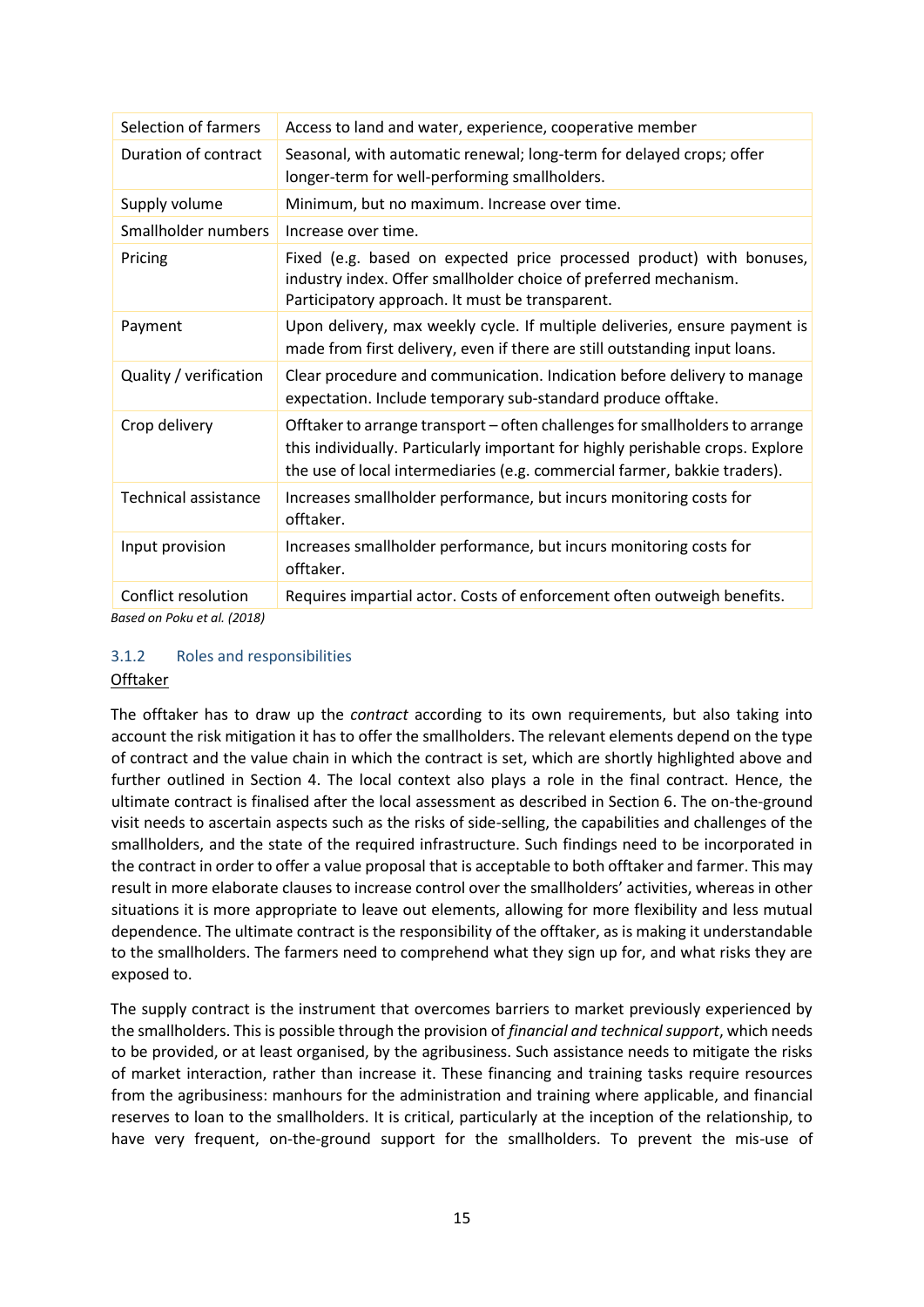prefinancing for inputs, offtakers can collaborate with input providers to issue vouchers, rather than loans.

Lastly, the offtaker is responsible for the *selection of the smallholders* it is going to work with. It sets the parameters the smallholders have to be able to achieve, such as the certification standards, which is a significant determinant of the abilities of the smallholders. Also, the agribusiness caries the majority of the risk in the partnership and hence needs to be able to have control over the smallholders it is going to work with. As such, it has the final say in who can be contracted and who cannot.

Even though the agribusiness is responsible for the contract, the financial and technical support, and the smallholder selection, it can work with external partners. A local partner, such as an NGO, can assist in the identification, assessment and training of potential farmers. This NGO can also execute some of the administrative tasks related to loan management, where such a facility is included in the contract agreement. A financial service provider can fund smallholder loans, with the agribusiness serving as guarantee for the loan. But whereas such intermediaries can play an important role at the inception of the supply contract, it is important for the agribusiness to build a relationship with the smallholders, understand the circumstances in which they operate, and listen to their concerns. This will serve both the partners in the longer term, when they will be able to interact directly, without external actors.

#### Smallholder

Smallholder farmers entering into a supply contract with a commercial offtaker are ensured of a market for their crop. But this security comes with responsibilities. They have to *adhere to the contract* they have signed, even if, at some points, this is might not always be favourable in the short term. To make the contract relationship work for them, they have to voice their issues, concerns and questions timeously. It is also in their interest to build a positive relationship with the offtaker and understand the wider business context in which they operate.

#### External partner

A local partner, who is familiar with the smallholders and with the wider community can play a vital role in bringing the agribusiness and the farmers together and assisting in the *implementation* of the project. Such a partner, whether it is an NGO, a commercial farmer, or another type of actor, builds on existing trust *relationships* which can reduce the uncertainty between offtaker and smallholder. It is in a position to articulate and bundle the voice of the smallholders towards the offtaker. Furthermore, such a local stakeholder has a presence on the ground that can assist in the day-to-day support, monitoring, and mentoring of the farmers. Particularly in the initial stages of the support programme, when relationships need to be established and developed, is such a local partner of value. The external partner needs to articulate what added value it can bring to the partnership and what it is not able to do. Importantly, such a partner has to formulate an exit strategy, stating the conditions when it will step out of the partnership. Such a local implementation partner is likely to be a signatory to the MoU.

Other local partners can be used by the partners on a service contract. For example, a local *training* provider can be hired to train the smallholders in a number of courses pertaining to agricultural or business practices. A commercial farmer can be contracted for temporary use of packing facilities. Or an engineering business can be asked to build irrigation systems. Whereas such services are crucial to the implementation of the project, these service providers are not a party to the partnership.

Lastly, a *financial service provider* is essential to provide loan financing to smallholder farmers. Practice has shown that these farmers face considerable barriers to access commercial loans. But the agribusiness is not able to provide and manage such financing to a large number of smallholders.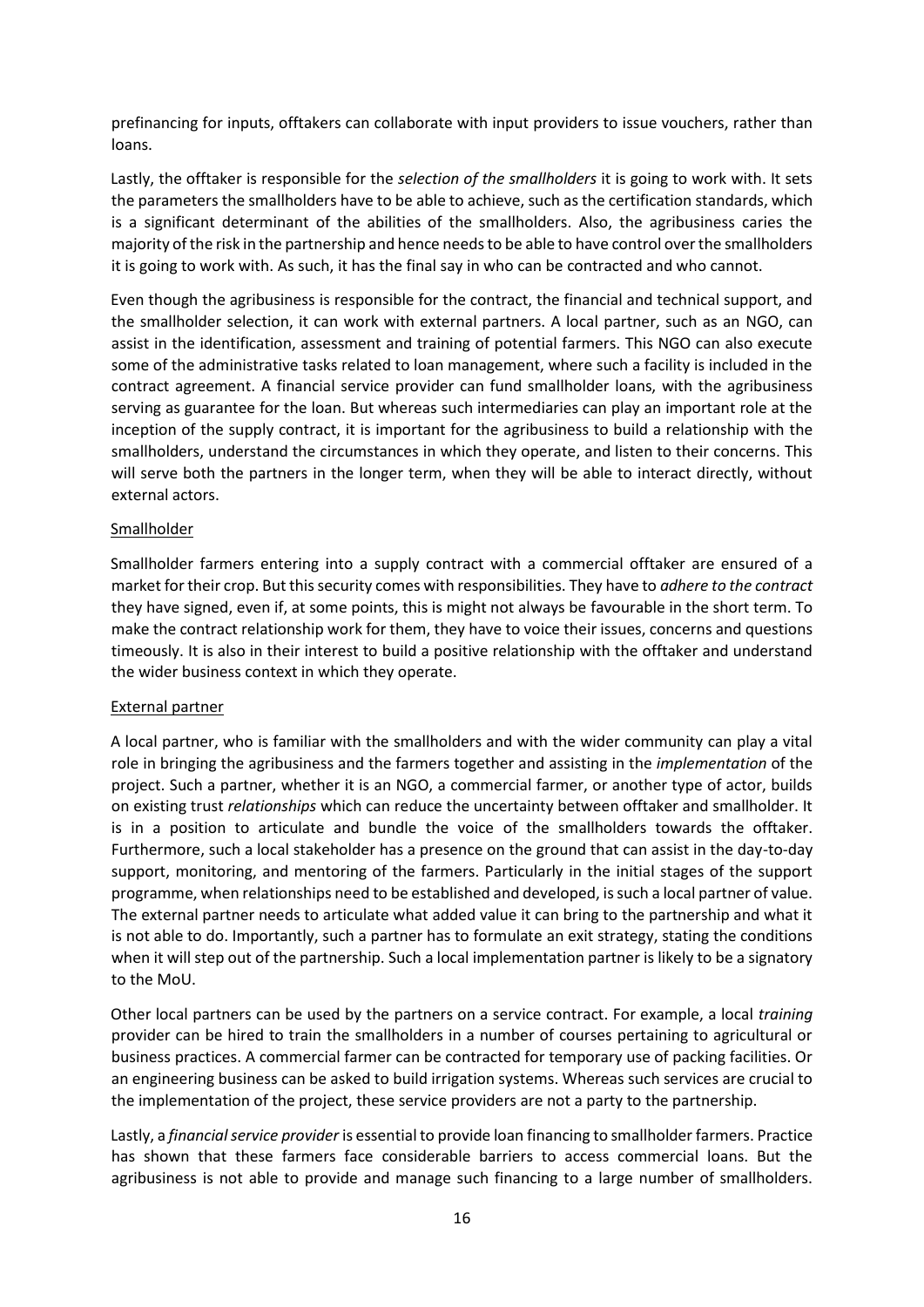Hence, to scale smallholder sourcing requires the participation of a dedicated financial service provider who is willing and able to engage in innovative constructions to overcome the barriers to the conventional credit market.

#### <span id="page-17-0"></span>3.2 Mentorship: developing skills and networks

A lack of knowledge and skills is often mentioned as a major barrier for smallholders to participate in commercial value chains. This knowledge relates to agronomic practices that result in low yields and low-quality produce, to market-related aspects such as pricing and packaging needs, and to overall business insights. Smallholder farmers have rarely received comprehensive formal farming-related training and instead rely on their (and their parents') experience in traditional farming ways, supplemented by ad-hoc trainings from a range of service providers. A lack of knowledge becomes more problematic when engaging in commercial value chains for non-traditional crops, or where suppliers have to adhere to stringent production and quality standards. Considering the wide need for skills development, mentorships become inevitable.

A mentorship is a personal relationship between an experienced mentor and a less experienced mentee (Goosen, 2009; Young & Wright, 2001). Mentorship consists of a range of activities including teaching, providing feedback, coaching, encouragement and support. A mentorship is aimed to assist the mentee "to think and do for themselves" (Goosen, 2009, p. 43) and thus could be an important element to the overall objective of empowered smallholders. Mentorship goes beyond an impersonal training programme, where a trainer's task it is to deliver a set content to a larger number of students. Whereas such content-related knowledge transfer is important for the smallholders in a support programme, equally important is the support that allows them to implement this knowledge in their individual context. Considering the nature of a mentorship, mentors need to be able to combine agricultural and business knowledge with an ability to coach and guide the mentees. This is why one of the main challenges of mentorships is to find experienced persons that also have a developmental approach and who are willing and able to support smallholder farmers. Furthermore, the expectations of both the mentor and mentee of each other are often high, but also unrealistic, and in practice are difficult to achieve.

Mentoring can also have benefits for a commercial partner beyond smallholder skills development. In the particular situation when the agribusiness has made specific investments in the smallholder programme, for example through input supply financing, the presence of a mentor in the field allows for monitoring of the correct use of these inputs. Furthermore, offtaker-funded mentoring, whether provided by the offtaker or through a third-party service provider, has been shown to increase yields (Barrett et al., 2012). Thus, on-the-ground support for contracted smallholders reduces the risks of non-contractual behaviour by the farmers, and increases the certainty of targeted crop supply. In addition, a mentorship programme often fosters trust between the smallholders and the corporate offtaker. This is likely to have a positive effect on the retention rate, with well-mentored smallholders more likely to remain in a support programme (Goosen, 2009).

Whereas training and mentorship sponsored by a smallholder support programme has clear advantages in the form of skills development, these efforts are usually designed around the specific needs of the corporate agribusiness, and often do not form a holistic programme. Smallholders are not consulted on their particular development needs. This limits the smallholders in their ability to become more independent operators with an extended network of potential marketing opportunities. Similar reservations on smallholder benefits of training can be seen when input suppliers integrate extension services within their product package. Whereas these combined services can achieve significant yield gains for the smallholder purchasing the inputs, and stimulate business growth for these input providers (Gradl et al., 2012), such training tends to be even more one-sided than offtaker extension services, and does little to build the overall skill-set of the smallholders. In the case where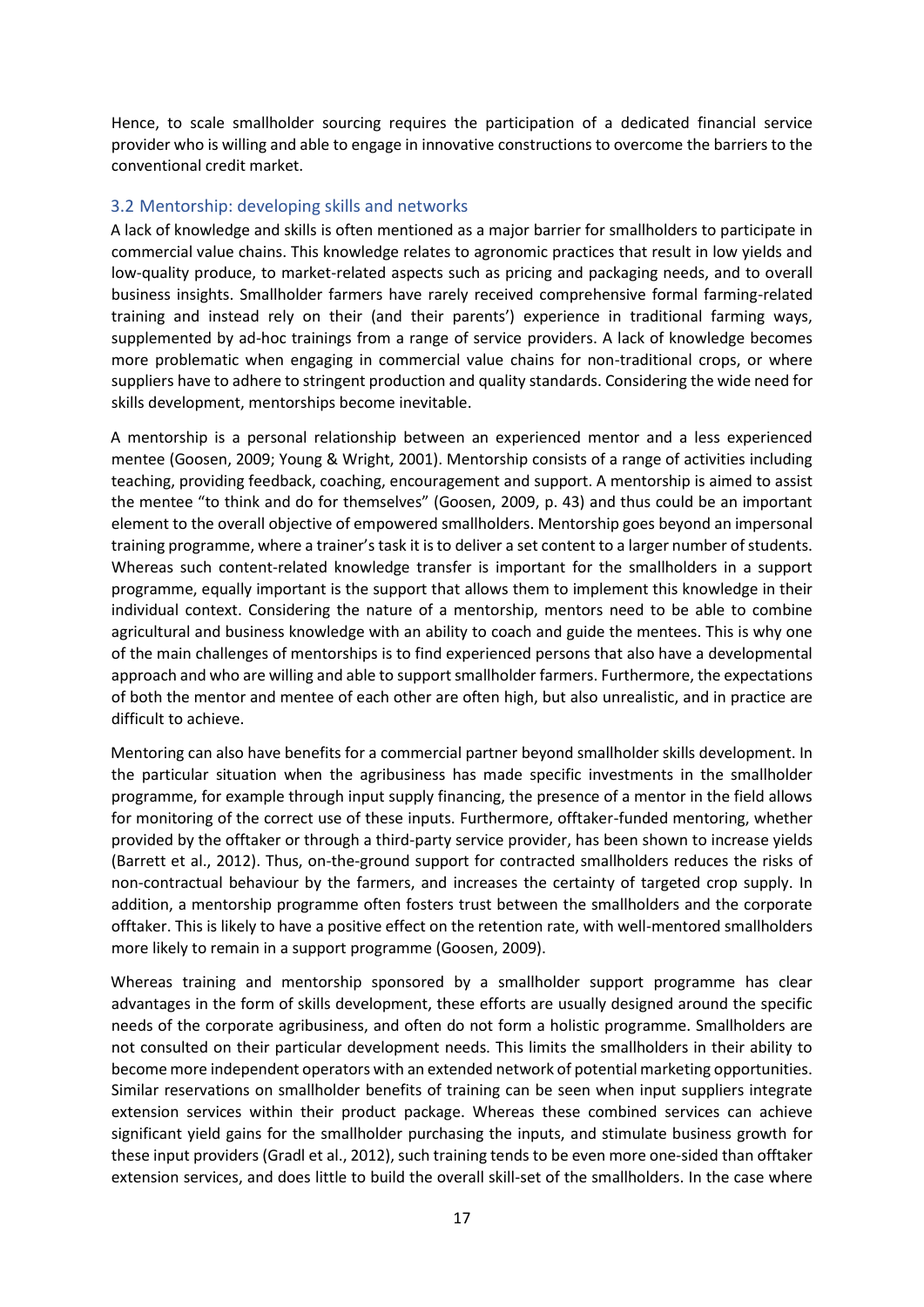government purchases the inputs combined with extension services, large corporations become major beneficiaries of public resources, rather than the smallholders themselves (Greenberg et al., 2018).

A range of actors can serve as mentor to a smallholder within a wider support programme. Offtakers engaging in contract farming agreements (see Section 3.1) regularly incorporate extension services. In some cases, they employ their own extension officers. More often, companies lack the skills and resources to provide the required comprehensive training and mentoring themselves, or an offtake agreement is not part of the support programme. In such cases, the services of a third party need to be sourced. These can be local commercial farmers who have specific crop and business experience and wide networks with commercial partners, or NGOs who understand the developmental needs and context in which the smallholders operate. Dedicated training institutes can potentially extend their activities to deeper mentorships. This dedicated training actor should be selected based on its ontheground presence. An approach with a dedicated training facilitator can be particularly effective for crops with high local consumer demand, where a large number of smallholders also outside the support programme can benefit from skills development to serve informal local markets.

#### <span id="page-18-0"></span>3.2.1 Elements to consider

The personal level of the relationship is crucial, which makes the outcome of a mentoring partnership difficult to predict. Despite this, a well thought out approach of a mentorship programme can mitigate the risks of failure. This section highlights a number of aspects that should be discussed and considered. Each of the aspects contributes to the potential success of the mentorship.

A first element is the determination of the *objectives* and *scope* of the mentorship. Does the mentor merely focus on technical aspects of farming such as crop and business-related topics, or is the scope wider to include marketing activities and networking? Research has found that linkages and partnerships formed during a mentorship programme, for example to input providers or offtakers, are crucial for the sustainability of the new farmer's enterprise (Terblanché, 2011). With particular regard to support programmes that involve collective organisation and/or shared equity (see Section 3.4) additional training related to governance is required. The scope partly depends on the knowledge and experience of the selected smallholders which is only established during the on-the-ground assessment. A level of flexibility by the mentor and the overall programme partners is required to accommodate for the different levels of expertise and learning capabilities of the individual smallholder mentees. The programme partners, together with the mentors, need to agree on the responsibilities of the mentor. The particular role of the mentor subsequently needs to be clear to the smallholder mentees in order to manage their expectations. Tied to the scope of the mentorship are the envisaged objectives of this programme. Mentor and mentee need to agree beforehand on what the mentorship is to achieve, and how this will be measured. Impact measurement can include farm performance indicators such as yield per ha or financial income, it can include specific training modules completed or certification standards obtained, or it can relate to access to services and markets.

Secondly, the programme partners need to agree on the *budget*. Aside from the scope, the costs depend on the time required by the mentor, the number of mentors needed (one mentor can only support a small number of mentees), and their remuneration. In general, mentorship programmes take at least three years to build and implement. In the ideal situation the first year is for the mentor to lead by example, in the second year the mentee takes over decision making, but with close coaching by the mentor, and in the third year the mentor steps back and mostly observes without interference. This allows the mentor to reduce hours dedicated to the mentorship, and hence the budget pressure on the overall programme. Under the guidance of the mentor, the smallholder should be able to increase the income from farming. This motivates a co-funding structure in which the mentee pays for a share of the mentor's costs. It is also argued that co-funding serves as an extra motivation for the mentee to commit to the mentorship programme. The viability of such a structure needs to be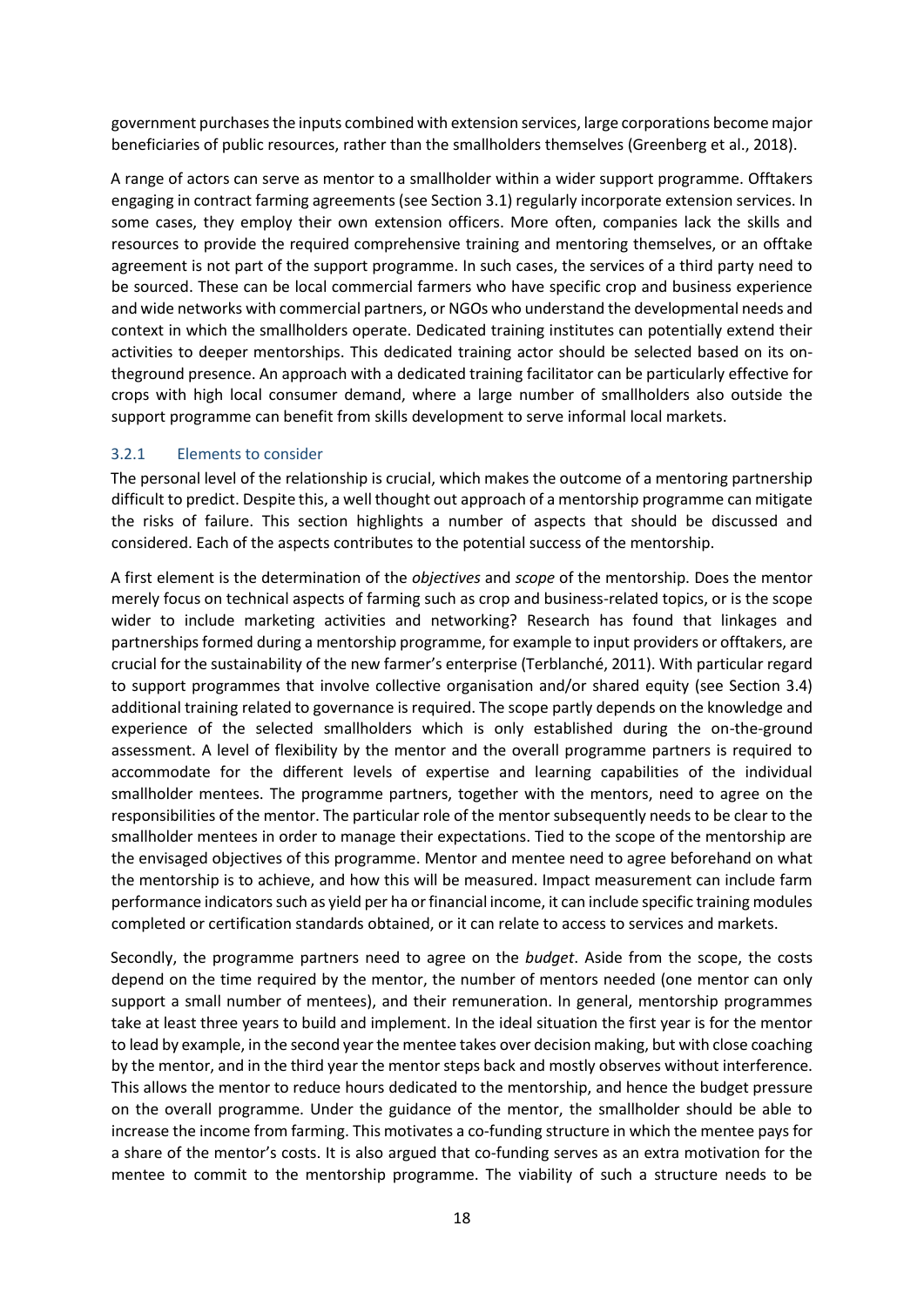assessed before the implementation, and the possibility of such a set-up needs to be clearly communicated with the smallholder upfront. Once again, a flexible approach is required, with the budget being able to cover for an extended period in which it is fully responsible for the mentor's funding. The mentor's remuneration can also be tied to improved smallholder performance as an incentive: part of income the mentor receives can be made dependent on the farming income of the mentored smallholders. This prevents a lack of commitment from the mentor and can overcome the challenge of low effectiveness at high costs (Greenberg et al., 2018), but might also lead to a more paternalistic approach in which the mentor takes over all decision-making from the smallholder in order to boost smallholder performance. Several mentoring partnerships have been implemented with no, or very little, financial reward to the mentor, who is merely motivated by developmental interests (Olubode-Awosola & Van Schalkwyk, 2006). This confirms that in general, commercial farmers are willing to assist local smallholders in their development.

A third element that closely relates to the first two aspects is how the *funding* of the budget is arranged. The commercial offtaker can be assigned as responsible partner, particularly if the mentorship is combined with a supply contract. The agribusiness can even employ its own extension officers in the field who take on the mentoring responsibility. The disadvantage of such a set-up is that the commercial partner is then likely to determine the scope, and that this scope does not stretch beyond the immediate needs of the offtaker. This creates a situation in which the smallholders might not be fully empowered to engage in the activities of their choice, but become dependent on the offtaker which has funded their mentorship. Funding by a third party, such as a DFI, allows for a more holistic approach to the mentoring programme. AgriSETA can potentially assist with mentor funding. The South African and provincial governments also run mentorship programmes, in particular for smallholders who have benefitted from land reform programmes. This can be an alternative source of funding, but has challenges regarding the timely payment of funds and these grants can come with additional requirements that do not align with the overall support project. Lastly, commodity organisations engage commercial farmers in smallholder support activities, and hence might be an alternative option to engage with.

A crucial condition for the sustainable development of a smallholder farmer under a mentorship is the *availability of necessary infrastructure and equipment*, sufficient financial resources for the operation of the farm and a solid business plan co-drafted by the mentor and mentee together. A mentor cannot recommend the use of a certain seed or pesticide if the smallholder does not have the financial resources to purchase such inputs. Equally, smallholders cannot implement business plans if they have no understanding of this plan, or do not support the overall view behind such plans. Hence, the mentor and mentee must work together on a viable plan to develop the farm. Forced mentorship as condition to loans or land access might thus undermine the overall objective of such mentorship support as mentor and mentee do not enter into such a relationship with the right motivation.

One of the most challenging aspects of a mentorship programme is to *pair a mentor and mentee*. These persons embark on a long-term and close relationship in which trust plays an important role. Their characters and personalities need to work together in order to motivate each other and learn from each other. This crucial role of the individuals contributes to the finding that mentorships tend to work best when participation in a mentorship programme is voluntary, both for the mentor and mentee. Indeed, a lack of commitment or a wrong attitude by either a mentor or mentee is mentioned as obstruction to a mentoring relationship (Terblanché, 2011).

Lastly, in the case of mentorships paid for by a third party, an *exit strategy* needs to be formulated before the programme is rolled out. The end term can be based on a number of years of implementation (at least 3-5 years), or it can be determined on the achievement of predefined goals. As outlined above, partial transfer of financial liability toward the mentee can contribute to the exit of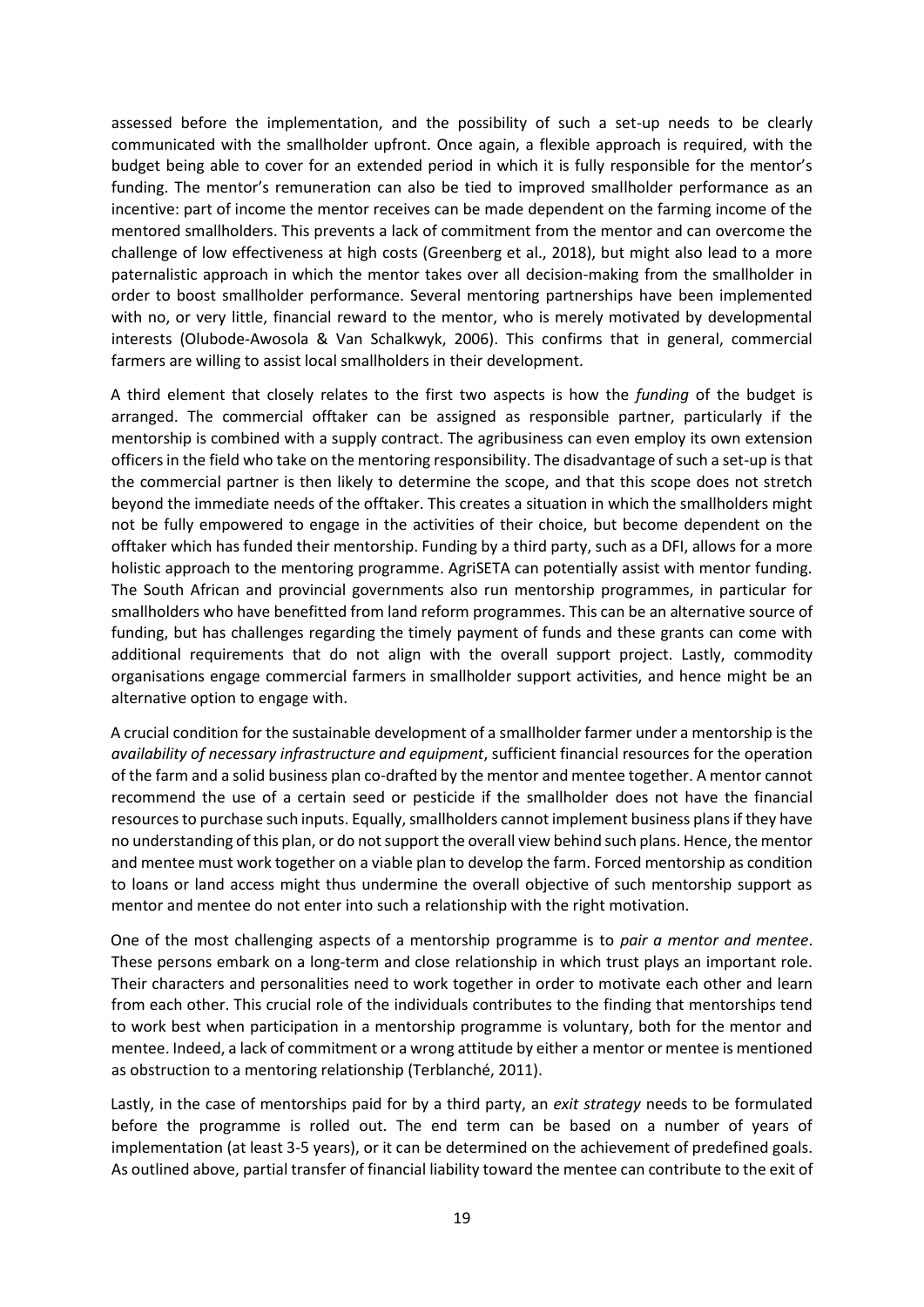the funder. Where the mentee and mentor directly agree on a remuneration structure, they are able to determine when the paid-for services from the mentor are no longer required. Regardless of a formal exit strategy, a mentorship can grow into a relation that does not end, with contact between the mentor and mentee continuing in the long term, albeit at an ever-increasing level of equality.

Overall it is important in a mentorship programme to:

- Discuss smallholder skills-development needs with them and incorporate these needs in the training programme;
- Have clear communication channels to the smallholder (especially if a third party and commercial offtaker are involved);
- Source external funding to increase the scope of the training and mentoring programme and reduce dependence on commercial partner;
- Be rolled out in value chains with high production/quality standards, and/or a high capital outlay;
- Develop a train-the-trainer/mentor programme if a project is ready to scale.

#### <span id="page-20-0"></span>3.2.2 Roles and responsibilities

#### The mentor

It is obvious that the mentor must have practical agricultural and business knowledge and experience. This person also needs *on-the-ground* presence to execute its task. The mentor needs to be easily contactable by and available to the mentee. Using local actors, for example commercial farmers and NGOs, has the benefit of close proximity to the smallholders, and they can build on existing trust relationships between such an actor and the smallholders, access the knowledge and networks of such an actor, and promote credibility among stakeholders (Menden, van der Vleuten, Pirzer, & von Blomberg, 2019). In addition to knowledge and trust, the mentor needs to be willing to invest time in the mentoring relationship and to share experience and knowledge. In particular a lack of time has frustrated smallholder farmers in earlier mentorship agreements (Terblanché, 2011). Lastly, the mentor is to be able to guide the mentee, rather than adopt an attitude of superiority. A mentor who takes decisions on behalf of the smallholder and manages the farm without the smallholder's involvement might succeed in establishing a productive enterprise, but does little to empower the smallholder and contribute to an independent actor.

#### The smallholder

For smallholder farmers to enter into a mentorship relationship, it is important to show respect and trust towards the mentor. The farmers need to be willing to enter into such a relationship. Their approach needs to be characterised by commitment and a willingness to learn (Young & Wright, 2001). As stated by Goosen and van Vuuren (2005, p. 62) "The protégé is someone the mentor regards highly enough to consider worthy of his or her time". This does not mean that they blindly follow the mentor. Rather, they must engage in the mentoring relationship with a critical attitude that ensures that the mentor contributes to their individual development. It is their duty to indicate where they need support, what works for them, but also where they have issues with the mentor. In this way, they can build a reciprocal relationship of trust and respect.

#### Programme partners

The programme partners need to decide on the elements mentioned in the previous section such as the scope and the budget. These aspects need to be included in the programme's MoU, and in the contract that the programme partners enter into with the mentor. Furthermore, the programme partners need to identify the mentors. If an agribusiness who is a programme partner itself is able to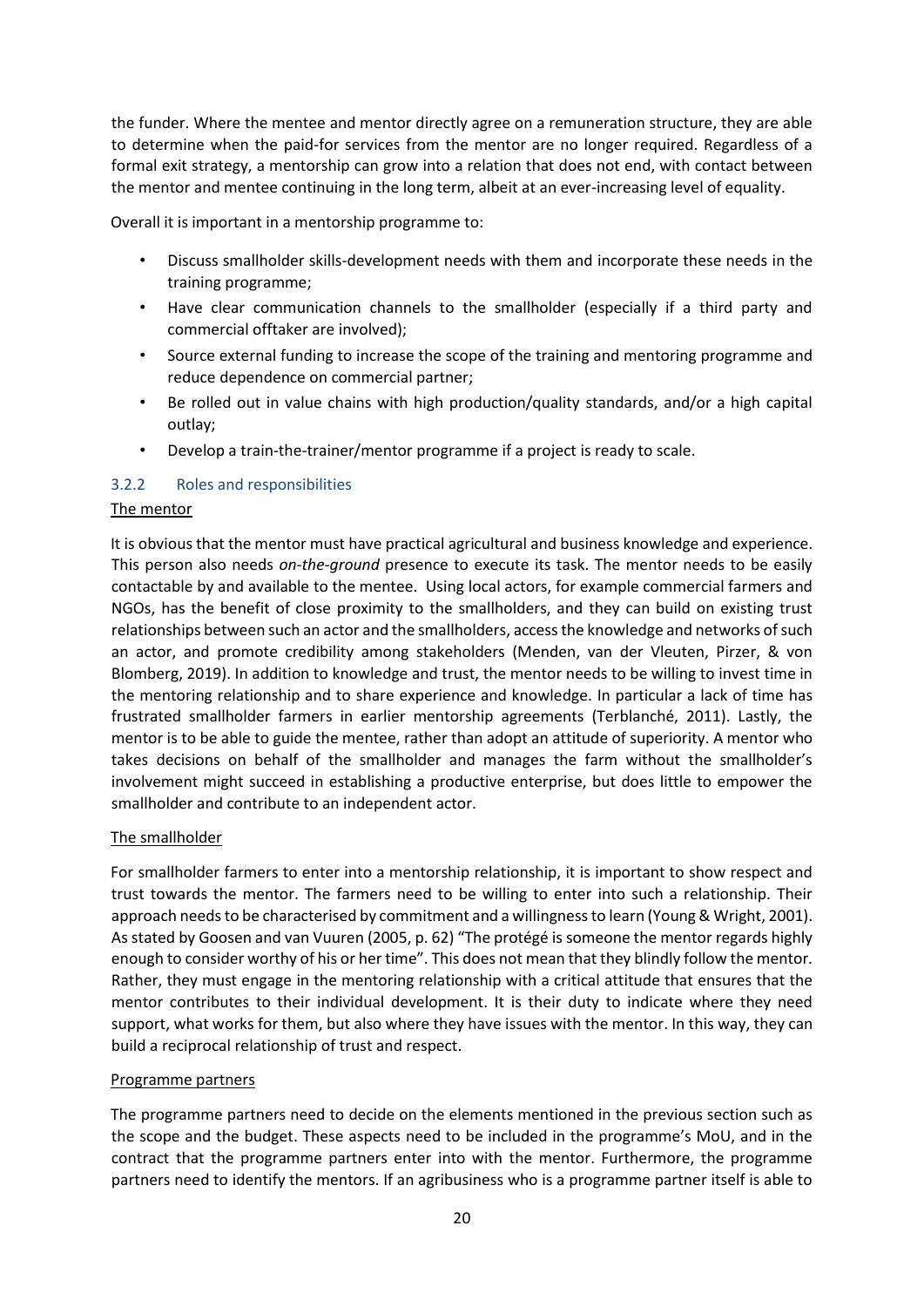provide the mentorship through its own extension officers, the identification will be the responsibility of the agribusiness. Alternatively, the agribusiness might be able to identify commercial farmers they already work with to assist in mentoring activities. Programme managers generally have national networks through which potential mentors can be identified. For example, they might have contacts with relevant commodity organisations who maintain a database of commercial farmers willing to mentor. Or they are familiar with local NGOs in the agricultural field. The programme partners need to be aware of the changing nature of mentorship relationships, the fact that mismatches of individual mentor and mentee occur, and that it takes time to build trusting relationships. This once again requires a flexible attitude and a willingness to learn from inevitable mistakes in the implementation. Government

One of the alternatives for smallholder skills development is through *government implemented programmes*. Nevertheless, day-to-day support from government extension services is seen as insufficient to develop the smallholders' skills (Aliber et al., 2010; Greenberg et al., 2018). The positive impact of government-supported training and mentoring programmes in practice has been put into question. In their evaluation of government support programmers for smallholders, Khulisa Management states that there is insufficient evidence to support government supported mentorship (Khulisa Management Services & University of Cape Town, 2016). The ACB is harsher in its finding, stating that mentors are among the main beneficiaries of smallholder support programmes, with little evidence of the long-term value added by them (Greenberg et al., 2018). They observe that mentors are paid regardless of the production level of the mentored smallholders. Indeed, costs for training and mentoring efforts are considerable and might not weigh up to the benefits.

#### <span id="page-21-0"></span>3.3 Collective organisation: bolstering voice and efficiency with challenges

Farmer cooperatives have shown a positive impact on the level of commercialisation of their members as they are able to overcome barriers to market faced by an individual smallholder, and provide a platform for dissemination of information and innovation (e.g. Holloway, Nicholson, Delgado, Staal, & Ehui, 2000; Markelova et al., 2009). Thus, this instrument can add value in smallholder support programmes that aim to stimulate commercial value chain interaction for these farmers. Collective organisation of smallholders in theory benefits both the farmer members and the agribusiness transacting with the collective. The agribusiness benefits from the reduction of transaction cost, both in the identification and contract preparations, as in the actual production process, and a producer collective gives a greater certainty of supplied volumes. A collective organisation furthermore offers a platform for building trust, dispute resolution, and group enforcement mechanisms (Barrett et al., 2012; Prowse, 2007). As such, a farmers' organisation is an attractive business partner for commercial agribusinesses. Bundling their voices through collective organisation allows smallholders to increase their bargaining power vis-à-vis the agribusiness. This could result in more favourable contracting arrangements for the smallholders, or lower prices for farming inputs. Individual smallholders can also spread their farming risks within a collective organisation, and equally benefit from lower transaction costs (Ortmann & King, 2007b). Aggregating their produce furthermore improves their value proposition to agribusinesses. Cooperatives have been promoted by the South African government, as illustrated by the Cooperatives Act of 2005, and the establishment of the Department of Small Business Development in 2014 that has a specific focus on the promotion of cooperatives.

However, delivering services to smallholder farmers through farmer organisations requires significant efforts to build the capacity of these collectives. In practice, farmer organisations are also prone to failure, including in South Africa (Okbandrias & Okem, 2016; Ortmann & King, 2007b; Prowse, 2007). Well-reported theoretical challenges relate to free-riding behaviour, the horizon, portfolio, and control problems, as well as control costs (Ortmann & King, 2007a). In the South African context several studies have investigated a number of cooperatives and their demise. Underlying the failures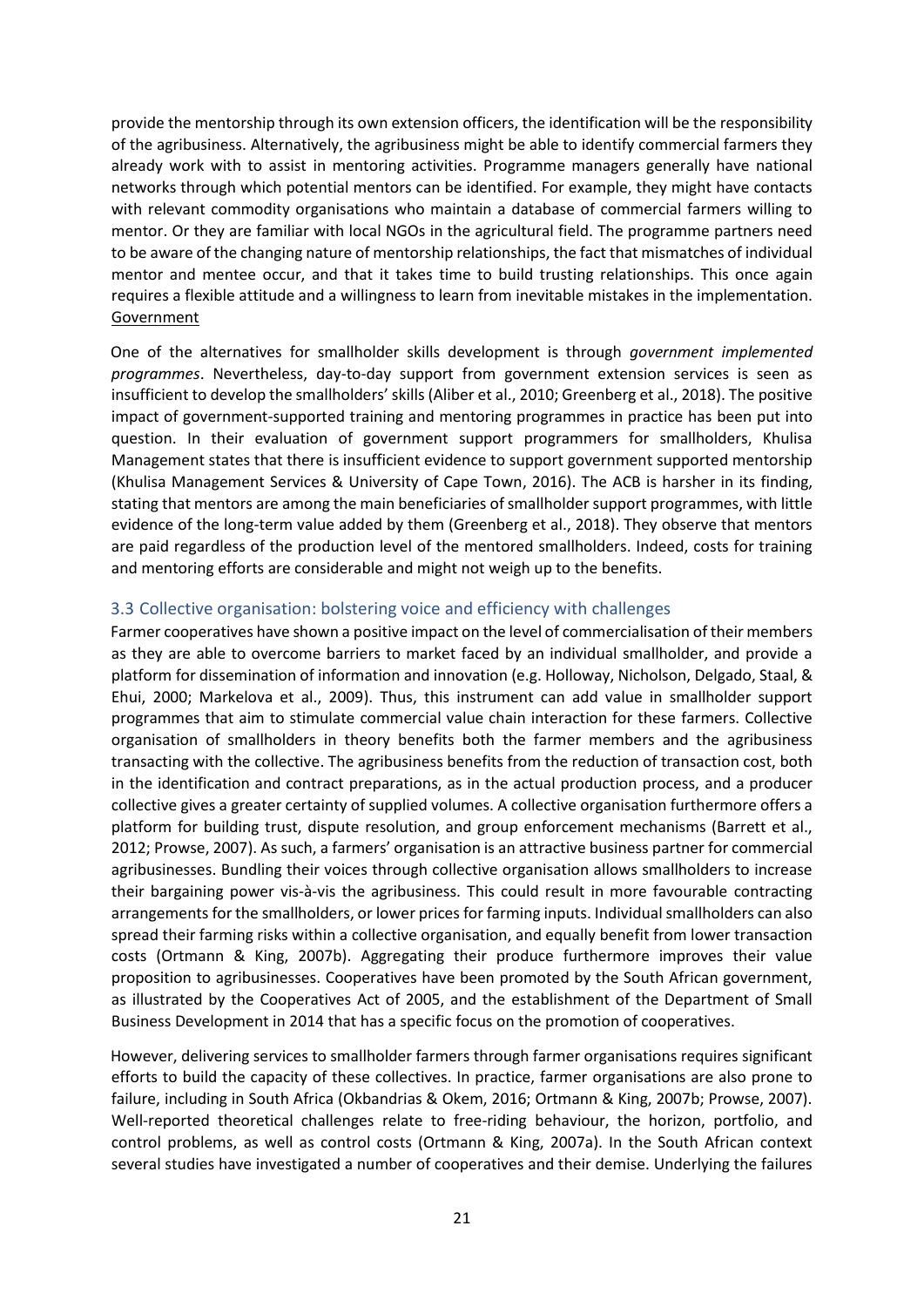of agricultural cooperatives are, among others, members' lack of understanding on cooperatives and their specific role in them, internal conflicts, poor or authoritative management, and a lack of financial means to generate economic benefits for the members (Machethe, 1990; van der Walt, 2005). Many occasions have been reported where smallholders join a cooperative because they expect to benefit, as an individual, from government grants, NGO funding or similar financial support, or where collective organisation is a condition for government support (Chamberlain & Anseeuw, 2017; Poku et al., 2018). This undermines member motivation and the raison d'etre of the collective, and with it the sustainability of the organisation.

#### <span id="page-22-0"></span>3.3.1 Elements to consider

Taking into account the potential issues, smallholder support programmes should be mindful about working with collective smallholder organisations. This section addresses a number of facets that should be looked at when engaging smallholder organisations.

Collective organisations can engage in numerous activities for its members. For example, a distinction is made between marketing, production, or supply cooperatives. These types of cooperatives engage in the collective sales of crops, production activities, and purchasing of inputs respectively. Many cooperatives provide both supply and marketing support to their members, supplemented with credit provision and technical support. The *scope* of the collective organisation must align with the partnership's objectives and in particular with the activities and needs of the agribusiness partner.

Collective organisation has been shown to be more relevant to the production of high-value *crops*. These crops generally have higher transaction costs than staple crops, and serve more distant markets. Hence, transaction cost reductions are larger for these types of crops when marketed collectively (Verhofstadt & Maertens, 2014). Furthermore, the margins on these types of crops are higher, allowing the farmer members to offset the organisational costs of a collective. Smallholder producers of highly perishable crops can equally benefit from bundling, for example through collective investment in processing or cooling infrastructure, or through reducing the risk of spoilage in transport to market (Holloway et al., 2000).

More recently agricultural cooperatives have implemented novel *governance* structures which are based on more business-like principles. These so-called new-generation cooperatives for example can employ an external, professional CEO appointed by the board of directors. Such a construction splits decision management (the CEO) from decision control (the board of directors elected by the members), and separates operational and governance control (Chaddad & Iliopoulos, 2013; Shah, 2016). Similarly, their member remuneration model is more incentive driven. Those members who transact more produce through the cooperative, and hence contribute more to the organisation's income, receive a higher remuneration. It is found that individual performance remuneration has a positive effect on a member's farming achievements as well as on the cooperative's performance (Verhofstadt & Maertens, 2014). An additional aspect to consider is the role of the traditional authority in the cooperative. Interference of such a powerful player is likely to capture the decisionmaking within the collective, which undermines the interests of the smallholder members.

Programme partners looking for immediate integration of smallholders in their supplier network should work with collective organisations that are well-established and financially self-sustainable. *Older cooperatives* tend to be more successful and may be able to generate higher financial benefits. Mature organisations are likely to be a more stable business partner (Fischer & Qaim, 2012). Established collectives have had time to organise their governance structure, and the members are aware of their role in the collective. Where no suitable smallholder collective exists, an alternative is to establish a new collective organisation. These can be existing groups with a different focus that can extent to farming, such as stokvels or burial societies. In this case, initial attention is on governance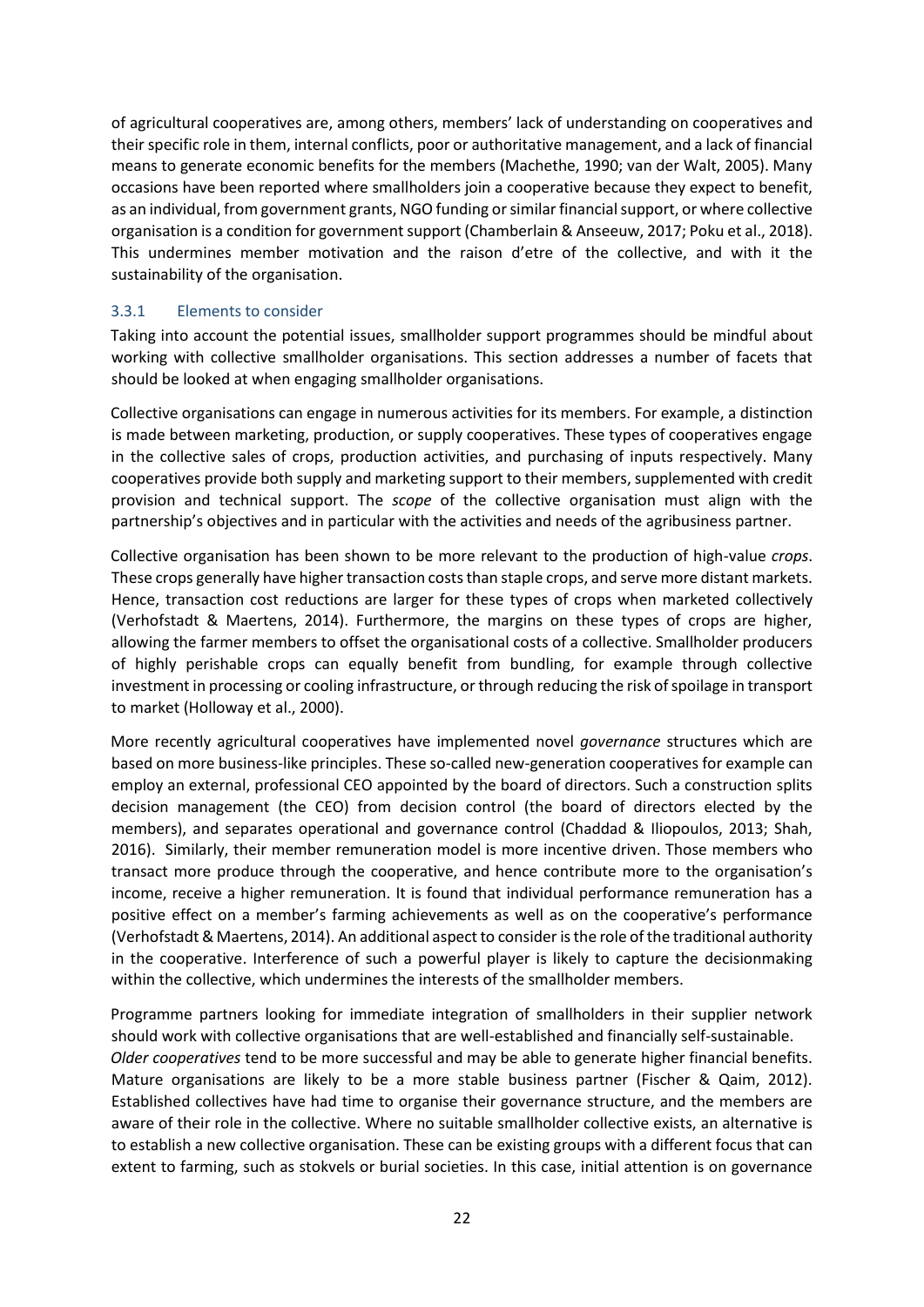training to equip the members in managing their activities effectively. Supply of produce in this scenario is understood by all partners to take time, as immediate attention is not on commercial value chain integration. Once a coherent group with strong leadership and membership has been formed will the attention turn to the growth of the operational activities.

#### <span id="page-23-0"></span>3.3.2 Roles and responsibilities

#### Agribusiness

The private sector's key role when working with smallholder organisations is to provide these smallholders with commercialisation services. It can do this by entering into collective supply agreements, or by supplying inputs, depending on the core activities of the agribusiness. The agribusinesses in this scenario should also fulfil an important role as mentor, who arranges access to wider commercial networks, shares agronomic knowledge, and assists with temporary use of assets. A business case nevertheless needs to exist to motivate the investment of the corporate actor in the smallholder collective.

#### Collective organisation

The collective organisation is responsible for coordinating and managing the agricultural activities of its members. This includes the determination of pricing structures, harvesting schedules, and monitoring of the individual member practices. The collective organisation also determines the investment needs and residual income distribution from its activities. The financial sustainability of the collective organisation must be ensured through membership fees and positive cash-flow from operational activities, potentially supplemented by commercial loans for asset investments. Financial support by third parties for operational activities creates dependency. Besides, asset funding by grants stimulates free-rider behaviour with new members wanting to benefit from these assets without investing in the organisation. Lastly, collective organisations are responsible for their own governance through well-informed members, fair leadership elections, and unbiased dispute and sanctioning mechanisms.

Collective organisations must ensure active participation by their members. A number of strategies can ensure a more intensive engagement by members. Diversifying activities over multiple crops aligns with the diversified activities of their smallholder members as highlighted in Section 2.1, particularly where there is a significant local market for the supported crops (Fischer & Qaim, 2011). Furthermore, membership can be limited to on-the-ground farmer membership only, and exclude absentee farmers as members. Smaller groups have higher levels of social cohesion and peer observation, which reduces free-riding behaviour. Furthermore, regular benefits, be it financial, training, or other, need to accrue to the members to sustain their motivation. Payment delays need to be addressed (e.g. through advance payments) as this forms a disincentive to the smallholders to sell their crop to the cooperative. Lastly, larger cooperatives with a stable income stream must consider the employment an external manager to separate operational performance from cooperative governance.

#### Individual members

As the owners of the collective, the smallholder members hold rights, but also responsibilities. As such, they need to actively engage in the activities of the cooperative. Benefits from collective organisation are enabled through economies of scale, which depend on members transacting through the collective. This constitutes of timely membership fee payment, trading through the collective as agreed by the members collectively, but also the involvement in decision-making processes within the cooperative. Thus, members must refrain from behaviour that puts the interest of the individual above that of the collective. Observation and motivation of their peers assists in ensuring members adhere to the collective objectives.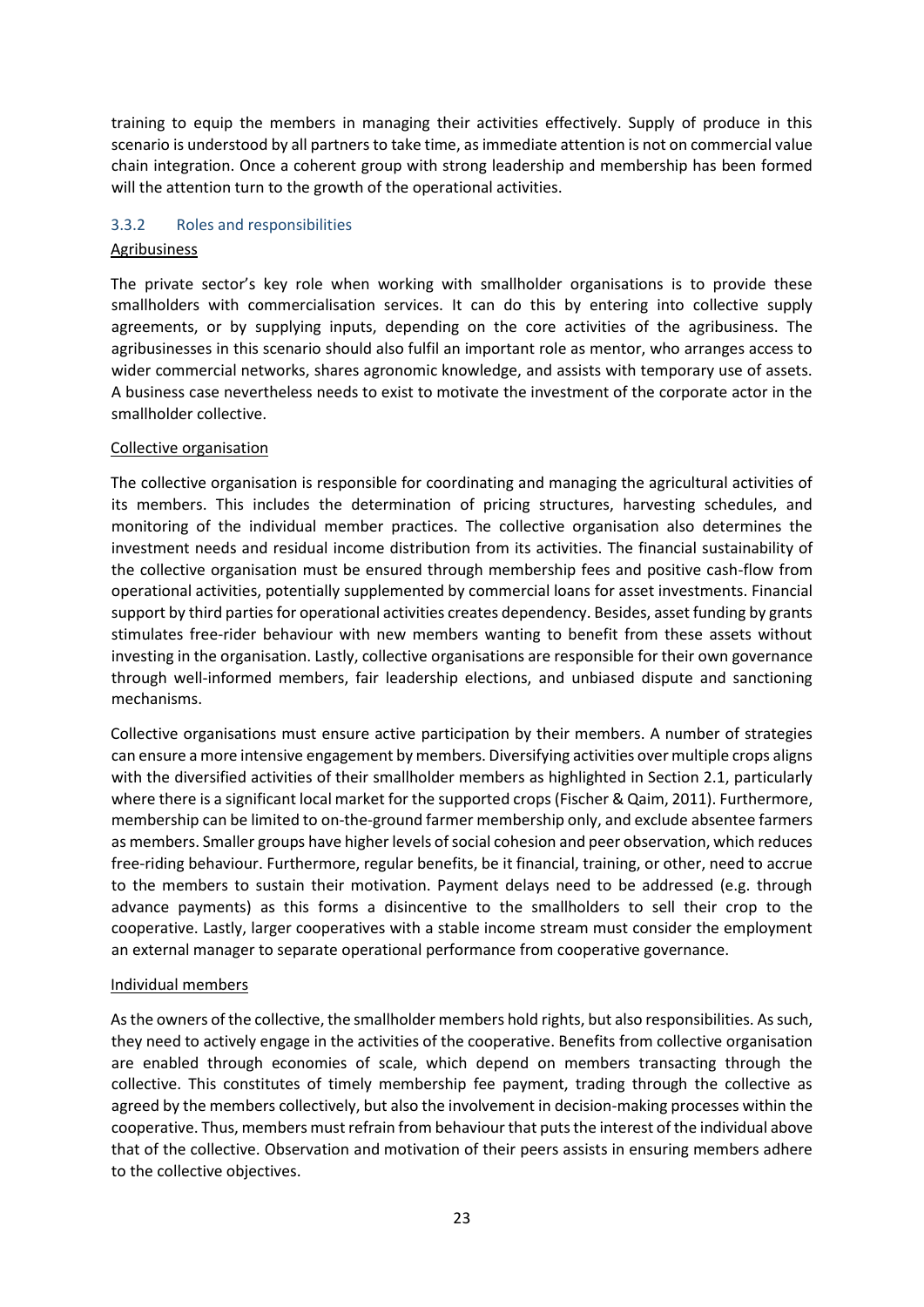#### Programme partners

Smallholder support programmes can assist smallholder collectives to enhance their management. Thus, these programmes can provide financial support for essential training on cooperative governance, including member roles and responsibilities. Additionally, a smallholder collective is an efficient platform for crop and farming-as-a-business training. Certification standards can also be implemented through a smallholder support programme with the overall programme responsible for the determination of the suitable certification standard, financing and contracting of a training partner. Overall, programme support to the smallholder organisation should be limited to training, both in agricultural practises and collective governance, but not extend to operational costs or assets. The programme partner should explore the expertise within the DSBD for strengthening the cooperative structures and DAFF for training through extension officers.

#### <span id="page-24-0"></span>3.4 Equity – enhanced ownership in the value chain

Inclusive businesses can form an avenue for smallholders to increase their ownership levels throughout the value chain through shared equity of assets with commercial agribusinesses, or as a collective body of smallholders. Related to an increase in ownership is extension of their impact on decision-making throughout the value chain, and additional income streams for the smallholders. In theory, shared equity aligns the interests of both equity partners, who are both incentivised to increase the performance and value of the shared asset, and thus applies particularly to situations characterised by reciprocal interdependence. This reasoning has motivated the establishment of new business entities where smallholders and agribusiness (and additional shareholders) share ownership in a packhouse or other processing facilities (Chamberlain & Anseeuw, 2017; Cramb, 2013). Such an independent entity allows more freedom to engage in higher-risk, innovate practices compared to well-established corporate structures, but also requires more resources and closer collaboration between smallholder and agribusiness (Menden et al., 2019). Case studies have shown that corporate entities use shared equity for ethical and branding reasons, while the smallholders mostly use the agribusiness partner as a marketing channel that offers premium prices, and a higher quality product (de Koning & de Steenhuijsen Piters, 2009).

Whereas equity improves the value proposition to the smallholders, it also entails responsibilities. Firstly, the equity share of the smallholders needs to be funded. Government or agribusiness grants, trust funds, or DFI loans are among the instruments used to contribute to the required investment. Nevertheless, considering the risk related to loan funding, and particularly in cases where shares cannot be converted to cash, it is recommended that farmers do not take loans to purchase their shares (de Koning & de Steenhuijsen Piters, 2009). *Table 3* describes a decision model to determine a suitable equity financing option for smallholder organisations. Secondly, smallholders as shareholders need to invest in the asset for it to grow, and to maintain it. Financing conditions tend to specify that loans need to be repaid before dividends can be declared, and new entities such as a packhouse need time to become profitable. As such, there is very little immediate financial income from shareholding, particularly in the short term. Furthermore, the role of smallholders in decision-making processes is often negligible due to a lack of capacity vis-à-vis the commercial partner. Lastly, smallholder equity is often organised through a collective organisation. In practice, such a collective body creates additional challenges in the form of membership determination and leadership struggles (Section 3.3), and the costs for the management and operation of this collective body reduces financial rewards for individual members. It furthermore adds complexity for the individual smallholder members who often don't understand their shareholding and their roles and responsibilities as shareholders (Chamberlain & Anseeuw, 2017). Indeed, the level of farmer organisation is considered a key element for success in farmer equity constructions (de Koning & de Steenhuijsen Piters, 2009). The agribusiness is attracted to a shared equity structure to relieve its investment requirement, and it contributes to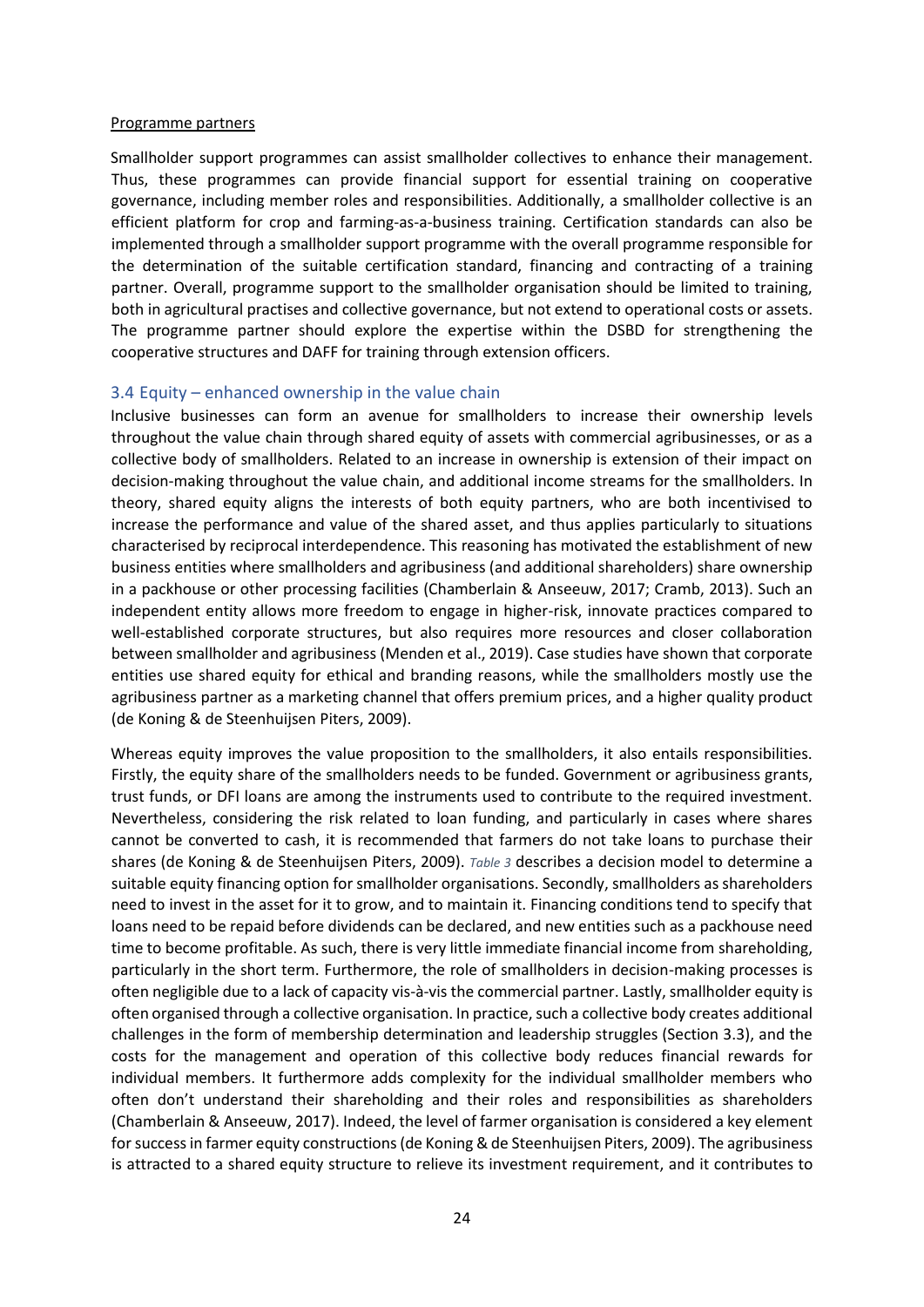adherence of agri-BEE regulations. Whereas this instrument indeed gives them access to favourable financing to increase their business activities, smallholder collectives often prove to be a challenging business partner (Chamberlain & Anseeuw, 2017). Additional reasons for failure of shared equity structures are a delay in the payment of government grants to fund the smallholders' equity, a lack of qualified management, and transfer pricing structures that allocate profits to a downstream entity owned by the commercial partner (Chamberlain & Anseeuw, 2017; Cramb, 2013; de Koning & de Steenhuijsen Piters, 2009; Lahiff, Davis, & Manenzhe, 2012). Whereas the first puts financial pressure on the agribusiness to compensate for the lack of funding, the second reduces the profit and hence the income the smallholders receive from their equity, as well as their trust in the commercial partner.

*Table 3: Decision model for financing shares by farmer organisations* 

| Does the farmer organisation possess private Yes<br>equity?                                       |     | Finance shares as regular investment opportunity<br>including assessment of risks and return on<br>investment (share value and dividends). |
|---------------------------------------------------------------------------------------------------|-----|--------------------------------------------------------------------------------------------------------------------------------------------|
| No.                                                                                               |     |                                                                                                                                            |
| Does the farmer organisation have access to Yes<br>public subsidies?                              |     | Obtain shares through a grant application.                                                                                                 |
| No                                                                                                |     |                                                                                                                                            |
| Can a trust fund be established for the<br>purpose of shareholding by the farmer<br>organisation? | Yes | In time, buy the shares from the trust fund using<br>dividends.                                                                            |
| No                                                                                                |     |                                                                                                                                            |
| the farmer organisation eligible for Yes<br>ls.<br>obtaining a bank loan?                         |     | Apply for a loan, buy the shares and refund the<br>loan with dividends (note that interest will be paid<br>on the loan).                   |
| No                                                                                                |     |                                                                                                                                            |
| The farmer organisation is not eligible for<br>buying shares.                                     |     |                                                                                                                                            |
|                                                                                                   |     |                                                                                                                                            |

*Source: de Koning & de Steenhuijsen Piters, 2009, p. 55* 

Considering the many obstacles observed in business models with shared equity between smallholders and agribusinesses, this tool is recommended only for medium-term implementation. This allows for a number of critical elements to be met: a relationship of trust between the equity partners, empowerment of the smallholders related to capacitation and representation, and establishment of a well-managed collective body with clear membership requirements and democratically elected leadership. Under such circumstances the equity partners are better able to resolve complex and sensitive questions around ownership, voice, risks and responsibilities. Business acumen, reciprocal understanding of the context in which each partner operates, joint agreement on roles and responsibilities, and expectation management are necessary ingredients to make shared equity successful. When implemented, all the shareholders, including the smallholder farmers, need to be very aware of their roles and their responsibilities towards the joint-venture. A conflict resolution procedure to solve disputes among shareholders, but also between shareholders and company management, needs to be part of the overall contract (de Koning & de Steenhuijsen Piters, 2009). Lastly, smallholder shareholders need to realise that any financial benefits for them as individual take time to materialise.

#### <span id="page-25-0"></span>3.5 Lease-/management contracts

Lease and management contracts transfer control over smallholders' assets, in particular land, to a commercial operator. This allows smallholders to gain an income from their land ownership without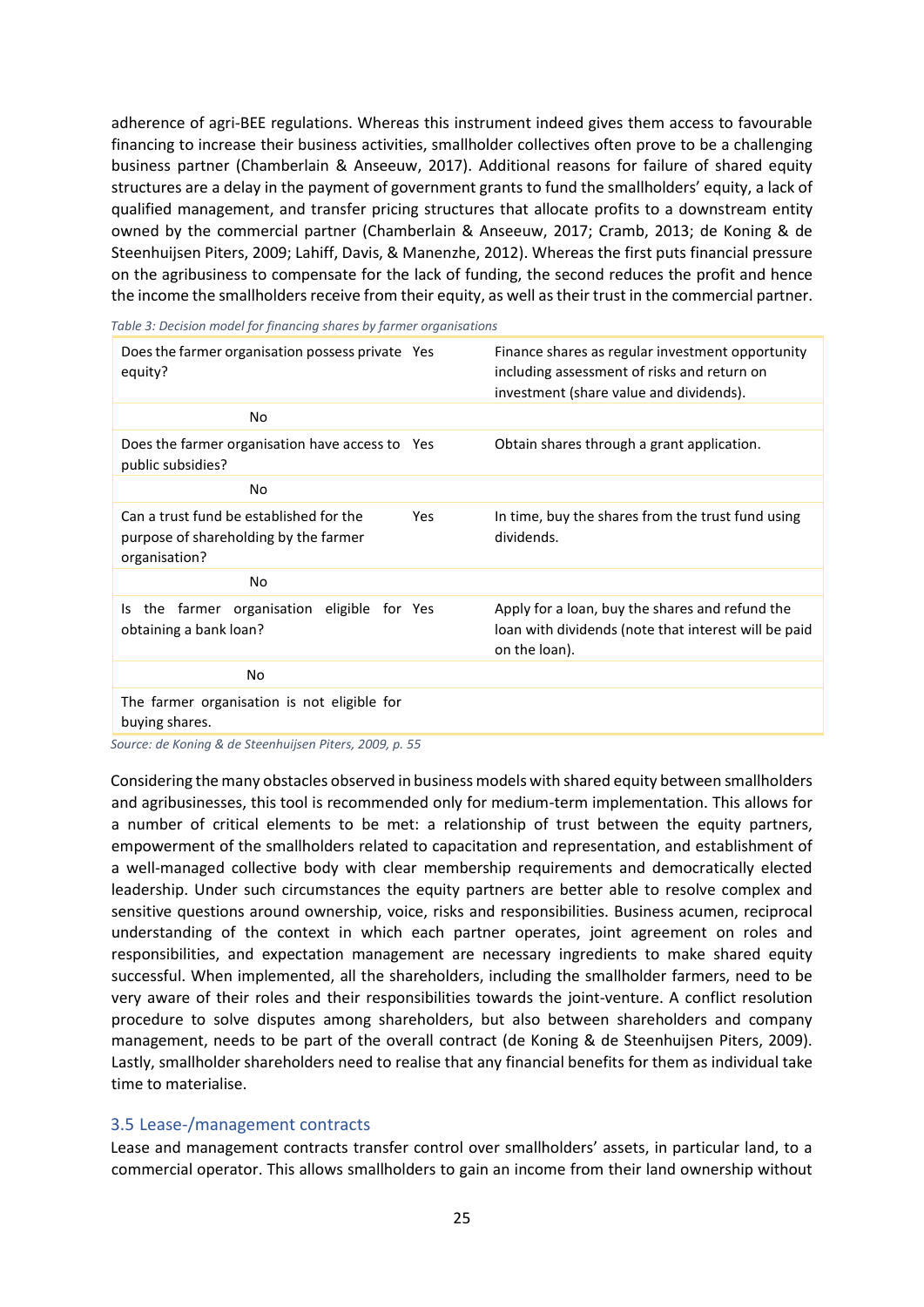having to actively participate in the execution or management of the farming operation. However the level of value chain inclusion of such a set-up is minimal (Chamberlain & Anseeuw, 2018).

Considering that the scope of this report is on market-oriented smallholders, the lease-/management instrument mainly serves as an additional tool to increase land under production in geographical areas where a commercial partner already works with active smallholders. Thus, relationships are built between an agribusiness and active smallholder farmers in an area, for example through supply contracts or a collective organisation. Once these relationships are established, smallholders can look to expand access to land through rental agreements with landowners with unused land. Alternatively, the agribusiness can enter into lease or management agreements with smallholders not actively farming their land to establish their own farming activities. Many constructions exist, ranging from a fixed rental fee, via crop-share agreements, to management fees where the income from the farming activities accrue to the landowner.

Lease contracts require a land tenure system that allows for lease constructions, either formally or in an informal manner. For example, where land ownership is in the form of a permission-to-occupy (PtO), land can still be leased or rented from PtO holders (Chipfupa & Wale, 2018). However, security for both lessors and lessees is often low in such circumstances (Aliber et al., 2010; Van Averbeke, Denison, & Mnkeni, 2011). Where lease agreements are implemented, the lessee should be responsible for all financial expenditure such as inputs and machinery. The smallholder lessor is often not in a position to invest in farming, or is not interested to do so. Furthermore, the rental agreement must be transparent. A fixed rental agreement contributes to this, and takes away any risks from the lessor.

## <span id="page-26-0"></span>4. Value chain elements: adapting the model to the context

Different characteristics of the crop and the value chain foster a context that is more or less conducive to the implementation of a certain instrument in an inclusive business model, or that requires a certain instrument to be implemented in different ways. This section will highlight four particular value chain elements and how the identified instruments from the previous sections should be adjusted according to these elements. The section is summarised in *Table 4* with a crosstabulation of the elements presented in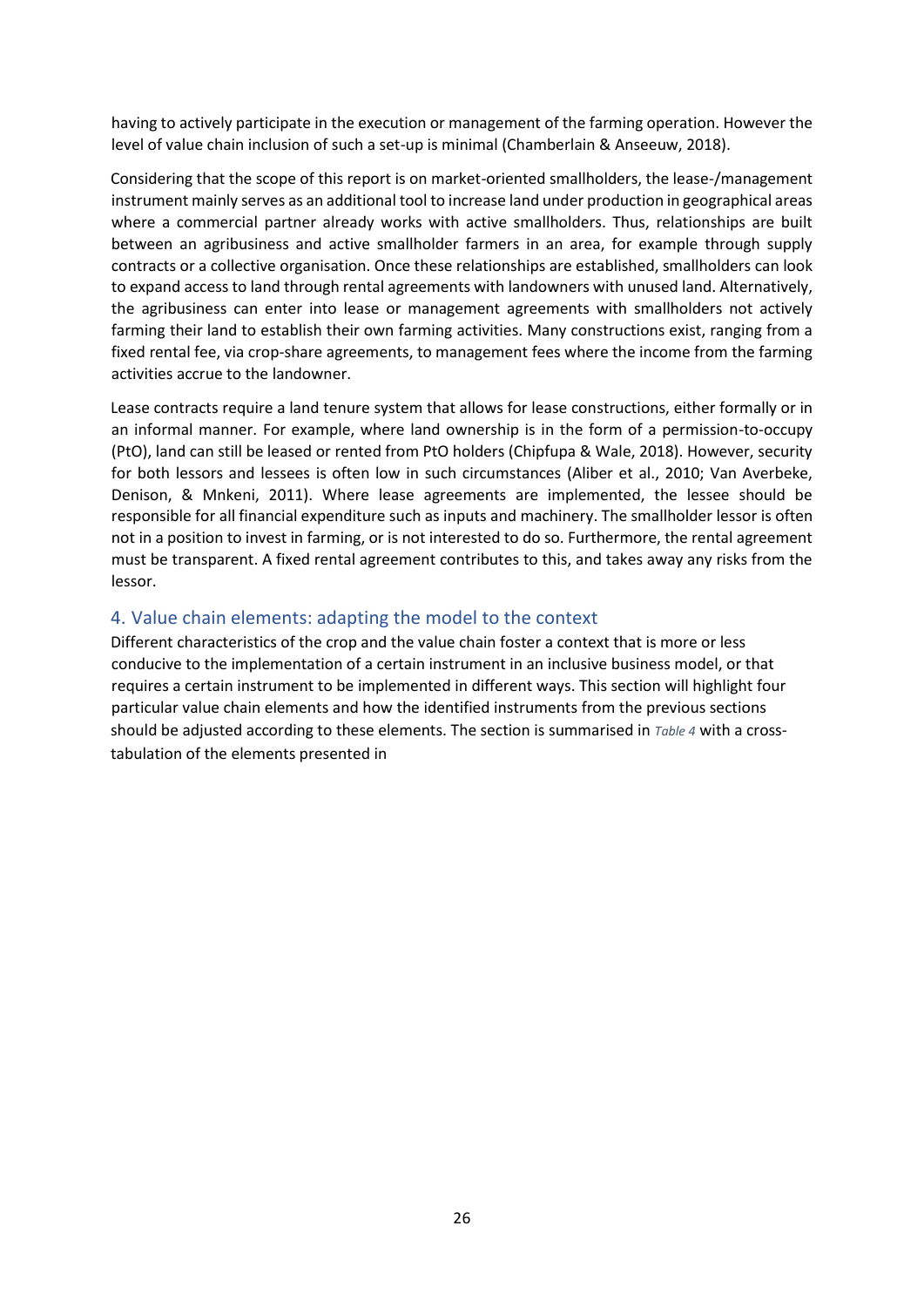*Table 5*.

#### <span id="page-27-0"></span>4.1 Capital outlay

Crops that require high capital investment are a high-risk option for smallholder farmers. They need to enter into high levels of debt for example to put up shade-netting or high-tech irrigation infrastructure. Other crops in this category are those with delayed returns, such as tree crops that can only be harvested after the trees have reached maturity.

Because of the great risks for the smallholder farmers to include such crops into their production plan, it is essential for the agribusiness partner to mitigate these risks. Offtake certainty can take the form of a multi-year supply agreement, which ensures the smallholder income over a longer term that allows repayment of loans entered into for the required infrastructure. In the case of delayed return crops, it is essential for the farmer to receive an income from seasonal crops during the period in which the contracted crop reaches production. Hence, not all land available to a smallholder should be dedicated to the delayed-return crop. Smallholder access to credit to make the required investment needs to be part of the overall package offered to the smallholder. A difference here should be made to capital required for farm assets such as irrigation infrastructure, and crop related investments such as tree saplings. Crop-related assets can be pre-financed by the agribusiness. A loan with a delayed repayment plan, linked to an offtake agreement is particularly suitable. The smallholder only has to service the loan once income is earned from the crop, whereas the agribusiness has some level of payment surety through the underlying supply agreement. Support packages for perennial crops also need to pay attention to rejuvenation to enable the smallholders to replace old, unproductive trees. Crop insurance, with clear pay-out conditions, can be included in the loan agreement, where a small premium is deducted upon crop delivery (Casaburi & Willis, 2018). Alternative ways of financing the farm-related assets can be explored through partnerships with financial service providers, DFIs, or government departments (See also Section 5). If no external funder can be found for the pilot phase, the agribusiness partner can consider to provide asset loan financing ad-interim. However, scaling up requires the engagement of a third-party financer.

The fact that the agribusiness has to largely cover the smallholders' capital requirements results in significant risks for this commercial partner. It needs to ensure that the smallholders adhere to the financing conditions and produce a profitable crop. Intense, on-the-ground, mentorship contributes to the ability to recoup the capital investments made. For those crops with delayed returns, this mentorship is of lesser intensity during the years in which the crop grows, and is intensified once the crop starts to mature towards harvesting. The agribusiness must select smallholders with a high level of tenure security and reliable access to water. These smallholders are better able to engage in the longer-term relationships required to earn back the capital investment.

A supply contract with loan provision and a subsequent mentorship are the two key instruments where an agribusiness is looking to integrate smallholders into growing crops with high capital outlay needs. Collective organisation of the smallholders can result in the reduction of transaction costs, in particular where many very small-scale farmers are engaged in the production. These farmers, with 12ha of land available, would struggle to engage in individual offtake agreements. The high value of the crop also allows the producer members to recuperate the costs related to collective organisation and benefit from training and input bundling. Where farmers can produce on larger areas of land, the highvalue nature of the crops does not put a premium on transaction cost reduction. Rather, the potential internal frictions might jeopardise the overall partnership. Lease-/ or management contracts are not suitable for capital intensive crops considering the generally low level of land tenure security and small plot sizes. Equity is mostly a longer-term instrument that can be attractive for increased smallholder participation downstream in the value chain.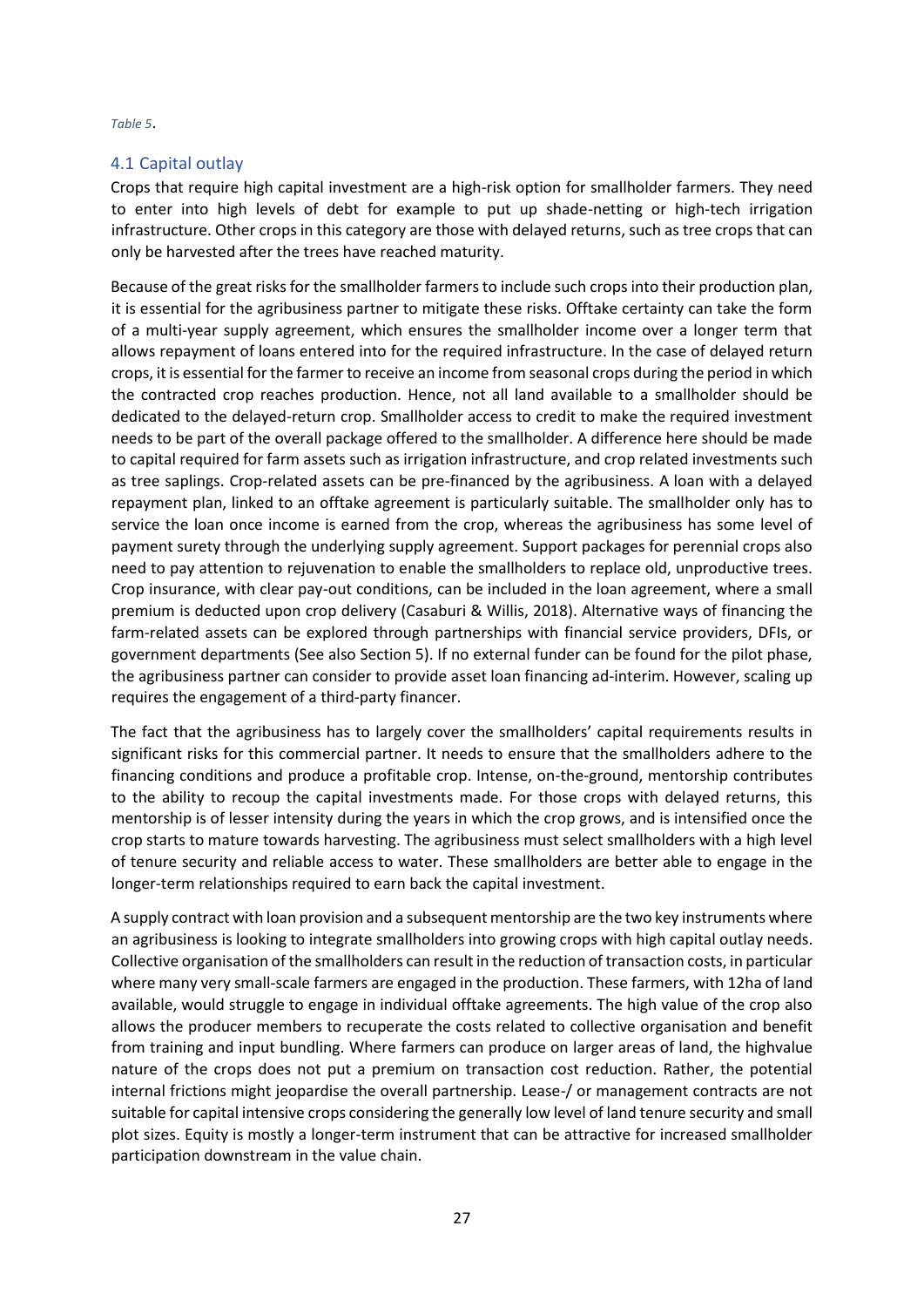For crops that require low capital requirements, such as staple crops, smallholders mostly need to be able to self-finance their farming activities. Collective organisation for input provision can assist them to reduce their costs and hence improve their margin. A loose membership structure with low overhead costs is best suited to such a scenario. Crops with medium capital requirements, such as a number of vegetables, benefit from seasonal production loans provided by agribusinesses as part of offtake agreements. When working with established farmer organisations, funding can be provided in the form of a revolving grant. In this scenario, a fixed sum is given to the collective and members are then responsible for the internal management. The size of the grant in subsequent years depends on the repayment level of each of the members. However, this solution is only suitable where the collective is well-established and has the ability to manage the fund. The agribusiness must consider this fund as an investment into the relationship with the smallholders, rather than an economic investment that is earned back. Farmers who are successful can benefit from lease agreements with neighbouring landowners to expand their business, considering the low investment requirements. Agribusinesses sourcing low-value crops are unlikely to invest into partnerships as the low margins do not build a business case for such specific investments. Hence, any offtake agreements will be simple and non-binding to reduce costs and risk exposure.

#### <span id="page-28-0"></span>4.2 Quality standards

Crops that need to be grown and handled according to strict standards, or where the product itself needs to meet strict quality standards, require close vertical coordination between producer and offtaker. These crops carry a high risk for the smallholders involved in their production as nonadherence to these standards has an immediate negative impact on their income. The agribusiness again plays a critical role in risk mitigation for these farmers. Training and on-the-ground mentoring are crucial to guide the smallholders in the required steps to achieve the product standards set by the offtaker. This support needs to stretch over a number of years, where the intensity of support is gradually diminished as the farmers incorporate the knowledge into their daily practices. The agribusiness wants to ensure it is able to benefit from its mentoring programme. Through a supply contract the smallholder is obliged to sell the crop to the offtaker in exchange for the mentoring support. The duration of this contract needs to be at least as long as the mentoring programme. To further reduce the smallholders' risk, both partners need to agree on a solution for produce that does not meet the quality standards. This crop cannot be sold at the premium price of the higher-grade produce, which threatens the profitability of the smallholder's activities, but equally the supply certainty for the offtaker. Although the on-the-ground mentorship is implemented to reduce the chances of a sub-standard crop, this outcome cannot be guaranteed. Where offtakers are able to also purchase sub-standard produce, either for own use or for re-sell, this should be included in the supply contract. The responsibility for marketing sub-standard produce must not rest with the smallholders during the first years of contracting. Supply contract-linked insurance is an additional tool for smallholder risk mitigation.

Collective organisation can benefit smallholders producing crops with strict standards, and particularly where value chain access is restricted to certified producers only. Many examples exist where producer organisations play a central role in ensuring that members adopt good agronomic practices to enhance yields and produce quality crops, and to assist in obtaining certification (de Koning & de Steenhuijsen Piters, 2009; Markelova et al., 2009). To stress again though, these organisations need to be well established with clear membership structures, and accepted and competent leadership. Such collective farmer organisation equally benefits the agribusiness sourcing from the smallholders as it greatly reduces transaction costs, training coordination costs and smallholder observation costs. As with crops with high capital outlay, additional land can be brought under production through lease constructions between active smallholders or the agribusiness and neighbouring landowners.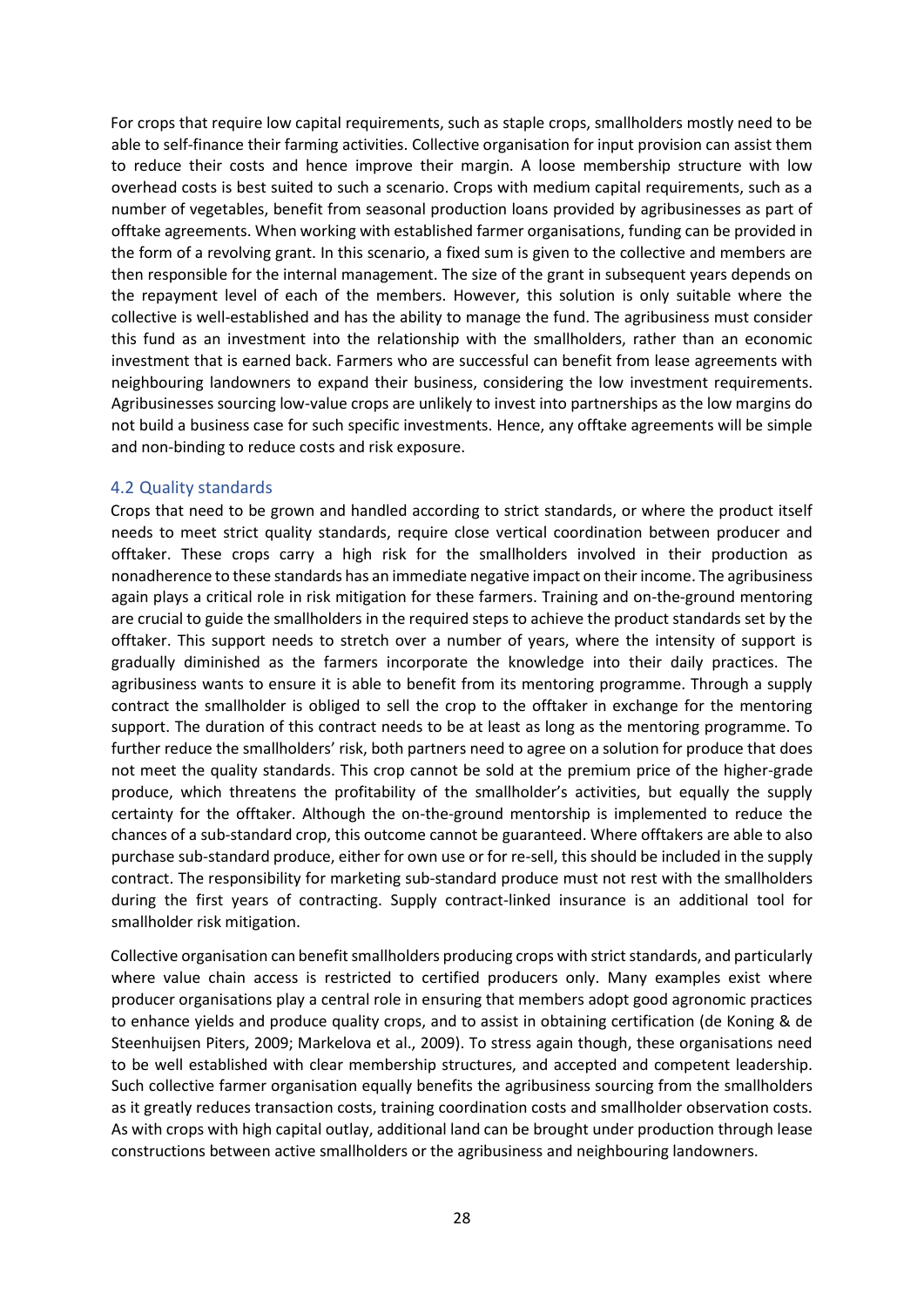Where quality and production standards are not of a concern, agribusinesses are unlikely to invest in a relationship with smallholder farmers. Rather, the smallholders will have to organise inputs, production and marketing themselves. In this situation, collective organisation might give them better terms of market access as they are able to supply larger quantities.

#### <span id="page-29-0"></span>4.3 Perishability

Crops with a high perishability need to be processed within a short time after harvest. Similarly, there are crops where the time of harvesting is critical. For these types of crops coordination across the value chain, both horizontally and vertically, is essential. Planting and harvesting schedules need to be aligned to ensure continuous supply over an extended period. An agribusiness can achieve this coordination through supply contracts that stipulate such timing details, combined with extension officers to observe progress on the ground. The high perishability of a crop stimulates a situation of monopsony where farmers are highly dependent on a single offtaker (Baumann, 2000). Monopsony tends to trigger exploitative behaviour by the offtaker who is in a powerful position. The offtakers need to be aware of the vulnerable position of smallholders who produce perishable crops for them.

Perishable crops offer opportunities for smallholder farmers to increase their ownership of downstream processing facilities. For example, small-scale dairy farmers in Ethiopia own processing facilities through milk marketing groups (Redda, 2001). Similarly, a women's collective processes several tropical fruits into a range of products (Kruijssen, Keizer, & Giuliani, 2006). Such processing facilities also contribute to a higher share of the economic value to be allocated to the smallholders. Nevertheless, as has been remarked throughout this document, collective organisation is a challenging process with collective ownership of assets particularly difficult. In addition, the establishment of processing facilities requires financial capital and technical expertise (Markelova et al., 2009). As such, collective ownership of downstream processing facilities should be separated from the primary agricultural production aspect of an inclusive business establishment.

For low-value crops with a low degree of perishability gains for smallholders can mostly be enabled through access to storage facilities that allow them to delay sales in times of low market prices. Commercial silo operators offer storage agreements to smallholder farmers, but this is mostly on a spot-market transaction basis rather than structural partnership agreements. Overall, agribusiness partnerships with smallholder farmers for low-value, low-perishable crops are minimal, albeit a growing number of initiatives do exist particularly in the cotton and beer value chains where large multinationals such as IKEA and Heineken are integrating smallholder farmers into their supply chains through partnerships with NGOs (for coordination, training and implementation) and international financial sponsors. Whereas these initiatives rapidly reach thousands of smallholders, most smallscale farmers continue to rely on government support through input support programmes (seed, fertiliser) and infrastructure development.

#### <span id="page-29-1"></span>4.4 Local demand

Agribusiness control over crops that are easy to sell locally on a spot-market basis is very low. Offtake contracts for such crops are exposed to a high risk of side-selling. Costs to observe contractual behaviour by smallholders are extremely high. Hence, if an agribusiness aims to integrate smallholders into their value chain for such crops, it needs to take into account these circumstances. Several options exist for crops with extensive local demand. In particular, they can engage with commodity organisations for training purposes to increase smallholder yields. Such indirect support and active participation to build local linkages and expertise, can build loyalty among smallholders. A potential cost effective, complementary, approach to reach a large number of smallholders is the use local radio channels, and of localised training videos featuring local farmers (van der Velden et al., 2017). And despite the risks of side-selling, supply contracts are an option to build relationships with small-scale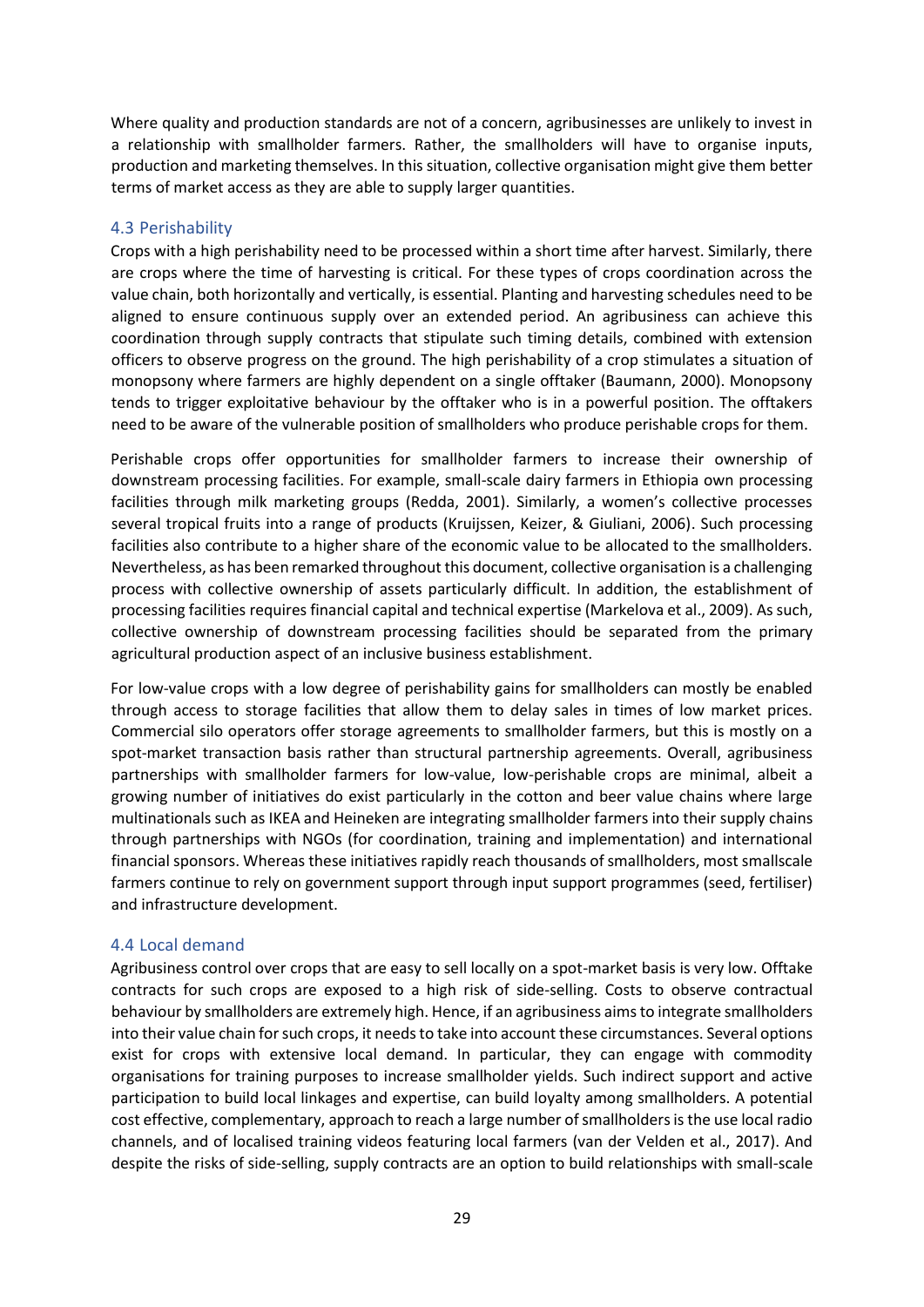farmers. But such extra-contractual sales need to be anticipated and accommodated. Loose, nonbinding contracts with limited interlinked services are more appropriate for crops with ample marketing alternatives. Alternatively, side-selling conditions can be detailed as outlined in Section 3.1. Whereas challenges exist for offtakers in such value chains, input suppliers can grow their market through smallholder support, in particular when the company combines their product with extension services (Gradl et al., 2012). In theory, smallholder equity in the offtaker stimulates these shareowning smallholders to supply this offtaker as they have direct business interests in this agribusiness (de Koning & de Steenhuijsen Piters, 2009).

On the opposite side, agribusinesses in sectors where limited demand for their crop exists, for example high-value export crops, have a much higher level of control over the marketing activities of the smallholders. Contract farming with interlinked provision of services for such crops is an often-used instrument to engage smallholder farmers into such value chains. However, whereas the opportunities for such crops are significant, these kinds of crops also pose severe risks for the contracted smallholders. Many cases of dependency and debt traps have been reported. The developmental outcomes of such partnerships are highly doubtful. The agribusiness needs to engage with the smallholders to ensure that contracts are designed to also benefit the farmers.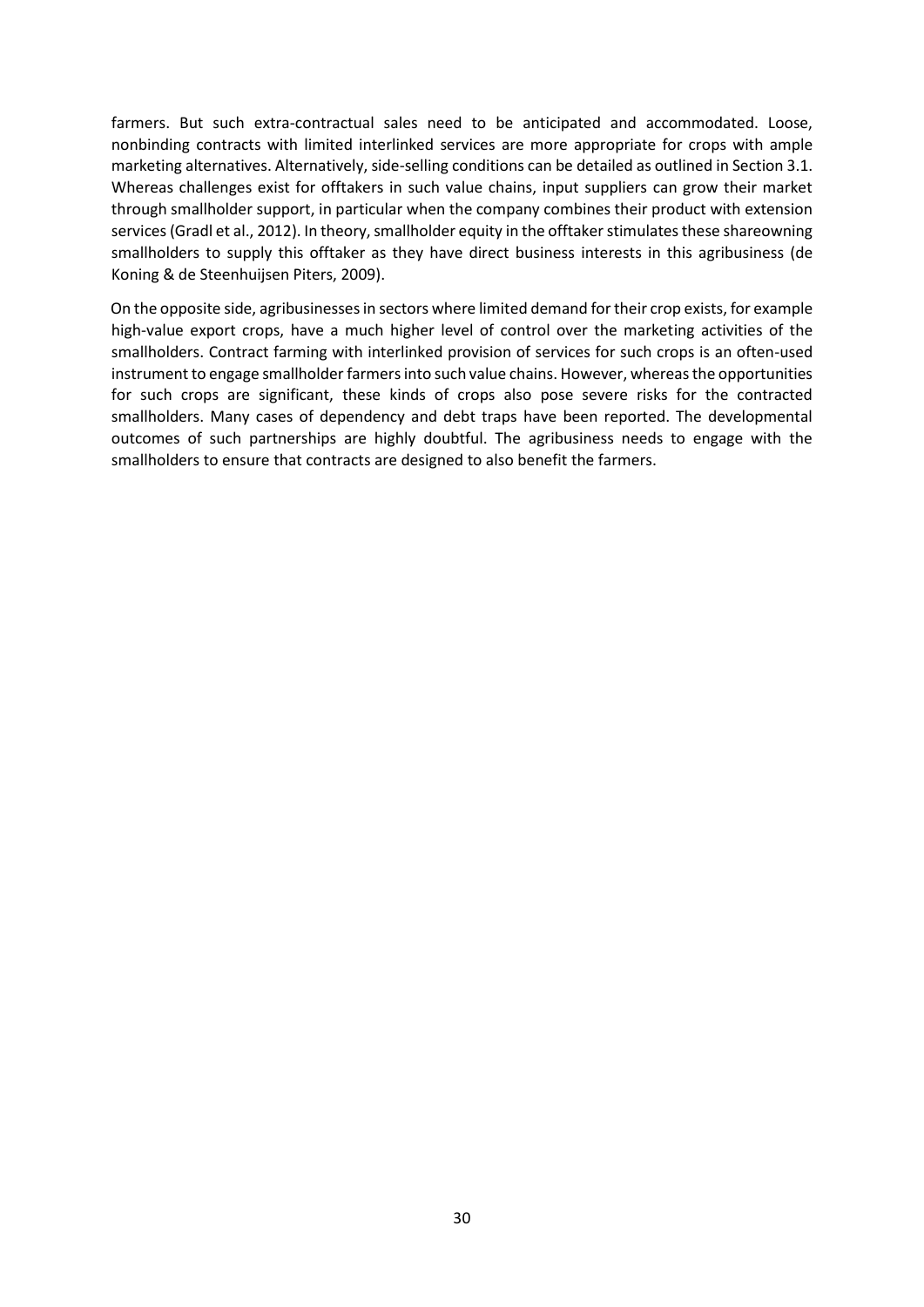| Value chain<br>element                                                                                                                                                                                                                                                                                                                                                                                                                                                                                   | Importance | <b>Supply contract</b>                                                                                                           | Mentorship                                                                                   | <b>Collective organisation</b>                                                                                                                                                                                                                                                                                                                                                              | <b>Equity</b>                                                                                                              | Lease/management                                                                                                                                                        |
|----------------------------------------------------------------------------------------------------------------------------------------------------------------------------------------------------------------------------------------------------------------------------------------------------------------------------------------------------------------------------------------------------------------------------------------------------------------------------------------------------------|------------|----------------------------------------------------------------------------------------------------------------------------------|----------------------------------------------------------------------------------------------|---------------------------------------------------------------------------------------------------------------------------------------------------------------------------------------------------------------------------------------------------------------------------------------------------------------------------------------------------------------------------------------------|----------------------------------------------------------------------------------------------------------------------------|-------------------------------------------------------------------------------------------------------------------------------------------------------------------------|
| High<br>Include interest-free loan<br>Intense on-the-ground<br>Value /<br>with delayed repayment plan;<br>capital<br>support to ensure capital<br>Add solution for non-standard<br>investments are earned back;<br>outlay<br>produce to recover costs;<br>Can be linked to local<br>(including<br>Include instant return/ staple<br>commercial farmer or<br>delayed<br>crops in farmer production<br>commodity organisation<br>returns<br>plan;<br>crops)<br>Long-term contract to reduce<br>market risk |            | Platform for credit,<br>innovation and knowledge<br>dissemination;<br>Lower investment costs<br>through scale;                   | Premium prices for<br>shareholder farmers;<br>Positive impact on<br>commercial branding      | Only suitable in case of high tenure security;<br>Contract duration at least until investment<br>has been earned back;<br>Understanding on ownership of delayed<br>return assets (e.g. trees) at contract end;<br>Allows for non-active landowners to<br>participate in high-value crop production;<br>Profit-share plus fixed rental increases<br>certainty for, and support of landowners |                                                                                                                            |                                                                                                                                                                         |
|                                                                                                                                                                                                                                                                                                                                                                                                                                                                                                          | Low        | Include limited input provision<br>loan:<br>Simple, non-binding contracts                                                        | No business case to cover<br>mentorship costs                                                | Allows for lower input costs<br>for smallholders;<br>Loose organisation with low<br>overhead costs;<br>Revolving grant option.                                                                                                                                                                                                                                                              | No business case,<br>dependent on other<br>value chain elements                                                            | Fixed rental reduces uncertainty for lessor<br>and lessee                                                                                                               |
| Quality<br>standards                                                                                                                                                                                                                                                                                                                                                                                                                                                                                     | High       | Guarantee for return on<br>mentorship costs;<br>Solution for non-standard<br>produce to reduce risks                             | Intense on-the-ground<br>support essential                                                   | Training platform;<br>Collective certification and<br>quality control;<br>Opportunistic behaviour                                                                                                                                                                                                                                                                                           | Equity to serve as<br>access to market<br>information and<br>capacity building                                             | Corporate control over production<br>activities;<br>Profit-share plus fixed rental increases<br>certainty for, and support by landowners                                |
|                                                                                                                                                                                                                                                                                                                                                                                                                                                                                                          | Low        | Simple contract to minimise<br>contracting and monitoring<br>costs                                                               | Low intensity;<br>For business skills and<br>network creation                                | Bundling of produce can<br>result in improved market<br>access.                                                                                                                                                                                                                                                                                                                             | Processing facilities for<br>low-quality crops (e.g.<br>fruit juicing)                                                     | Fixed rental reduces uncertainty for lessor<br>and lessee                                                                                                               |
| Perishability                                                                                                                                                                                                                                                                                                                                                                                                                                                                                            | High       | Supply contract specifying<br>planting / harvesting<br>instructions                                                              | Tight coordination of<br>production activities                                               | Collective organisation for<br>ownership in processing<br>facilities                                                                                                                                                                                                                                                                                                                        | On-farm / mobile<br>processing facilities                                                                                  | Increase scale through lease of unused land<br>close to processing facility, be aware of<br>collective usage (this is not a good option<br>for smallholder development) |
|                                                                                                                                                                                                                                                                                                                                                                                                                                                                                                          | Low        | Low viability due to little need<br>for coordination                                                                             | Low intensity support;<br>Increases quality, yield, and<br>network                           | Collective farmer-owned<br>storage facilities to allow for<br>longer sales period                                                                                                                                                                                                                                                                                                           | Farmer-owned storage<br>facilities to benefit from<br>price developments                                                   | Small business case, dependent on other<br>value chain elements;<br>Needs lessor incentive to reduce theft                                                              |
| Local<br>demand                                                                                                                                                                                                                                                                                                                                                                                                                                                                                          | High       | Loose contract to allow for<br>side-selling and reduce<br>contract enforcement; Long-<br>term contracts to build<br>relationship | Centralised training and<br>mentorship by commodity<br>organisations / extension<br>officers | Input bundling;<br>Marketing transaction costs<br>too low to off-set<br>organisational costs                                                                                                                                                                                                                                                                                                | Farmer-owned<br>packaging / processing;<br>Shares in offtaker can<br>reduce side-selling<br>Higher local social<br>capital | Crop-share agreement incentivises<br>lessefficient farmers to lease to agribusiness<br>(this is not a good option for smallholder<br>development)                       |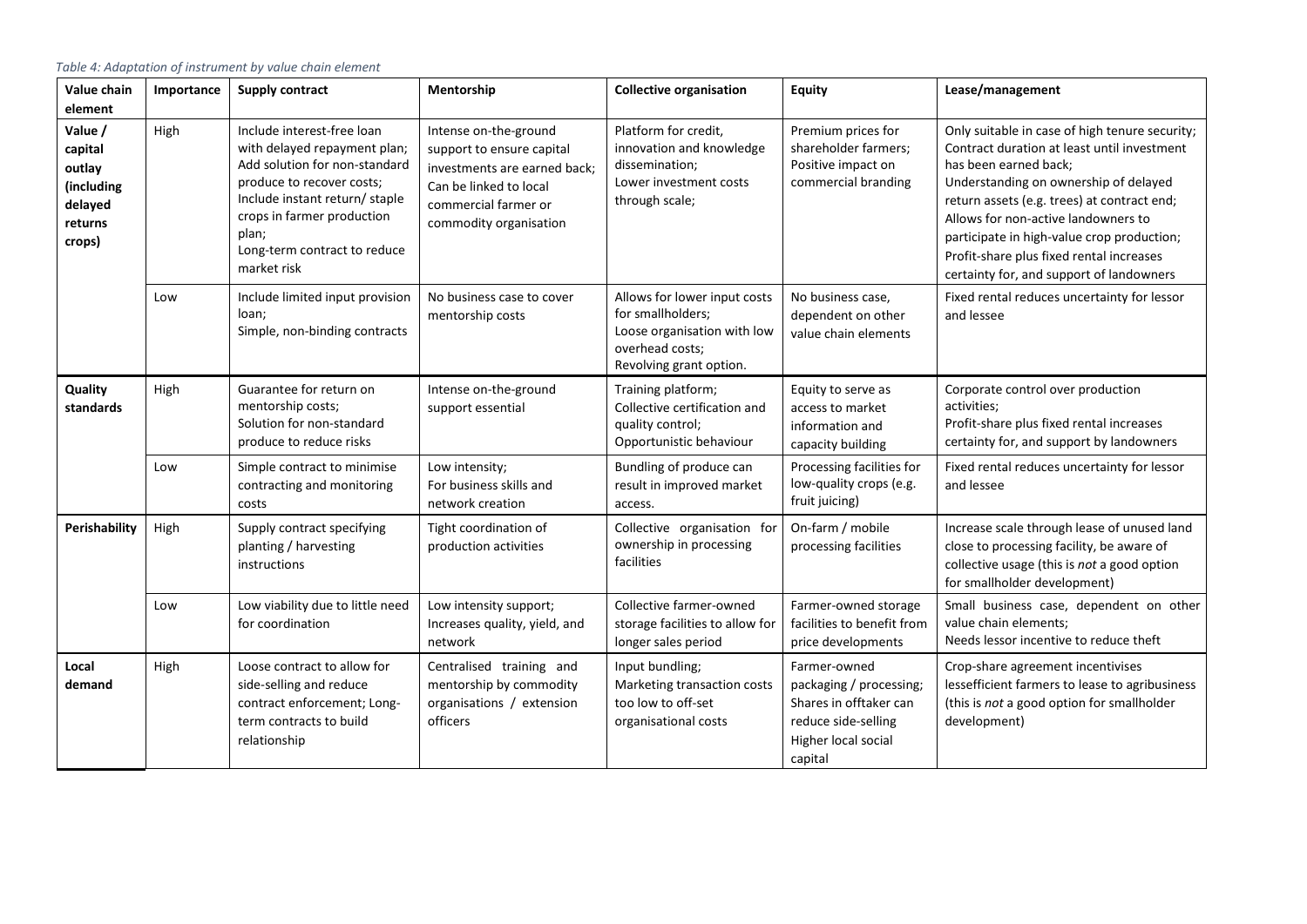| Low | Allow diversification of crops<br>to prevent high dependency<br>on single offtaker | Dependent on other value<br>chain specifics | Transaction cost reduction<br>through collective<br>marketing | Social branding for<br>commercial retailer;<br>Market insight for | Increase scale of commercial lessor;<br>Guarantee offtake to allow successful<br>smallholders to lease neighbouring plots |
|-----|------------------------------------------------------------------------------------|---------------------------------------------|---------------------------------------------------------------|-------------------------------------------------------------------|---------------------------------------------------------------------------------------------------------------------------|
|     |                                                                                    |                                             |                                                               | tarmers                                                           |                                                                                                                           |

#### 32

*Table 5: Cross-tabulation of value chain elements*

| Value<br>chain                                                  |       | <b>Quality standards</b>                                                                                                                                                           |                                                                                                                                                          | Perishability                                                                                                                                      |                                                                                                      | <b>Local demand</b>                                                                                                                                                                |                                                                                                                          |
|-----------------------------------------------------------------|-------|------------------------------------------------------------------------------------------------------------------------------------------------------------------------------------|----------------------------------------------------------------------------------------------------------------------------------------------------------|----------------------------------------------------------------------------------------------------------------------------------------------------|------------------------------------------------------------------------------------------------------|------------------------------------------------------------------------------------------------------------------------------------------------------------------------------------|--------------------------------------------------------------------------------------------------------------------------|
| element                                                         | Level | High                                                                                                                                                                               | Low                                                                                                                                                      | High                                                                                                                                               | Low                                                                                                  | High                                                                                                                                                                               | Low                                                                                                                      |
| Capital<br>outlay<br>(including<br>delayed<br>returns<br>crops) | High  | Resource-providing<br>Interlinked supply contracts,<br>contracts with intense<br>collective training.<br>on-the-ground extension;<br>Agreed solution for sub-<br>standard produce. |                                                                                                                                                          | Resource-providing<br>contracts with intense<br>coordination; Integrate<br>established collectives;<br>Agreed solution for<br>substandard produce. | Resource-providing<br>contract with fixed<br>price mechanism                                         | Limited resource-providing<br>contract with profit-sharing<br>price mechanism;<br>Allowance for side-selling                                                                       | Resource-providing<br>contract with<br>industryindex price<br>mechanism                                                  |
|                                                                 | Low   | Intense on-the-ground<br>extension;<br>Productionmanagement<br>contracts;<br>Collective certification                                                                              | Indirect agribusiness support<br>through commodity<br>organisation;<br>Farmers can benefit from<br>collective organisation;<br>Spot-market transactions. | Market-specification<br>contracts;<br>Coordination<br>through<br>collective organisation                                                           | Collective<br>organisation to<br>improve market<br>access                                            | Indirect agribusiness<br>support through commodity<br>organisation;<br>Spot-market transactions.                                                                                   | No business case for<br>either agribusiness or<br>smallholder.                                                           |
| Quality<br>standards                                            | High  | N/A                                                                                                                                                                                | N/A                                                                                                                                                      | Resource-providing<br>contracts with intense<br>coordination; Integrate<br>established collectives;<br>Agreed solution for<br>substandard produce. | Resource-providing<br>contract with<br>extension;<br>Agreed solution for<br>sub-standard<br>produce. | Limited resource-providing<br>contract with premium price<br>setting for quality produce;<br>Guaranteed offtake for<br>substandard produce;<br>Opportunity for input<br>providers. | Resource-providing<br>contract with<br>industryindex price<br>mechanism;<br>Collective organisation<br>for certification |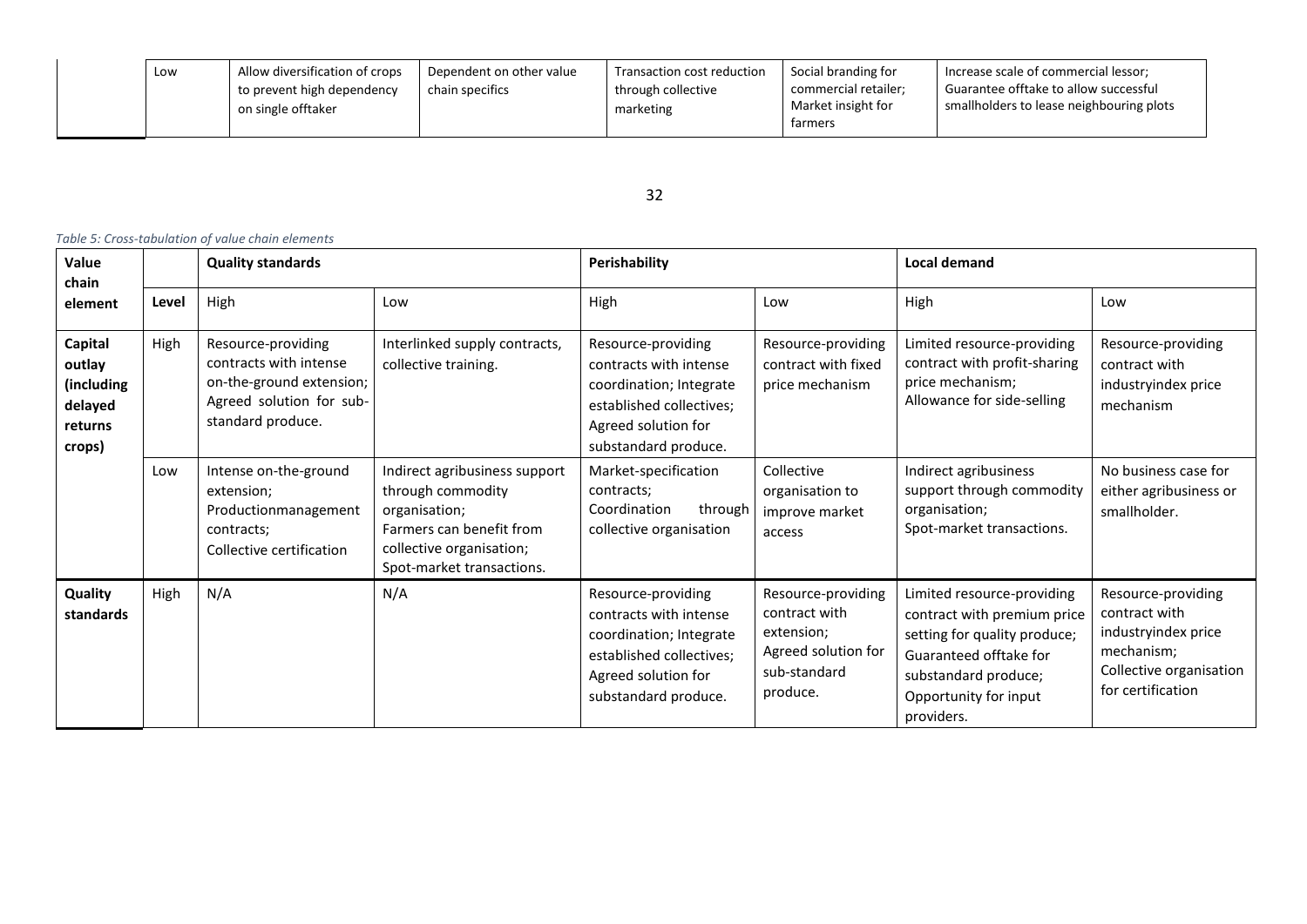|                   | Low  | N/A | N/A |     |     | Indirect agribusiness<br>support through commodity<br>organisation;<br>Spot-market<br>transactions;<br>Opportunity for input<br>providers | No business case for<br>either agribusiness or<br>smallholder.                                                                 |
|-------------------|------|-----|-----|-----|-----|-------------------------------------------------------------------------------------------------------------------------------------------|--------------------------------------------------------------------------------------------------------------------------------|
| Perishabili<br>ty | High |     |     | N/A | N/A | Collective organisation for<br>better market access                                                                                       | Market-specification<br>contracts;<br>Coordination through<br>collective organisation.                                         |
|                   | Low  |     |     | N/A | N/A | Indirect agribusiness<br>support through commodity<br>organisation;<br>Spot-market transactions;<br>Opportunity for input<br>providers    | Limited business case<br>for either agribusiness<br>or smallholder;<br>Collective organisation<br>for better market<br>access. |

33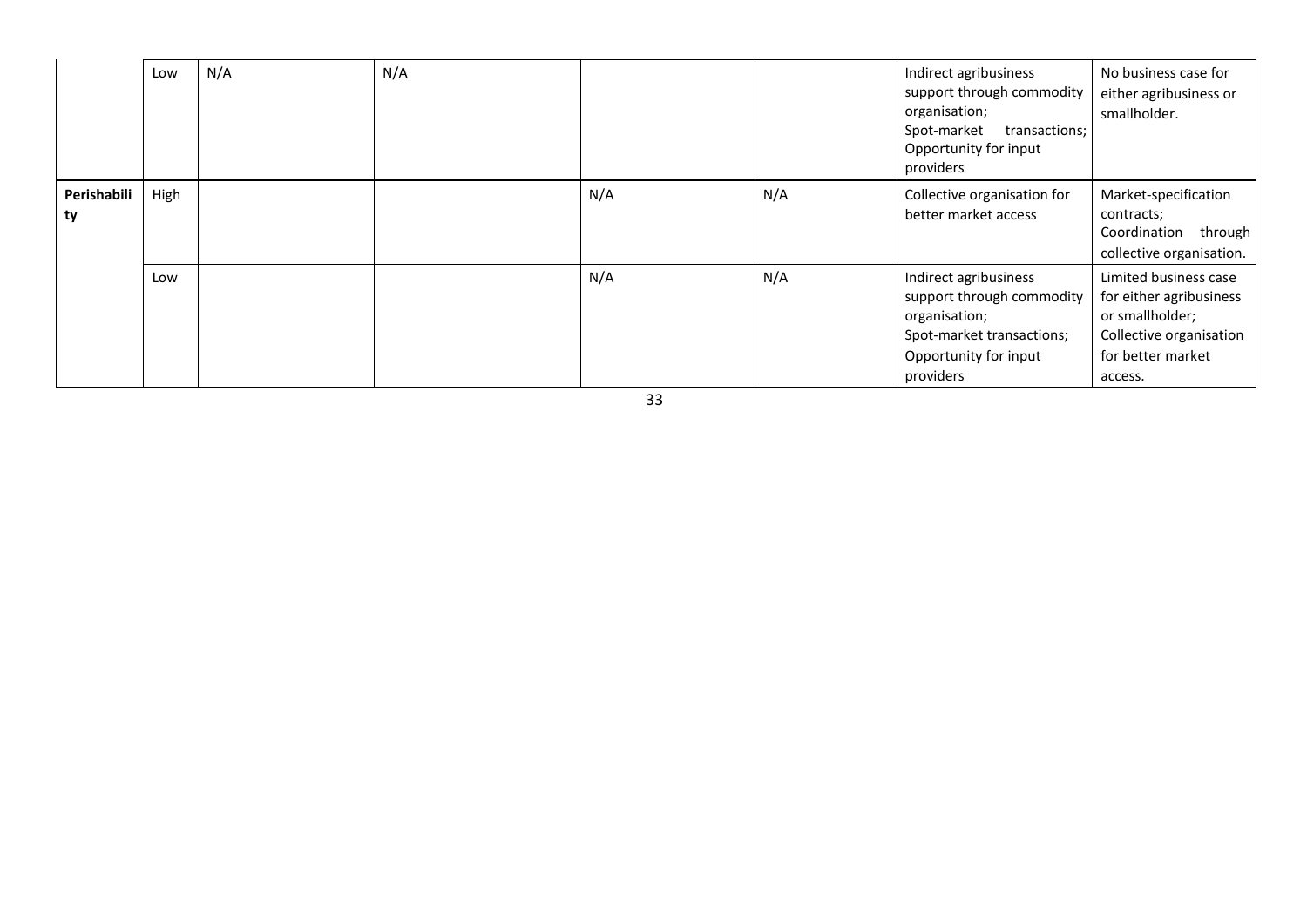#### <span id="page-34-0"></span>5. Financing: sources and models to mitigate risks

Once the design of the business model has been drawn up and the partners have been identified, a financing plan needs to be put in place. This financing plan foremost relates to the model itself, but also looks at smallholder financing within the model. The overall objective is to achieve financial sustainability of the smallholder-agribusiness relationship. This is achieved through a combination of commercial revenues accrued by the partners and through service fees paid by the farmers (van der Velden et al., 2017). Increased farmer performance which boosts their income increases their payment capacity and hence the ability to pay for the services they receive through the support programme.

In the short-term though, the implementation of the smallholder support programme requires additional funding, to cover for items such as set-up costs, innovation, capacity building, or infrastructure. A particular function of this initial funding is to de-risk the investments of the agribusiness and the participating smallholders. This section outlines a number of alternatives which are taken from a report published by the Inclusive Business Action Network and BoP Innovation Centre (IBAN & BoP Innovation Centre, 2018). A total of seven financing models for IBs in the agricultural sector are identified: PPP, project financing, blended finance, result-based financing, thematic bonds, agricultural value-chain financing, impact investment.

In Public Private Partnerships (PPPs) a special purpose vehicle (SPV) is established. This SPV is financed through pooling of public and private funds. Pooled financing equally pools, and hence reduces, risks for both the partners. In the case of South Africa, shared ownership funding with government equity has been disappointing in SA (Lahiff et al., 2012). A better set-up is where government funding is used for non-critical context investment such as fencing, water pumps, or market facility infrastructure. The business entity responsible for the smallholder integration should not depend on domestic government funding, unless provided by more efficient funds established by developed country governments (e.g. 2SCALE).

In a project financing structure, an SPV is created to protect the commercial partner from financial risk exposure. The SVP relies on its own income and assets. Taking into account the innovative character of the SVP and the fact that it is a newly-established entity, the investor must expect a long repayment period. Financing of the SVP can use either debt (loans/bonds) or equity financing from external financers, and even subsidies/grants. Project financing is mostly for larger projects, such as the formation of the Grameen Danone Foods, a joint venture between Groupe Danone and NGO Grameen Bank in Bangladesh for the production of fortified yoghurt from smallholder produced milk (Rodrigues & Baker, 2012).

Blended financing brings together private and development finance. The development finance serves to de-risk the investment for the private funder. In contrast to a PPP, blended financing does not require the establishment of a SPV. Several public entities in the developed world have created funding instrument to channel blended financing. An example is the Global Agriculture and Food Security Programme, which is funded by a number of governments and which works through the IFC. This financing model can also integrate non-financial incentives such as technical assistance and risk underwriting. In the South African context, blended finance can be sought through e.g. The Jobs Fund, the PIC, or the IDC, or international funds set up by developed governments.

Result-based financing (RBF) is an innovative approach that is focused on outcomes rather than activities. In an RBF model payment is based on pre-defined results to align incentives and improve accountability to beneficiaries (i.e. smallholder farmers) (Instiglio, 2017). It is a model that stimulates innovative approaches by the private sector, with financing by public agents or large NGOs. Although not much used in the agricultural sector, opportunities exist. For example, in Kenya an RBF approach will award prizes based on cumulative capacity of storage devices sold to reduce post-harvest losses,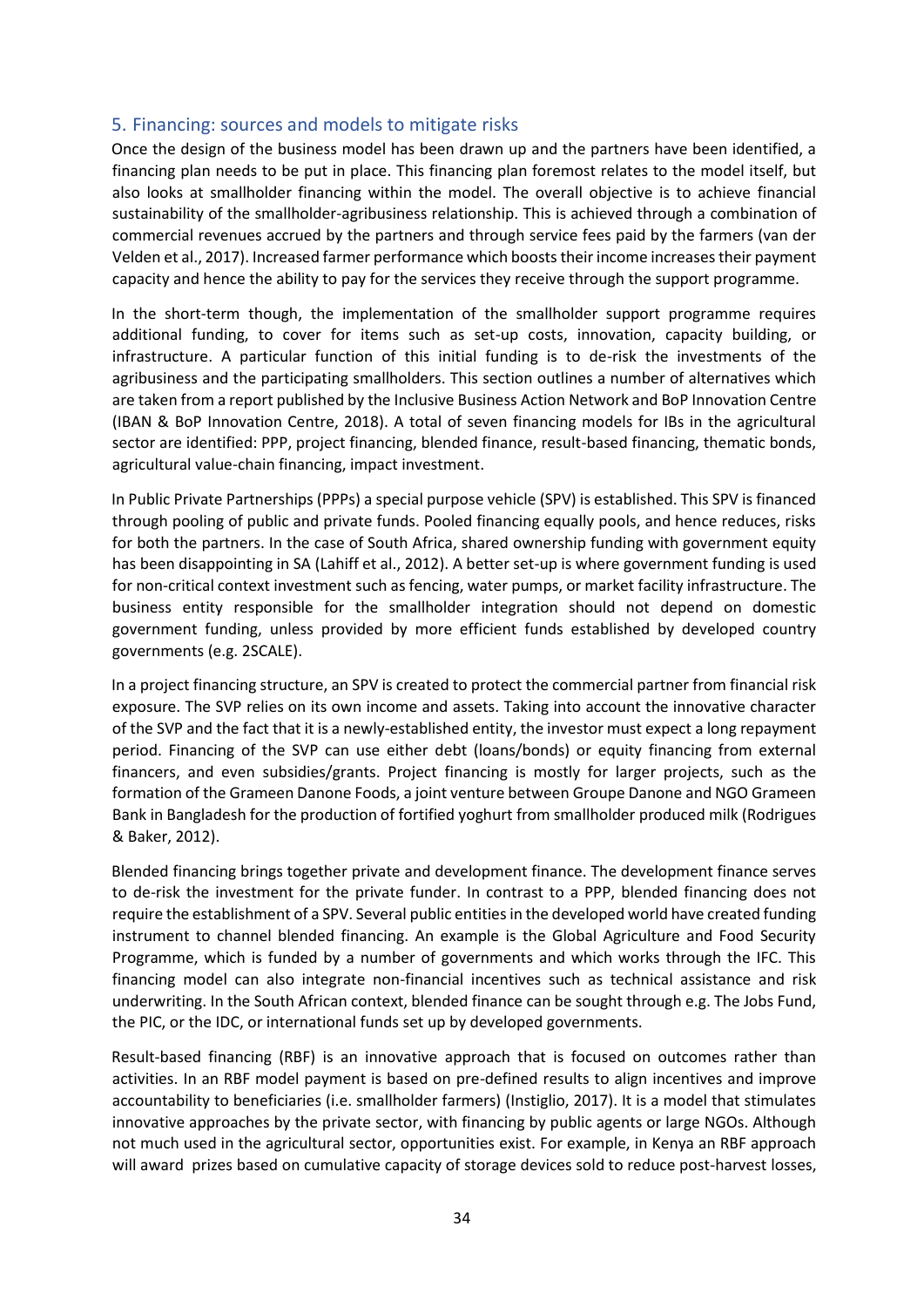whereas in Nigeria demand-side incentives are provided for the adoption of new biocontrol technology (Instiglio, 2017).

Thematic bonds have been launched by a range of financial service entities, as well as multi-national companies. These thematic bonds accumulate funds from institutional investors to be invested in a specified impact area, of which inclusive business is one. Projects applying for funding need to meet a set of criteria to align to the intended impact. These criteria relate to aspects such as transparency, and social and environmental standards. IFC and FMO are examples of institutions that have launched social investment bonds, with large companies such as Friesland Campina using these facilities.

Agricultural value-chain finance provides financing to an actor in the agricultural value chain, either by an external player or another actor in the chain. Such a financing model overcomes in particular shortterm cash requirements such as for production inputs. Resource-providing offtake agreements is an often-used tool that falls under this financing model, where the offtaker in the value chain provides funds. Innovative security mechanisms can scale this model and include more traditional financial service providers. For example, an offtake agreement can serve as guarantee for a bank to issue a short-term loan to a farmer. Specialised financial actors such as a DFI can act on behalf of a large offtaker, where it manages a dedicated pool of offtaker funds, as can be seen from the partnership between Root Capital and Starbucks, or between Awethu Project and SAB Miller (Awethu Project, 2018; Starbucks, 2015).

The last model revolves around impact investment funds. These funds, which pool money from a large range of investors, focus on a specific impact area, which can relate to poverty reduction, sustainable agriculture or technology for small-scale farming. Businesses looking to such funds for financing are carefully vetted to assess if they meet all the fund's requirements. These funds can invest through debt, equity or other forms of funding. Aside from financial returns, impact investment funds apply a framework to measure the impact of the business invested in. A range of funds is available to businesses operating in the food and agricultural sector in Africa.

One pitfall of all these types of funding is that they are channelled to agribusinesses who have the capability to apply for the considerable amounts that usually are disbursed by the funders. It is often unclear how much of this funding is actually passed on to the benefit of the smallholders. In the transversal analysis that informed this ToC, it was observed for example that the programme manager costs take up a considerable share of the budget of a smallholder support programme. Equally, the agribusinesses often receive funding for short-term interventions, rather than for initiatives that affect the core of their business in the long term. The lenders should assess and monitor how their funds reach the smallholder on-the-ground, with the need for a transparent reporting system. A second challenge relates to co-funding requirements set by funders. Applicants have limited time to find additional funders that can contribute the remaining funds. Rather, funders should align their activities so a complete package can be offered to the applicants.

The financing of the support programme can change as the programme moves through different phases. Financing risks are high at inception and set up costs can be considerable. This requires donor grant funding. But, as the programme moves towards maturity and implementation costs have been covered, the agribusiness and smallholders should recover their own costs through performance supplemented by commercial loans. Regardless of the funding model pursued, the general rules that should be followed are that: operational activities should not be funded by grant funding to prevent dependency; grant funding to be used predominantly for one-time and high-capital expenses that are difficult to recover through commercial activities, and for initial capacity development; smallholders need to be responsible for those elements they control; any assets that are part of the business model should be financed by loans. These guidelines foster an economically sustainable business model that is able to fund itself in the middle to long-term.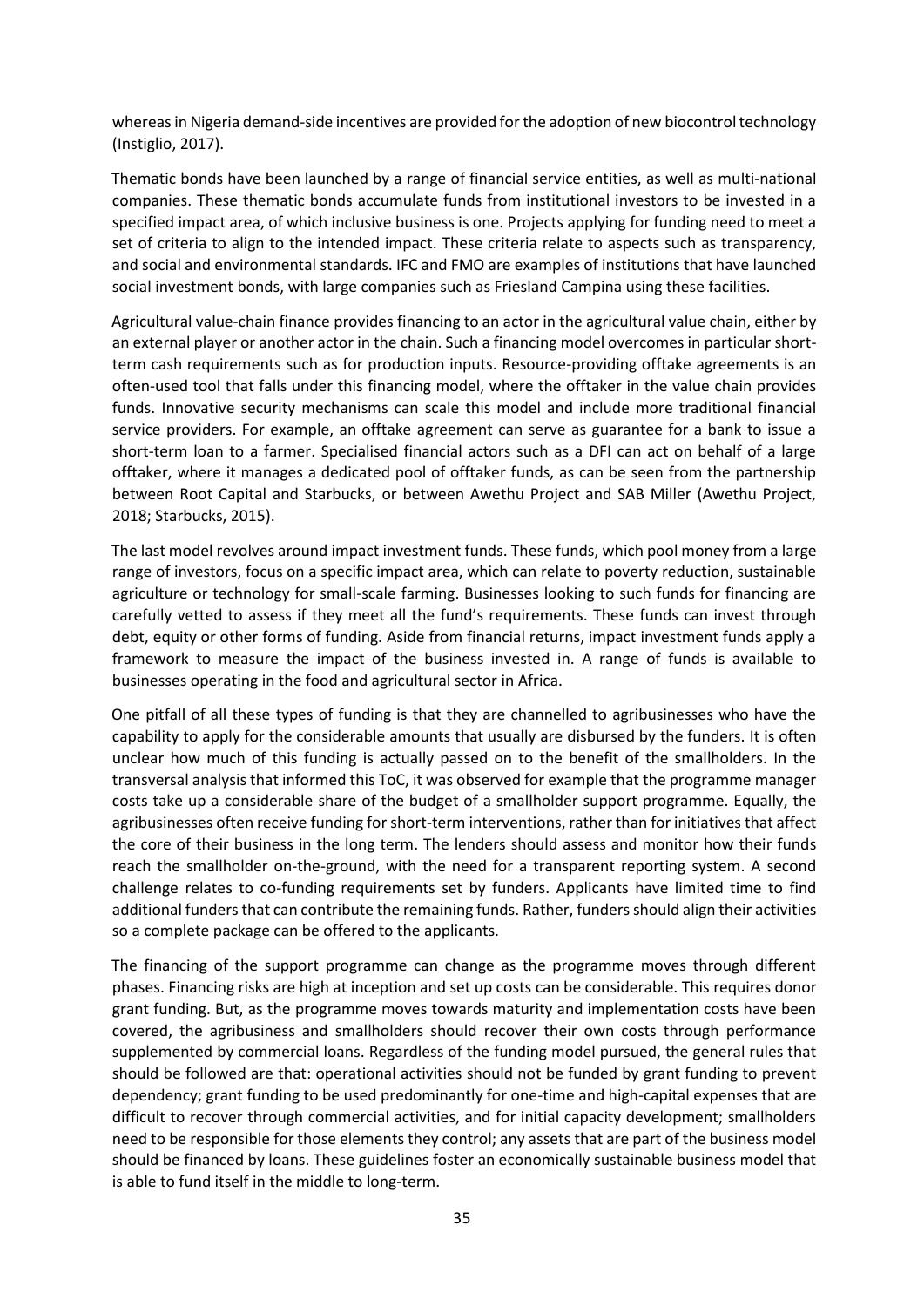Individual smallholder funding within a programme remains difficult. In the South African context, many of these smallholders have access to land via communal tenure systems. As such, they lack the required collateral for loan financing from the dominant commercial lending institutes. Financing products that accept alternative forms of collateral, such as supply contracts and skills, should be developed. Furthermore, South Africa has a distinct lack of micro-funders and other networks for smallholders to access credit. This situation puts pressure on the agribusinesses working with smallholders to provide loan financing from their own funds. This results in additional risks as well as administrative costs, and increases the barrier to work with these farmers.

#### <span id="page-36-0"></span>6. On-the-ground assessment: the location-specific context

After the basic business model has been designed, it is crucial to engage in an on-the-ground assessment. Adaptation of the model to the local context is invaluable for success. For example, whereas in one region well-established farmer co-operations exist, these might be absent in other areas. Similar differences might be discovered in infrastructure, farmer experience, and other aspects that have an impact on the business model. Once again, adaptability, flexibility and innovation are critical characteristics when establishing a commercial relationship with smallholders.

The on-the-ground assessment incorporates two elements: the local value chains and the smallholder context. This process is to map the current smallholder activities, the local infrastructure and resources and local value chain actors. It identifies the structural challenges experienced by these stakeholders, such as a lack of information, a lack of skills, livelihood insecurity, insufficient resources and gaps in local infrastructure. Understanding these local challenges, and subsequently addressing them, is crucial for the commercial value chain integration of smallholders to be successful. This step not only informs the required fine-tuning of the model itself (see Section 7), but also influences the value-added services the agribusiness can offer to the wider community to build a better relationship and trust within the locality.

In this process a range of actors has to be engaged through methods such as group discussions and individual interviews. These actors include smallholders, commercial farmers, cooperative entities, service providers, traders and local politicians. Whereas participation by smallholders and other local actors is essential in this process, it can be a slow process that not only answers questions but equally creates new ones (Saarelainen & Sievers, 2011). During this process, it is also important to understand the impact of non-local actors such as export agents or large retailers. Field visits are important to identify any local partners that can be incorporated in the implementation of the project, e.g. mentors, contractors, or suppliers, as well as assess any existing infrastructure such as potential packing facilities. This process is *not* an individual smallholder assessment to select farmers to be included in the business model, albeit impressions from this phase do inform the later selection decisions.

#### <span id="page-36-1"></span>6.1 Value chain and locality

A value chain analysis maps the actors and activities involved from pre-production through to marketing of the crops. This activity provides insight into the structure and dynamics in which the smallholders operate. It provides the framework to identify critical issues and needs for interventions that are most suitable for the inclusive business partnership to address, and the challenges it will have to accommodate for. Aside from the direct activities in the value chain, it also touches on elements such as product quality, environmental requirements, and the overall business environment in which the smallholders operate. The value chain assessment focusses on the crop(s) for which access to commercial value chains is to be created through the smallholder support programme. Although this somehow condenses the scope of the analysis, the partners executing the analysis need to clearly define the scope and aim of the analysis.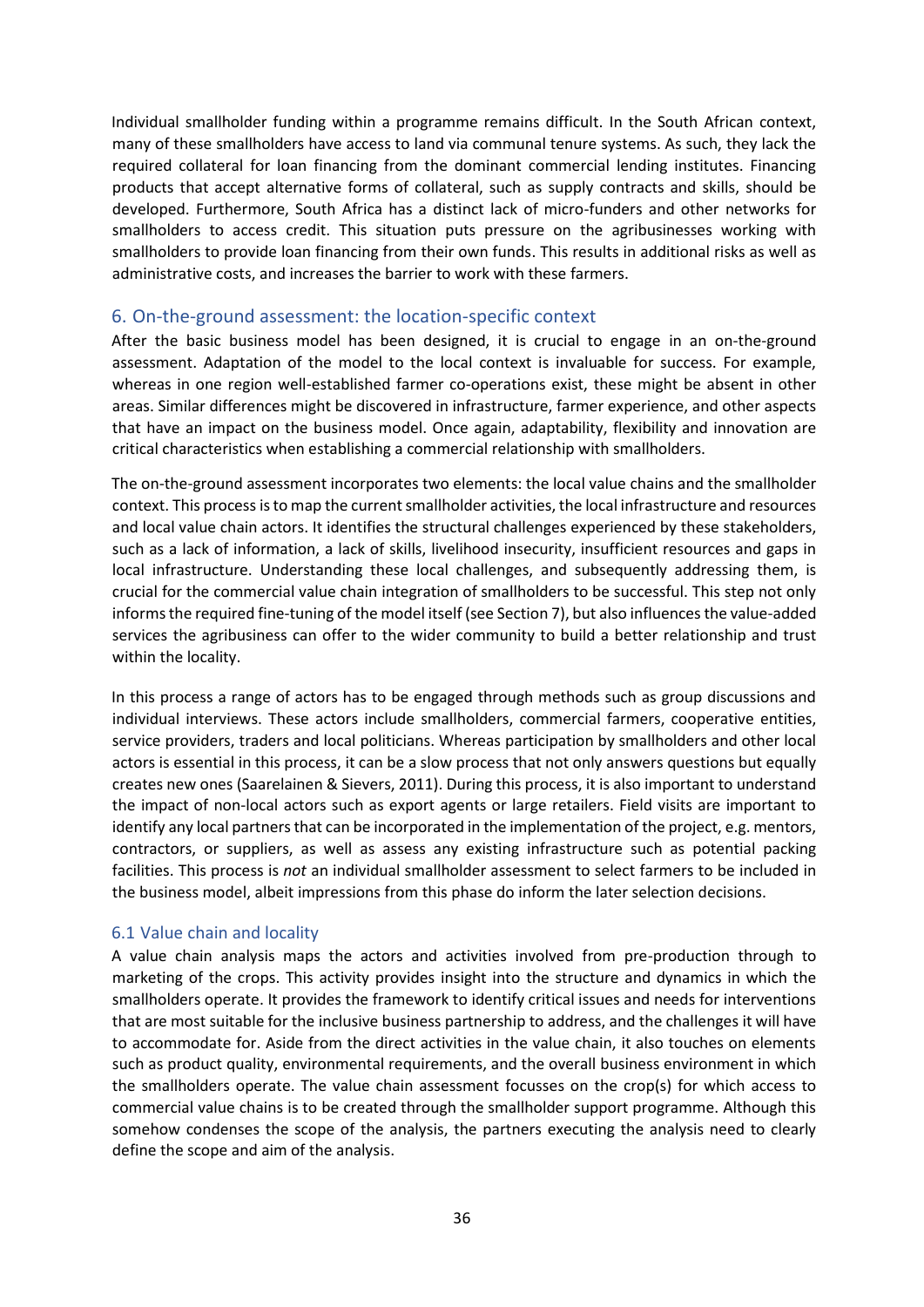Several guidelines, manuals, and practical documents have been published on how to perform a value chain analysis in the agri-food sector (Attaie & Fourcadet, 2003; Bonney, Clark, Collins, Dent, & Fearne, 2009; Nang'ole, Mithöfer, & Franzel, 2011). Below are a number of questions that can be included in the value chain analysis:

- What do the existing value chains look like, both formally and informally?
- Whom do smallholders sell to? Why? Any formal/oral contracts?
- Whom do they not sell to? Why?
- How do the farmers obtain seeds? And other inputs?
- What access to finance do they have?
- How do they access service providers and what are the challenges?
- Do the farmers engage in any value chain activities in a collective manner?
- What information is required by smallholder business partners? Do they have access to it?
- What skills do smallholders require to use products or to produce to the required standards?
- Where are gaps and how can they be filled?
- Do they use farm labourers, how often, from where?
- Do they do any packaging/processing on the farm/locally?
- Are smallholders aware of any certification schemes?
- What kinds of red tape obstructs them?
- Whom do offtakers sell to?
- What other suppliers do the offtakers source from (i.e. who are the competitors of the smallholders)
- What are the offtakers' risks and challenges?
- Who are the ultimate consumers and where are they located?

Aside from the value chain itself, it is important to understand the context in which this value chain is situated. The details of the locality set limits to the achievements of the smallholders, but herein also lie the opportunities for the inclusive business to make a marked difference. These are some of the key questions that should be explored:

- What is the infrastructure like? Are smallholder farms and villages accessible during the entire season?
- Are farms electrified, enabling on-site product processing?
- What public utilities and services are available?
- Is there a risk of political or community insecurity?
- Are theft or robbery a common problem for smallholders?
- Have other offtakers previously engaged smallholders in this location, and was this considered positive or negative by the smallholders?

#### <span id="page-37-0"></span>6.2 Smallholder livelihoods

In addition to an assessment of the relevant value chain, the project partners should also gain an understanding of the strategies applied by the smallholders to build their livelihoods. Many smallholder farmers apply a diversification approach in which they spread income sources. This holds for income within their agricultural activities through a spread of subsistence and cash crops, and supplying numerous marketing channels. But it also applies to developing alternative sources of income outside their farm. This part of the partnership preparation involves on-the-ground group meetings and face-to-face interviews. The involvement of a local NGO is recommended for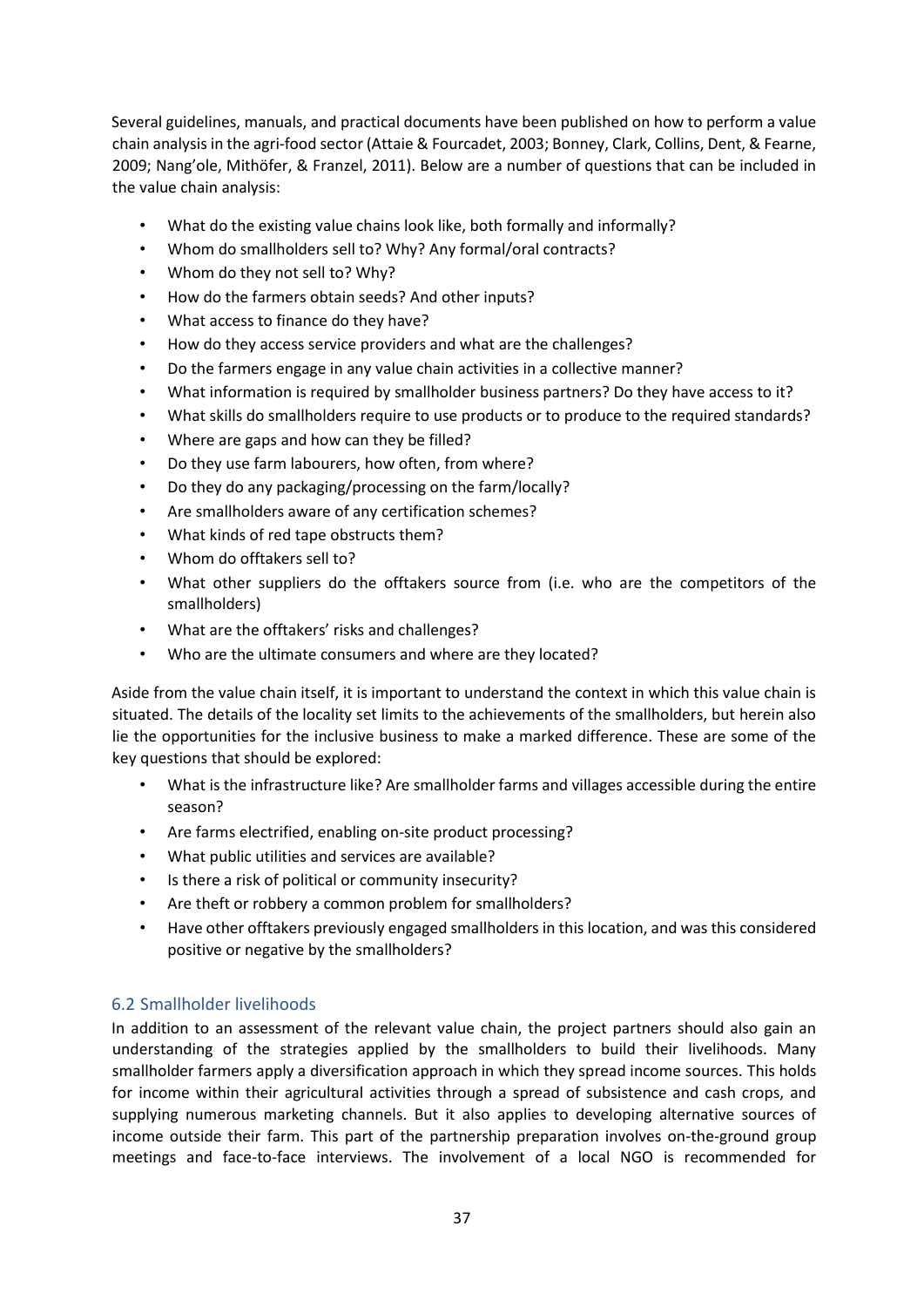introductory reasons, and to provide more in-depth understanding of internal community relations. Questions to focus on evolve around:

- How do the smallholders live, work, produce?
- How do they have access to land (PtO, lease, title)?
- How secure do they feel in their land ownership?
- Do they grow crops year-round or only seasonal? Why?
- Do they have access to additional land & water? How?
- What irrigation systems are used? Do they pay for water use? And for electricity use?
- What part of their income is derived from agriculture?
- What other sources of income do they have and what are the associated risks?
- What insecurities do smallholders face?
- Do smallholders have access to social security nets or insurance?
- Do smallholders have access to credit and transactional banking services?
- Do smallholders have access to risk management tools such as savings, or resilient crops?
- Do they grow crops for household use?
- Do you keep records relating to your farming activities?
- How do the smallholders access mechanisation?
- What are their needs, preferences, priorities when purchasing and cultivating agricultural products?
- Are they organised in a collective? Why, why not? (Also include stokvels, burial society, etc.)
- Do they receive support for their farming activities? From whom?
- What risks do these smallholders face?
- What trade-offs do these smallholders have to make?
- What informal solutions do they use to overcome challenges?
- What cultural norms are prevalent?
- What do they expect from commercial value chain integration?

## <span id="page-38-0"></span>7. Fine-tuning: adaptation to local context

With the information gathered during the field visits, the local business model, the partners, the services, and the contract details can be finalised. Based on the on-the-ground assessment the programme partners have to decide which services are required. These can include: organisational support, farmer training, certification, crop protection, input provision, financial support, crop diversification, mechanisation, and more socially orientated services. The programme partners also have to decide if these services will be offered as a standard package or whether the participating smallholders can choose as if from a menu (van der Velden et al., 2017). Standard packages offer a holistic approach and are easier to administer. A menu-style offering allows a suite of services tailored to an individual farmer's needs and means.

Crucial in this phase is to determine the precise interventions the programme can establish to create smallholder access to the already existing local value chain as mapped in the previous phase. This extends to assessing how to work together with other local initiatives, such as those established by the traditional authority or municipality. Building on existing structures potentially has numerous benefits, such as lower costs and higher local buy-in. The initial objective as mutually agreed on by the programme partners remains leading, where local initiatives can play an enabling but not a defining role.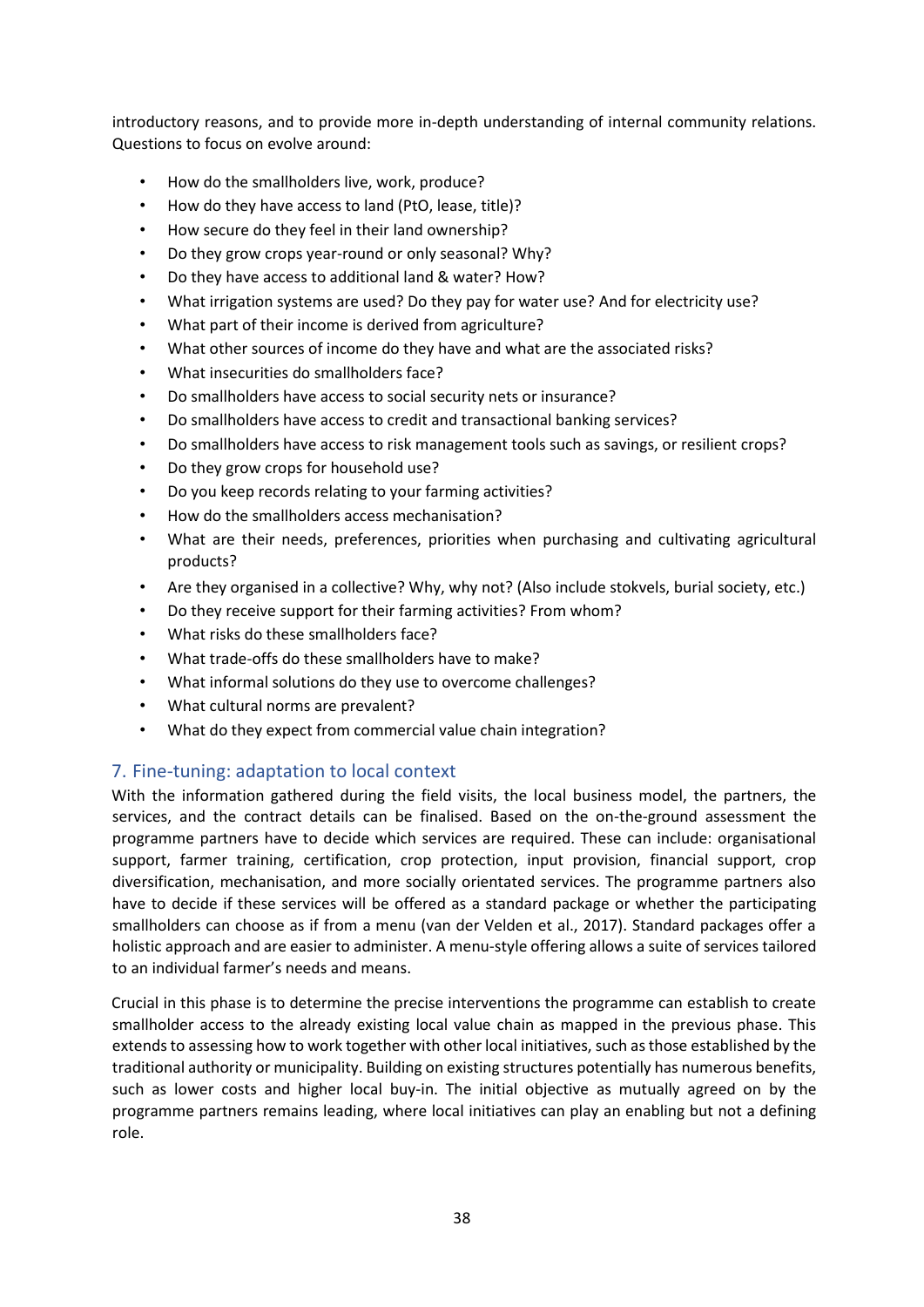Another important outcome from this phase is the identification of participating smallholders. The selected smallholders have to meet predefined minimal standard requirements, often related to the availability of land and water, farming experience and potentially crop specific requirements. Together with the local smallholders and other stakeholders, the final model is designed. Before the project is implemented, all stakeholders (including the smallholders) must agree on their roles and responsibilities, well-defined goals, and measurable KPIs (Breuer et al., 2018). Once the a-priori agreement has been reached can the contracts for the smallholders be drawn up, and any hardware put into place. Questions that are answered between field assessment and implementation cover aspects such as:

- Are investments by the inclusive business/commercial partner/financial donor required for infrastructure?
- What are the main knowledge gaps among the smallholders and who is suited to fill those gaps?
- What price-setting is to be specified in the contract?
- What is the likelihood of side-selling, and what tools can be implemented to accommodate this?
- Is insurance to be included in the contract?
- How will sub-standard produce be dealt with?
- Are there collective organisations that the inclusive business can work with?
- What role will the provincial Department of Agriculture play?
- Is there any technology that can be used within the project (e.g. information via mobile phone, small-scale processing facilities)?
- What processes are required to formalise the business?
- Are all necessary regulations in place?
- How reliable and fast are administrative processes?
- What hardware needs to be invested in?

At the end of this phase, all project-related hardware should be in place, or at least in the pipeline. Contracts with all the local project partners should be signed and the first tranche of funding is available. A training programme, with training partners assigned, has been drawn up. All local stakeholders must be aware of their role. To get buy-in from the local community, it is important to engage a range of local actors, in particular those who already have relationships with the smallholders. Additional efforts in the wider community need to be assessed, such as supporting a lifeskills programme.

Using the local assessment, the fine-tuning phase is to formulate the solutions the commercial value chain integration is to provide for the structural challenges that prevent smallholders from accessing these chains. This is visualised in *Figure 2*.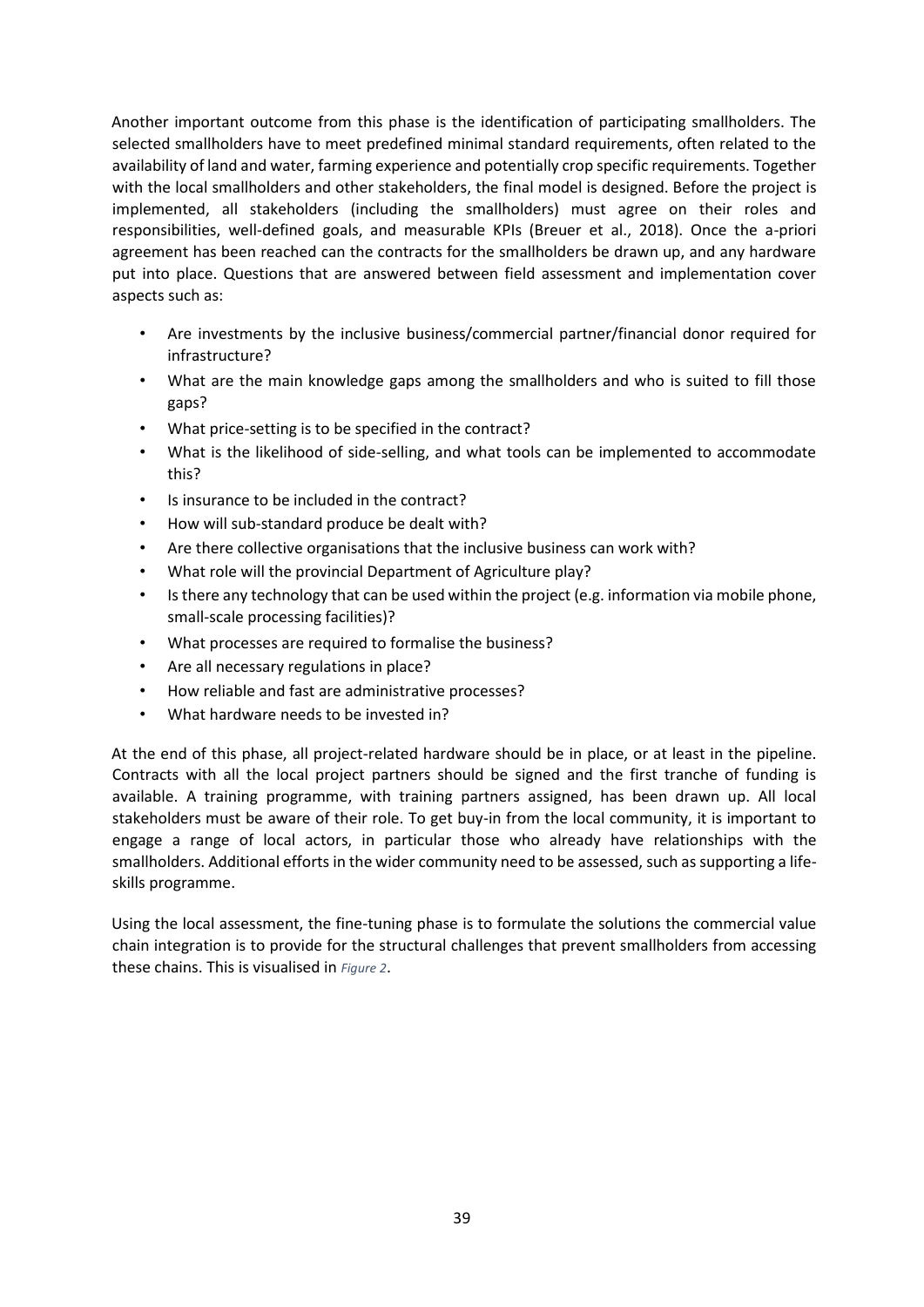|                                      |                                                       |                                                                                                                       | <b>CHALLENGES: LACK OF</b>                                                                  |                                                                                                                  |                                                                                                                  |                                                                                                                                       |  |  |  |
|--------------------------------------|-------------------------------------------------------|-----------------------------------------------------------------------------------------------------------------------|---------------------------------------------------------------------------------------------|------------------------------------------------------------------------------------------------------------------|------------------------------------------------------------------------------------------------------------------|---------------------------------------------------------------------------------------------------------------------------------------|--|--|--|
|                                      |                                                       | Information                                                                                                           | skills                                                                                      | security                                                                                                         | resources                                                                                                        | infrastructure                                                                                                                        |  |  |  |
| $\frac{5}{2}$<br>OLUTIO<br><b>in</b> | 1. Conduct research<br>and develop innovations        | Develop technology-<br>based information<br>services                                                                  | Develop easy-to-<br>use products                                                            | Develop more<br>resistant product<br>varieties and more<br>resilient farming<br>technologies                     | Develop cheap and<br>reusable inputs<br>Develop farming<br>technologies that<br>don't require much<br>investment | Develop localised<br>processing and<br>packing<br>technologies<br>Develop ICT<br>solutions to reduce<br>travel                        |  |  |  |
|                                      | 2. Upgrade smallholders'<br>production factors        | Provide access to<br>radio, cell phone or<br>Internet                                                                 | Provide access to<br>easily used farming<br>tools                                           | Provide insurance<br>Provide irrigation<br>and resilient<br>varieties                                            | Provide production<br>factors directly<br><b>Eacilitate access to</b><br>credit                                  | Provide local<br>processing.<br>storage and<br>packaging<br>solutions.                                                                |  |  |  |
|                                      | 3. Inform, train and consult to<br>transfer knowledge | Inform smallholders<br>of market prices.<br>marketing oppor-<br>tunities, product<br>benefits etc.                    | Provide training on<br>general and crop-<br>specific business<br>and agricultural<br>skills | Train smallholders<br>in pest manage-<br>ment and other<br>risk management<br>techniques                         | Train smallholders<br>on efficient usage<br>of inputs                                                            | <b>Train local trainers</b><br><b>Train smallholders</b><br>on conservation<br>methods                                                |  |  |  |
|                                      | 4. Agree on and enforce rules                         | Specify information<br>exchange in<br>agreements                                                                      | Agree on produc-<br>tion and documen-<br>tation processes                                   | Guarantee market<br>access with<br>minimum purchase<br>agreements, linked<br>to smallholder<br>meeting standards | Grant access to<br>inputs as part of an<br>agreement                                                             | <b>Invest in local</b><br>facilities hased on<br>long-term agree-<br>ment<br>Hire local staff to<br>monitor and<br>enforce compliance |  |  |  |
|                                      | 5. Strengthen links within the<br>value chain         | Communicate via<br>network of retailers<br>Strengthen market<br>information services<br>and other interme-<br>diaries | Support local<br>training and<br>extension services                                         | Improve access<br>to roads and up-<br>and downstream<br>facilities to ensure<br>market access                    | Collaborate with<br>local financial<br><i>institutions</i><br>Distribute via local<br>retailers                  | Strengthen local<br>retailers, traders<br>and other service<br>providers                                                              |  |  |  |

*Figure 2: Example solutions to structural challenges to value chain access Note: Highlighted boxes are dominant solutions* 

*Source: Gradl et al., 2012, pp. 34–35* 

## <span id="page-40-0"></span>8. Implementation: iterative and flexible

Once all the infrastructure is in place and the contracts are signed, can the project be implemented. Any preparatory training must be conducted before operations start. In the first year of smallholder integration, on-the-ground presence is crucial. It allows for close support and mentoring of the farmers, project adjustments to occurrences on-the-ground, timely correction, and building of trust. The smallholders can be guided by a farmer field book that outlines detailed steps they need to implement, such as when to apply what kind of fertiliser, and in which they can record their activities. This document assists in clear communication and transparency between partners, which is fundamental in the implementation of the pilot project. In particular, a dedicated and consistent contact for the smallholders prevents confusion for them as whom to address with questions and concerns.

Inevitably, unanticipated incidences will occur. These might be related to the weather, to machinery, to individuals within the project, to name but a few. Considering the novelty of the partnership and the activities, it is not possible to plan too strictly. A flexible attitude that allows for learning by doing, and which is informed by a continuous on-the-ground monitoring, is more likely to bring success in the longer term. It is imperative to engage the smallholders when solutions need to be found for such unexpected happenings. During the implementation, the objectives set out in the business case must remain in focus. The processes and outcomes must be assessed on a regular basis (German et al., 2018). Only by measuring can any improvement be determined (see Section 9 next).

All stakeholders should be aware that implementation of inclusive business partnerships with smallholder farmers are iterative processes that require innovative approaches, flexible attitudes, by driven individuals. They evolve around transparent decisions within a partnership where the expectations of each of the stakeholders are managed to the particular conditions of unfamiliar actors working together. In particular, these partnerships take time to reach sustainability and build trust.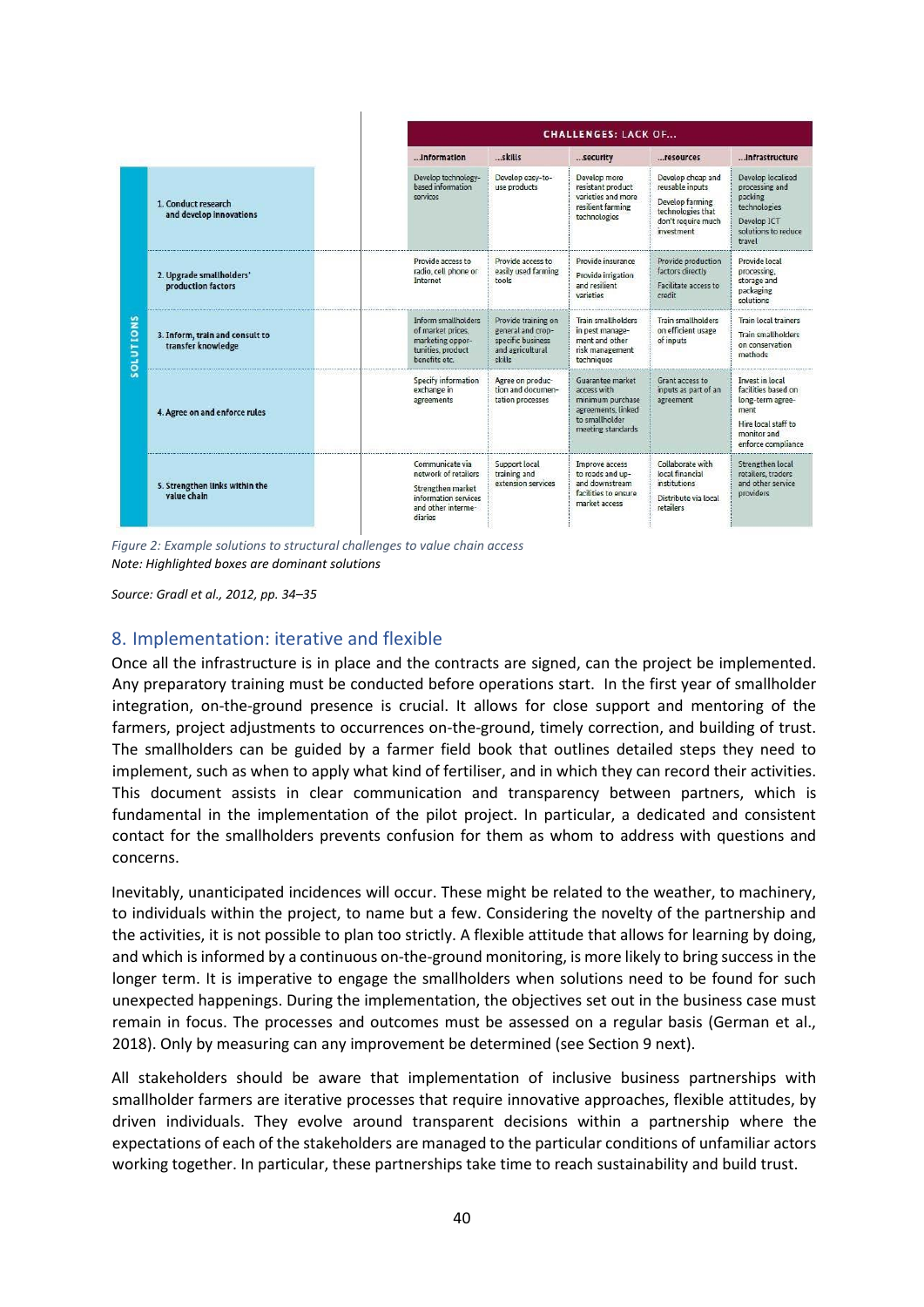#### <span id="page-41-0"></span>9. Monitoring & Evaluation: If you can't measure it, you can't manage it

Implementing a monitoring system means that you keep track of what you are doing. It is a coordinated way to know what your project achieves, who benefits from it, and whether you are effective in achieving your expected objectives (Parsons, Gokey, & Thornton, 2013). Monitoring gives feedback on progress and issues, both towards the developmental and commercial goals. Early detection of challenges allows for adaptation of the activities to ensure you remain on track to reach your objectives. Unexpected experiences are bound to happen, and systematic, continuous monitoring ensures that despite these obstacles, your project is still able to deliver the anticipated outcome. The transparency and efficiency of a smallholder support programme is also enhanced through a well set up monitoring and evaluation (M&E) programme (Gradl et al., 2012).

Monitoring takes place on a continuous basis and focuses mostly on what is happening. Monitoring takes multiple forms. Some aspects are paper-based. For example, a farmer field book can be designed in which the smallholder farmers record their activities from preparation to marketing, but also financial administration, challenges and solutions, and other elements of interest and relevance to the programme. This allows project partners, and in particular a mentor, to control the performance of the smallholders throughout the production process, and to identify where improvements are required. Equally important is to observe developments on the ground. Dedicated staff who are in regular contact with the smallholders are best suited for this aspect of monitoring. Visual observation combined with face-to-face feedback from the individual smallholders is a valuable source of information for the programme partners to identify challenges and opportunities. It is important that any concerns raised by the smallholders are addressed by the programme partners, and that feedback is provided to the farmers as to what is done to meet their concerns and why. Face-to-face contact and feedback loops develop relationships of trust. More critically, such a participatory process ensures that the experiences of the smallholders themselves are integrated in the overall evolution of the programme that, after all, is intended for their benefit.

Evaluation is an activity that is conducted at a specific point in time. Evaluation provides insight into the efficiency and effectiveness of the intervention. The objective of evaluation is to determine how progress is made towards pre-agreed targets as formulated in the MoU. Programme evaluation must be performed at least at the end of every growing season or financial/budget year. Well-formulated questions and KPIs that relate to the overall programme objectives underlie the evaluation process. The annual evaluation reports, which use a standard format for easy comparison of the progress over time, serve as a valuable tool of information for donors and other stakeholders within the programme. Quarterly progress reports can supplement the reporting. Appendix II contains an example list of categories and KPIs that can be used in the evaluation process.

Whereas the need for monitoring and evaluation is obvious, in practice it is often neglected. Preparatory work such as the definition of a Theory of Change, a log frame and a baseline assessment take time, particularly when the assumptions to such a ToC are to be based on evidence. Programme partners further suffer from the rigidity of donors when drawing up a ToC. The actual implementation of monitoring and evaluation activities cost further resources for data collection, analysis and reporting. As a result, M&E is limited to describing what has been done, and does not look at the progress made towards the objectives. To address the lack of attention for M&E, programme partners should budget for these activities at the inception of the programme to overcome later conflicts over resource allocation. At programme inception it should also be agreed who will be responsible for the monitoring and evaluation activities. The implementing partner plays a crucial role in the monitoring process as this actor is active on the ground and has a close relationship with the smallholders. A programme manager is more suited for the evaluation and reporting, as this actor is often familiar with the reporting requirements of the different programme partners. Alternatively, the agri-business might be able to execute the evaluation as part of its wider corporate reporting activities. In this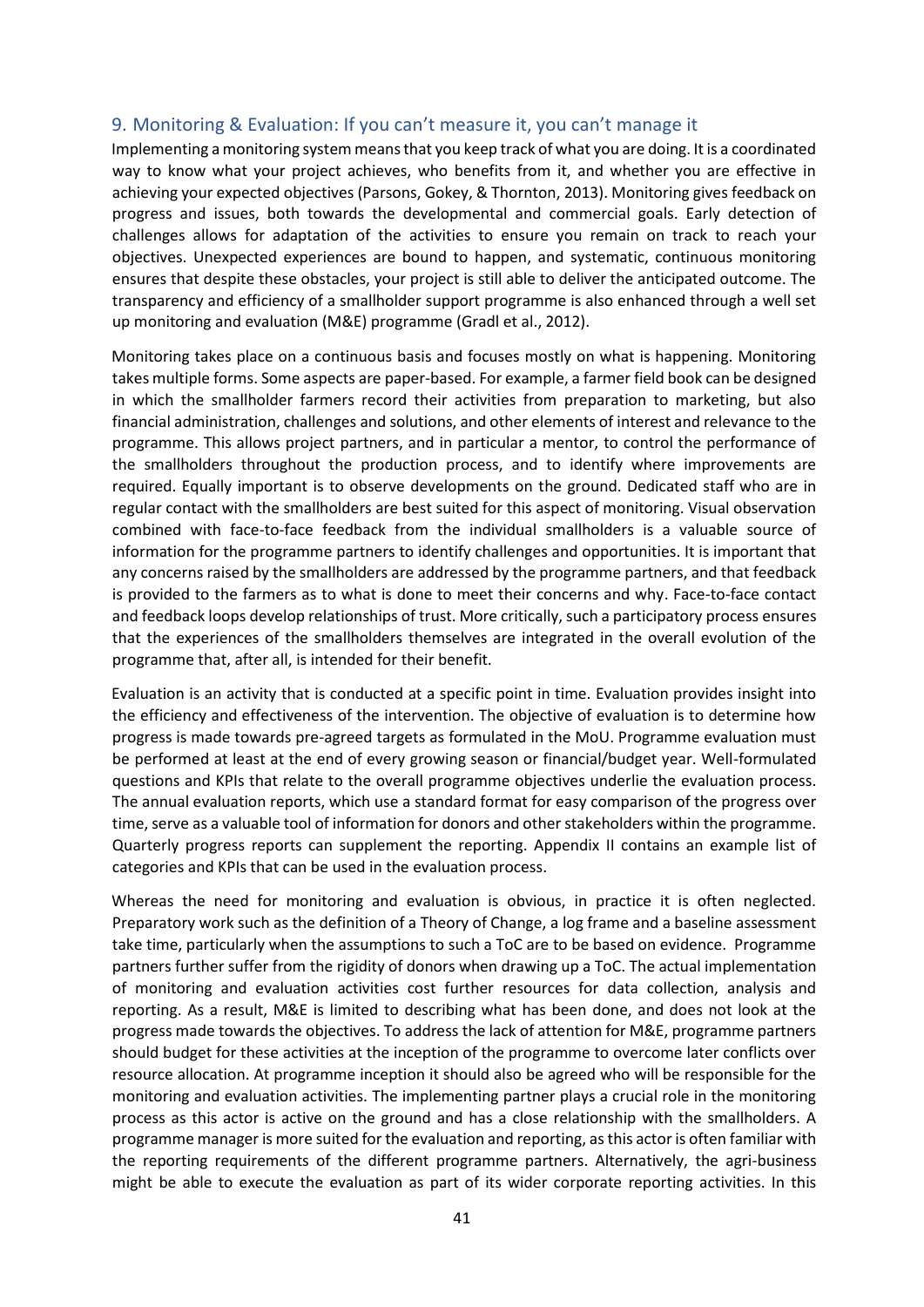scenario the reporting team should have a sufficient understanding of the importance and interpretation of the developmental goals of the smallholder support programme. A third option is to engage the services of an objective third party. A note of caution for this option is that the use of such an external actor might confuse the smallholders. Overall, monitoring and evaluation must form a meaningful part of the overall process, without it being a drag on the overall implementation.

### <span id="page-42-0"></span>10. Scaling: growing reach and impact

Albeit not a goal in itself, scaling is perceived as important in order to increase the potential impact of "islands of success" and become "accepted common practice" (Sopov et al., 2014). Numerous concepts of scaling exist, but an approach that suits inclusive businesses is that of scaling in, out or up (Chamberlain & Anseeuw, 2016). Scaling in increases the level of inclusiveness for the existing beneficiaries without changing the overall structure of the support programme. This is achieved by intensifying the implementation of the four dimensions of inclusiveness, namely ownership, voice, risk, and reward. Scaling out takes place when the number of beneficiaries is increased within an existing structure of a support programme. Scaling out includes internal growth of the programme, but also the potential for replication. Scaling up enhances the complexity of the support programme through the application of additional instruments and stakeholders. Each of these scaling concepts can potentially increase the overall impact of inclusive business in achieving rural development and a more equal agricultural sector. Scaling of a smallholder support programme builds on the embedded relationship and trust that resulted from the pilot implementation.

Increasing the level of inclusion for smallholders in an existing commercial value chain partnership has potential particularly in the areas of ownership and voice. Higher levels of ownership over land can increase the commitment of a smallholder to the farming business. Increased asset ownership provides the smallholder with more control over the activities on the farm, or over downstream valueadding activities. Such an increase in ownership is one of the anticipated outcomes of several inclusive businesses. Indeed, it is envisaged that over time, the financial rewards from commercial value chain integration allows the smallholders to invest in their farming assets. Partners in the inclusive business should certainly stimulate the smallholder in building their assets, as ownership is an essential first step in the path of accumulation. As outlined in Section 5, smallholder assets should be funded by themselves, rather than through grants. Scaling in can furthermore take place by increasing the engagement of the smallholders in decision-making processes. A period of skill development is designed to serve this purpose. Knowledge gaps often result in lower levels of inclusiveness in practice than anticipated (Chamberlain & Anseeuw, 2017), but this should be overcome in time. The commercial partners need to be open to higher levels of decision-taking engagement by the smallholder partners. Involving the smallholders throughout the development, operation and management processes ensures that the objectives and concerns of the farmers are incorporated in the programme, which has a positive impact on their buy-in and builds trust in the programme. Giving the smallholders a voice improves the sustainability of the partnership.

Scaling out occurs through inclusion of more smallholders in the commercial value chain, either within the same project (e.g. Heineken BE-FED), or through the replication of a business model (e.g. SPAR Rural Hubs). Scaling out in practice has been limited. In particular, the transaction costs related to smallholder farming interaction, the performance of the smallholders, and internal struggles within smallholder communities have made commercial partners reluctant to enhance the number of smallholders they work with. The option of increasing the number of members in a collective organisation raises questions regarding property and residual rights (Cook, 1995). Replication is impeded by the critical role of the main managers of an inclusive business. Individual drive cannot be replicated, causing a successful model in one place to fail elsewhere. This shows that there are still significant hurdles for smallholder participation in commercial value chains.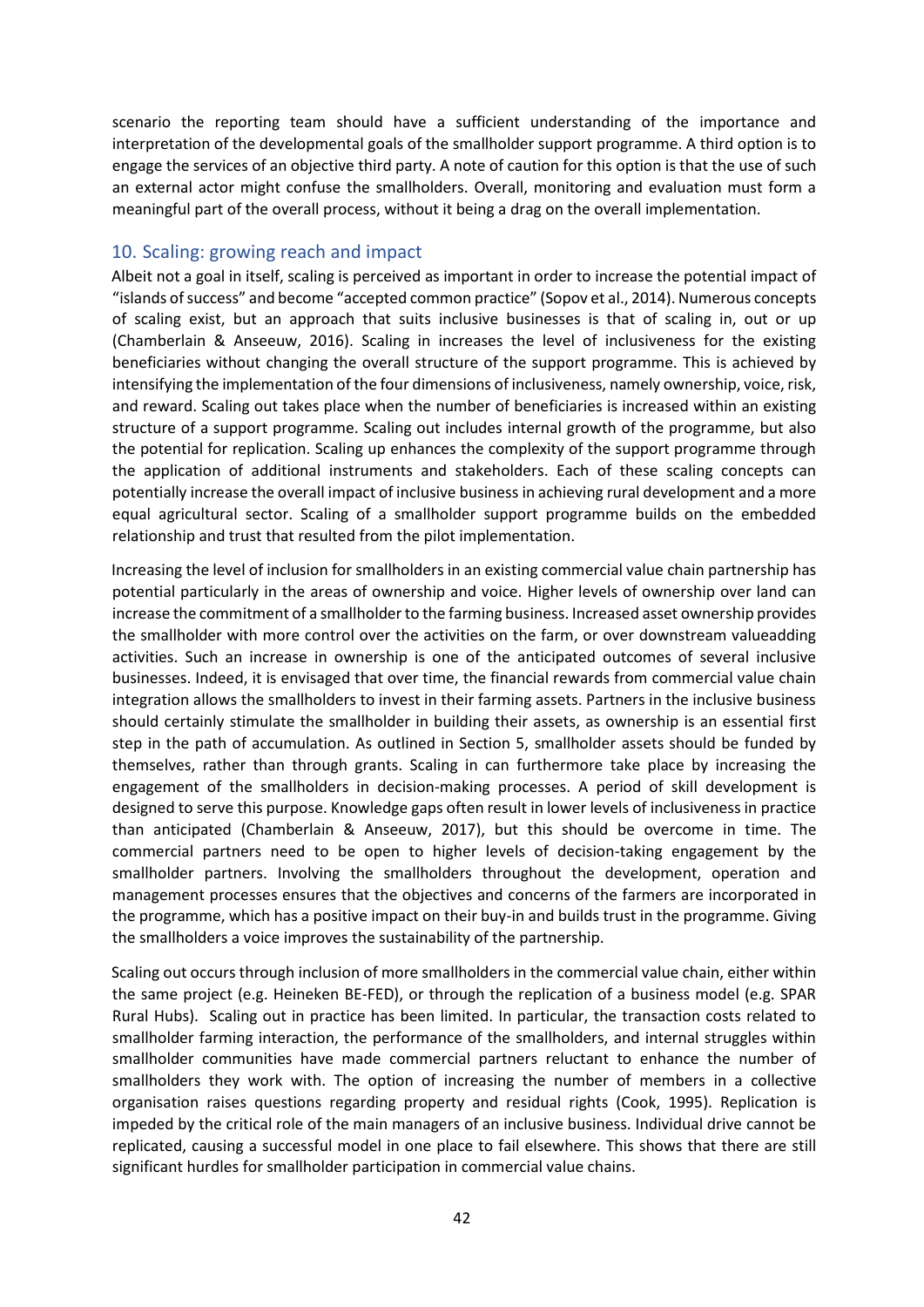Scaling up can be needed to achieve scaling in or out. In particular, smallholders might have to organise themselves into collective organisations to increase their voice in an inclusive partnership. Or the commercial partner might request such a group structure to reduce its transaction costs in order to increase the number of smallholders it works with. However, a collective organisation adds complexity and challenges such as control, influence and free-rider problems (Section 3.3). Another example is the expansion of the partnership to include external financial service providers. Such a partner has the resources to fund and manage larger numbers of smallholders. Experience with a particular model has motivated partners to adjust the way in which their partnership is structured, sometimes resulting in more inclusion, more often in less inclusive models (Chamberlain & Anseeuw, 2016).

Smallholders support programmes initially pay high learning costs. These relate to agricultural practices, but also to a mutual understanding between commercial partner and smallholders. Only after the pilot has been proven stable and successful can scaling been rolled out. Without a proven model and value proposition, the risks for smallholders will be too high, and they will not remain in the relationship. Similarly, commercial partners need to see the financial sustainability of working with smallholder farmers. These results cannot be expected in a short timeframe. A minimum of five years is a guideline for such partnerships to stabilise and bear fruit.

Alternative to scaling smallholder participation in commercial value chains, the partners can opt to end or exit the initiative. Several elements can cause a smallholder support programme to end. In particular, funding can be limited to a certain time frame. Partners such as project managers, NGOs, donors and other service providers need to plan for their exit, preferably setting a clear point in time for the commercial partner and smallholders as to when their collaboration has to reach financial sustainability. This reality already needs to be spelled out in the MoU, providing clarity for all actors engaged. An exit strategy can be based on goals achieved, a fixed term or can be reached on mutual agreement (Menden et al., 2019). But, even when certain partners exit the partnership, the smallholders and commercial agribusiness can continue their alliance, either with additional support to the farmers or on an independent footing. If the project is successful, the smallholders are able to choose if, how and with whom they want to work. Other projects end more suddenly when a partner decides to withdraw their committed support. In such situations, it is important for this partner to be transparent as to the reason why they exit the programme. Questions that need to be anticipated before such a situation occurs relate to the rights of the other partners to continue with the initiative, financial responsibilities and legal implications. Alternatively, all partners can agree to terminate a programme, in particular because objectives are not being met. Consequences of non-performance of the programme equally need to be discussed at the time when the MoU is being drafted.

Overall, exit strategies for particular partners and for the overall partnership have to be talked about and detailed before the actual implementation on-the-ground.

#### <span id="page-43-0"></span>11. Conclusion

This Theory of Change aims to provide a practical guideline for agribusinesses, NGOs, financers and other stakeholders to engage in successful and sustainable partnerships with smallholder farmers. It provides details on the processes, pitfalls and critical factors that apply to all initiatives that aim to engage smallholder farmers in commercial value chains. An initiative needs to start with the identification of the business case in which partners formulate their objectives, their capacities and their needs. Subsequently, the partners and most suitability business need to be identified. The value chain in which the partnership operates partly determines the instruments that make up the most suitable business model. Finetuning the details of the model is and iterative process that needs to take note of the local context in which the project is to be rolled out. Regardless of the partners, value chain,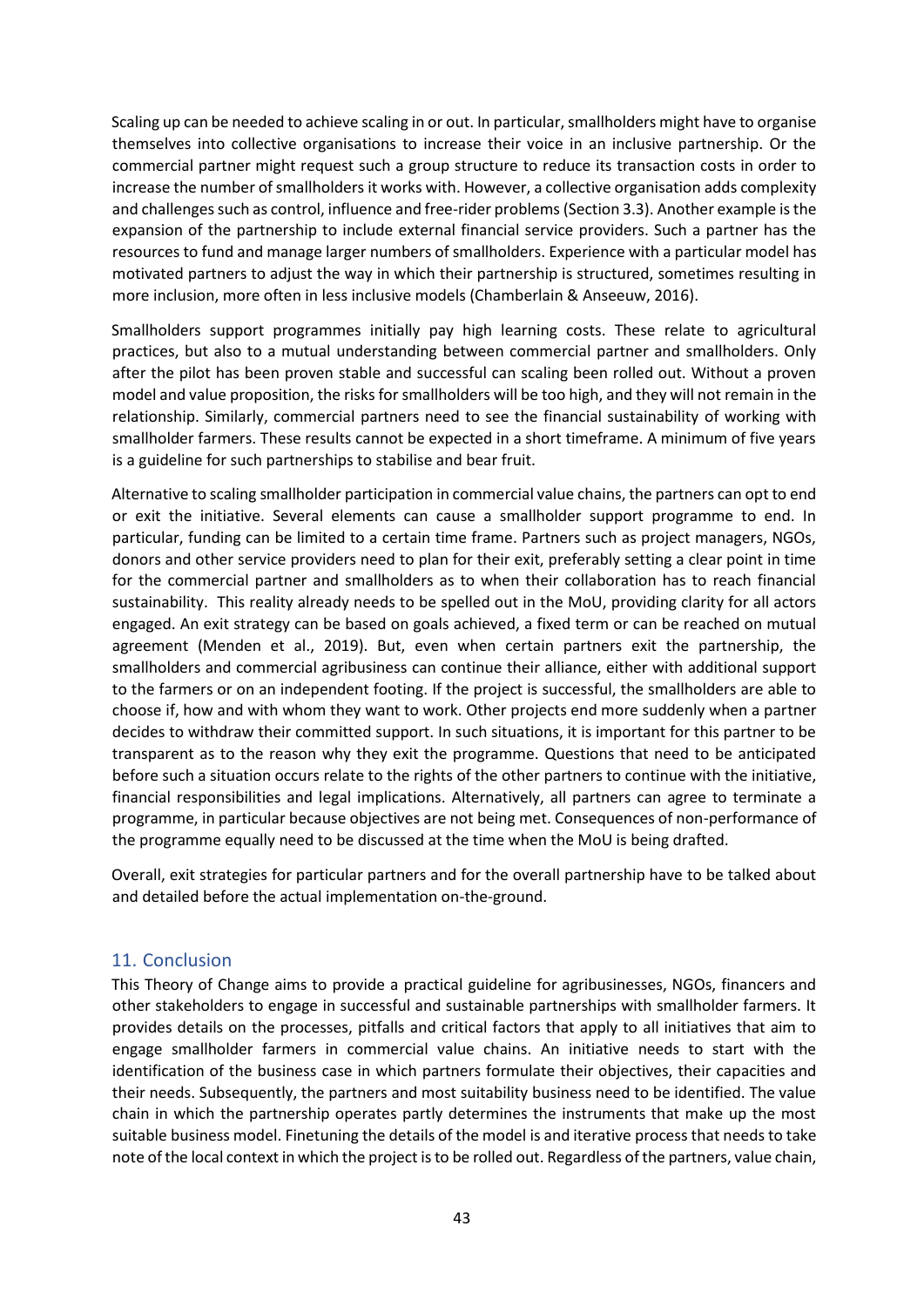and local circumstances, the following characteristics are crucial to agribusiness-smallholder partnerships:

- Joint transparent decision making  $-$  the smallholders need to be empowered in the partnership;
- Clear demarcation of roles and responsibilities per partner;
- Adaptability and flexibility  $-$  new approaches in an unfamiliar context require regular adjustments and a learning-by-doing attitude;
- Innovation in partners, in business model, in products/services, etc.;
- The central role of key individuals driven individuals who look beyond business-as-usual are indispensable in building and implementing the partnerships;
- Time to build trust, knowledge and to reach results.

Once a successful pilot has been established in which the business model has proven itself, the partners have learned through the pilot implementation and relationships of trust have been build can the inclusive business be scaled. As with the initial project, the above-mentioned characteristics need to be applied anew, with the business model being adjusted to a new local context.

Albeit partnerships with smallholder farmers are challenging, the business climate is becoming more attuned to commercial actors taking more note of their role as corporate citizens. Consumers, large organisations, NGOs and governments become more critical of profit-driven corporate actors. This stimulates the business case for agribusinesses to engage with local smallholders. Numerous successful initiatives have been implemented and the ever-increasing lessons, also from failed projects, improve the likelihood of success. This guide is to assist those embarking on future endeavours to grow inclusive businesses with the aim to improve the livelihoods of smallholders through commercial value chain engagement.

#### <span id="page-44-0"></span>12. References

- Aliber, M., Baiphethi, M., De Satge, R., Dension, J., Hart, T., Jacobs, P., … Tapela, B. N. (2010). *Strategies to support South African smallholders as a contributon to government's second economy stategy. Volume 1: Situation analysis, fieldwork findings and main conclusions*. Cape Town: Institute for Poverty, Land and Agrarian Studies.
- Anseeuw, W., Fréguin-Gresh, S., Biénabe, E., Banda, K., Derembwe, A., & Nicholson, R. (2011). *Assessment of agricultural contracts for market access in South Africa - a smallholders' perspective*. Pretoria.
- Attaie, H., & Fourcadet, O. (2003). *Guidelines for value chain analysis in the agri-food sector of transitional and developing economies*. Cergy Pontoise/Rome.
- Awethu Project. (2018). SME Equity Fund. Retrieved July 23, 2018, from http://www.awethuproject.co.za/products/sme-equity-fund
- Barrett, C. B., Bachke, M. E., Bellemare, M. F., Michelson, H. C., Narayanan, S., & Walker, T. F. (2012). Smallholder Participation in Contract Farming: Comparative Evidence from Five Countries. *World Development*, *40*(4), 715–730. https://doi.org/10.1016/j.worlddev.2011.09.006
- Baumann, P. (2000). *Equity and Efficiency in Contract Farming Schemes: The Experience of Agricultural Tree Crops* (Working Paper 139). London.
- BCtA. (n.d.). *Measuring Value of Business Call to Action Initiatives: A Results Reporting Framework*. New **New Solution Contract Contract Contract Contract Contract Contract Contract Contract Contract Contract Contract Contract Contract Contract Contract Contract Contract Contract Contract Contract Contract Contract Contra**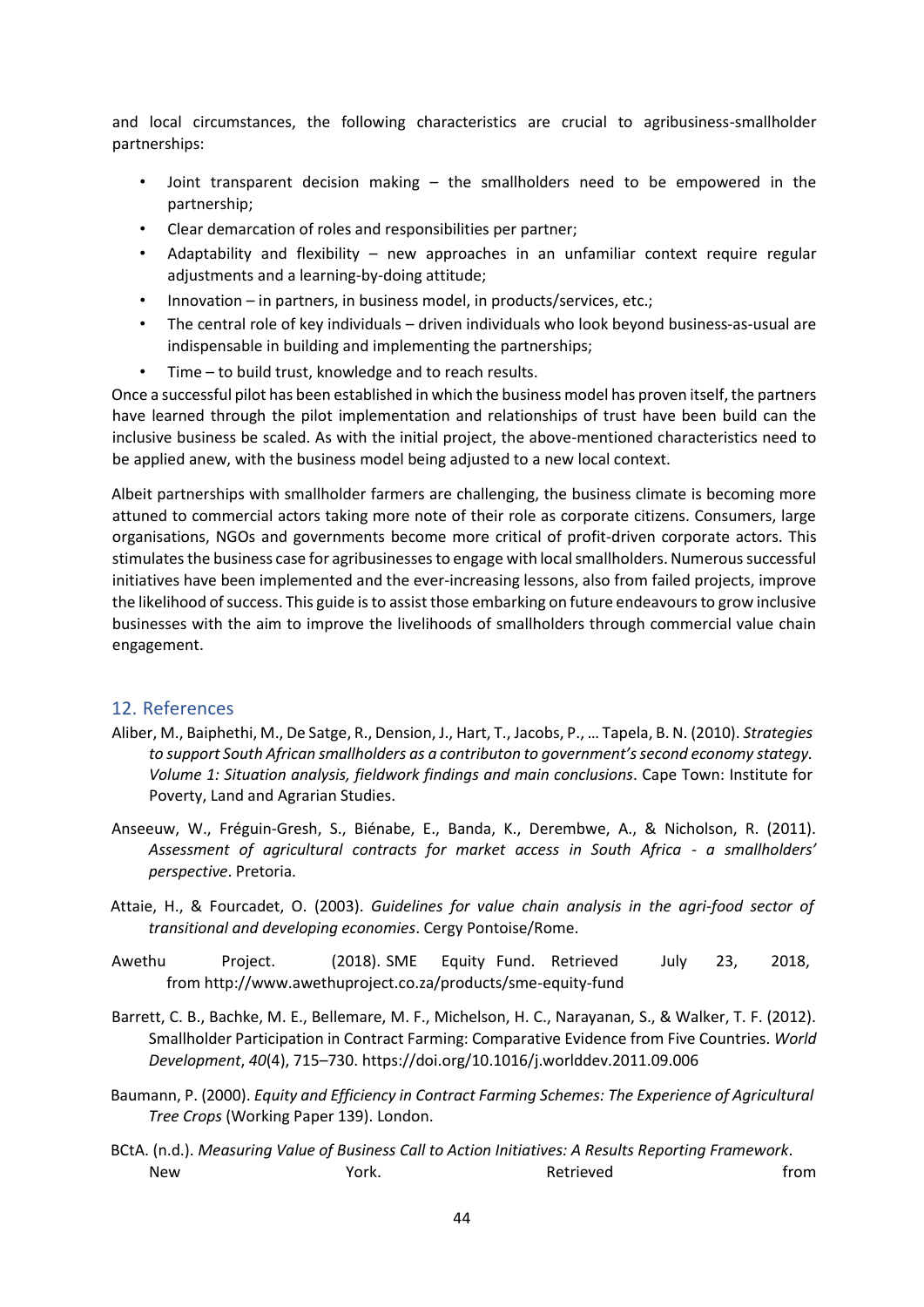https://www.businesscalltoaction.org/sites/default/files/resources/BCtA-Reporting-ResultsFINAL.pdf

- Berdegué, J. A., Biénabe, E., & Peppelenbos, L. (2008). *Innovative practice in connecting small-scale producers with dynamic markets* (Regoverning Markets Innovative Practice series). London.
- Bijman, J. (2008). *Contract Farming in Developing Countries. An overview*. Wageningen: Wageningen University.
- Bonney, L., Clark, R., Collins, R., Dent, B., & Fearne, A. (2009). *Sustainable value chain analysis: An agrifood chain diagnostic*. University of Tasmania/Kent Business School/The University of Queensland.
- Breuer, H., Fichter, K., Lüdeke-Freund, F., & Tiemann, I. (2018). Sustainability-oriented business model development: principles, criteria and tools. *International Journal of Entrepreneurial Venturing*, *10*(2), 256–286. https://doi.org/10.1504/ijev.2018.10013801
- Casaburi, L., & Willis, J. (2018). Time versus state in insurance: Experimental evidence from contract farming in Kenya. *American Economic Review*, *108*(12), 3778– 3813. https://doi.org/10.2139/ssrn.2922028
- Chaddad, F. R., & Iliopoulos, C. (2013). Control Rights, Governance, and the Costs of Ownership in Agricultural Cooperatives. *Agribusiness*, *29*(1), 3–22. https://doi.org/10.1002/agr.21328
- Chamberlain, W. O., & Anseeuw, W. (2016). The Scalability Potential of Inclusive Business in Agriculture: Can Bigger Be Better and For Whom? In *World Bank Conference on Land and Poverty, March 14-18*. Washington D.C.: The World Bank.
- Chamberlain, W. O., & Anseeuw, W. (2017). *Inclusive Businesses in Agriculture. What, how and for whom? Critical insights based on South African cases*. Stellenbosch: SUN MeDIA MeTRO. https://doi.org/10.18820/9781928355090
- Chamberlain, W. O., & Anseeuw, W. (2018). Inclusiveness revisited: Assessing Inclusive Businesses in South African Agriculture. *Development Southern Africa*, *0*(0), 1–16. https://doi.org/10.1080/0376835X.2018.1518708
- Chamberlain, W. O., & Anseeuw, W. (2019). Inclusive businesses in agriculture: Defining the concept and its complex and evolving partnership structures in the field. *Land Use Policy*, *83*. https://doi.org/10.1016/j.landusepol.2019.02.008
- Chipfupa, U., & Wale, E. (2018). Explaining smallholder aspirations to expand irrigation crop production in Makhathini and Ndumo-B, KwaZulu-Natal, South Africa. *Agrekon*, *57*(3–4), 284– 299. https://doi.org/10.1080/03031853.2018.1531773
- Cook, M. L. (1995). The future of U.S. agricultural cooperatives: A neo-institutional approach. *American Journal of Agricultural Economics*, *77*(5), 1153–1159.
- Cousins, B., & Chikazunga, D. (2013). "Defining smallholder farmers in South Africa."
- Cramb, R. A. (2013). Palmed Off: Incentive Problems with Joint-Venture Schemes for Oil Palm Development on Customary Land. *World Development*, *43*, 84–99. https://doi.org/10.1016/j.worlddev.2012.10.015
- CSAF. (2019). Theory of Change. Retrieved June 16, 2016, from https://csaf.org/impact/theoryofchange/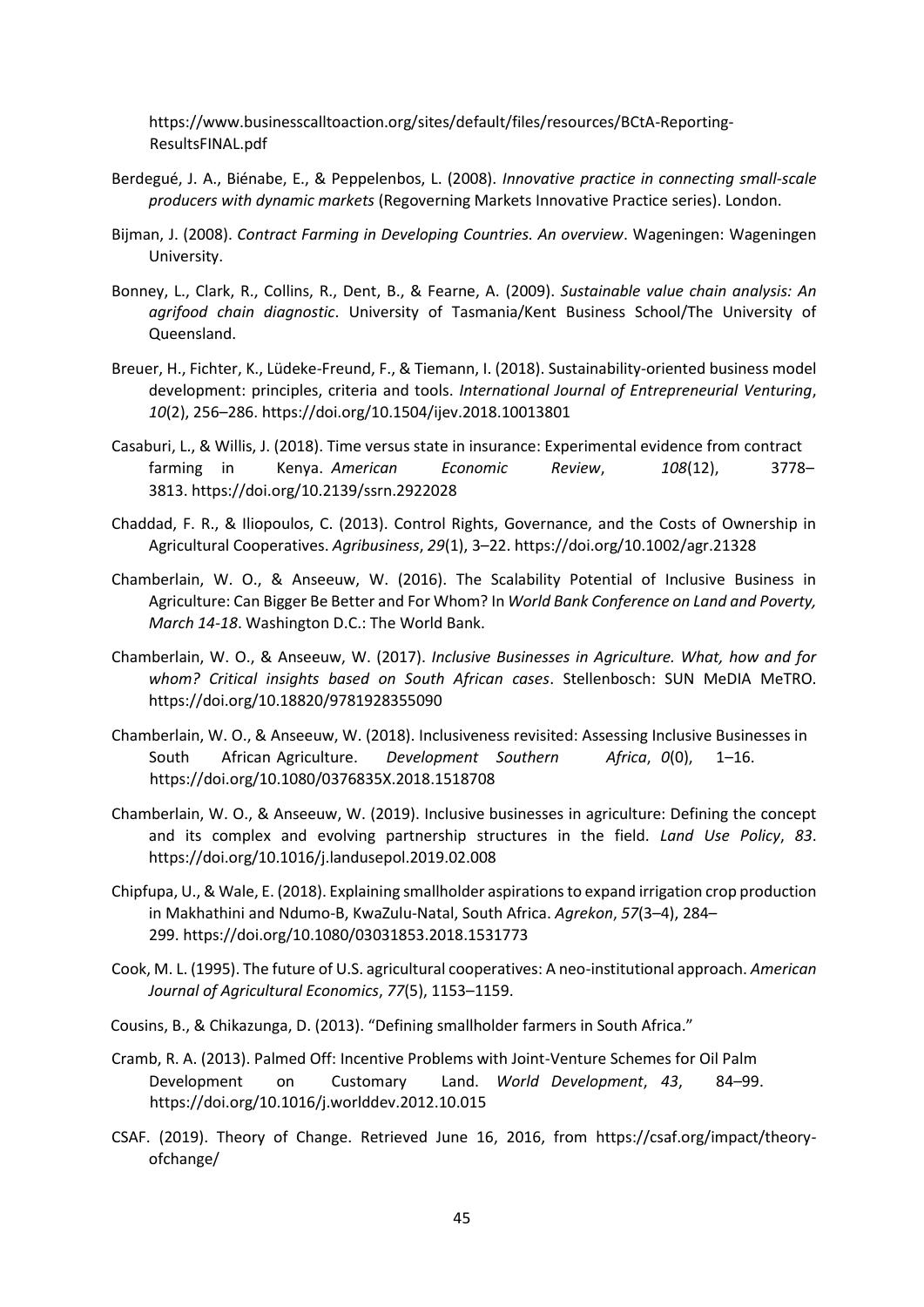- de Koning, M., & de Steenhuijsen Piters, B. (2009). *Farmers as shareholders: A close look at recent experience*. Amsterdam: Royal Tropical Institute (KIT).
- Fischer, E., & Qaim, M. (2011). Smallholder farmers and collective action: What determines the intensity of participation? In *German Development Economics Converence, Berlin*. Berlin. Retrieved from Collective action has become an important strategy for smallholders in developing%0Acountries to remain competitive in rapidly changing markets. However, within farmer groups, the%0Acommitment of individual members can vary, as the expected net benefits a
- Fischer, E., & Qaim, M. (2012). Linking smallholders to market: Determinants and impacts of farmer collective action in Kenya. *World Development*, *40*(6), 1255–1268. https://doi.org/j.worlddev.2011.11.018
- German, L., Cotula, L., Gibson, K., Locke, A., Bonanno, A., & Quan, J. (2018). *Land governance and inclusive business in agriculture: advancing the debate*. London.
- Goosen, X. (2009). the Nature of Mentorship in an Industrial Goods and. *Acta Commercii*, *9*(1), 41–59.
- Goosen, X., & van Vuuren, L. J. (2005). Institutionalising ethics in organisations: The role of mentoring. *SA Journal of Human Resource Management3*, *3*(3), 61–71. https://doi.org/10.4314/lbsmr.v9i1.24478
- Gradl, C., Ströh de Martínez, C., Kükenshöner, C., & Schmidt, J. (2012). *Growing Business with Smallholders. A guide to inclusive agribusiness*. Bonn.
- Greenberg, S., Swanepoel, S., & Lewis, L. (2018). *Input supply in South Africa's smallholder farmer support programmes: A tale of neo-apartheid plans, dodgy dealings and corporate capture*. Johannesburg.
- Guidi, D. (2011). *Sustainable Agriculture Enterprise: Framing Strategies to Support Smallholder Inclusive Value Chains for Rural Poverty Alleviation* (No. 53). Retrieved from http://www.hks.harvard.edu/centers/cid/publications/research-fellow-graduatestudentworking-papers/cid-research-fellow-and-graduate-student-working-paper-no.-53
- Hall, R. (2007). *The Impact of Land Restitution and Land Reform on Livelihoods* (Research Report No. 32). Cape Town.
- Holloway, G., Nicholson, C., Delgado, C., Staal, S., & Ehui, S. (2000). Agroindustrialization through insitutional innovation: Transactional costs, cooperatives and milk-market development in the east-African highlands. *Agricultural Economics*, *23*(3), 279–288.
- IBAN, & BoP Innovation Centre. (2018). *Innovative finance opportunities for inclusive agri-business*. Bonn. The contract of the contract of the Retrieved contract of the from the from https://www.inclusivebusiness.net/sites/default/files/201812/Innovative\_finance\_for\_inclusive agri.pdf
- Instiglio. (2017). *Results-Based Financing in Agriculture and Land Administration. Potential and key design considerations for RBF to drive greater results in the sectors*. Bogota. Retrieved from https://www.instiglio.org/wp-content/uploads/2018/02/Instiglio-2017\_Sector-Note\_RBFinagriculture-and-land-administration.pdf
- Khulisa Management Services, & University of Cape Town. (2016). *Summary Report of Diagnostic Evaluation of the Government - Supported Smallholder Farmer Sector*. Cape Town.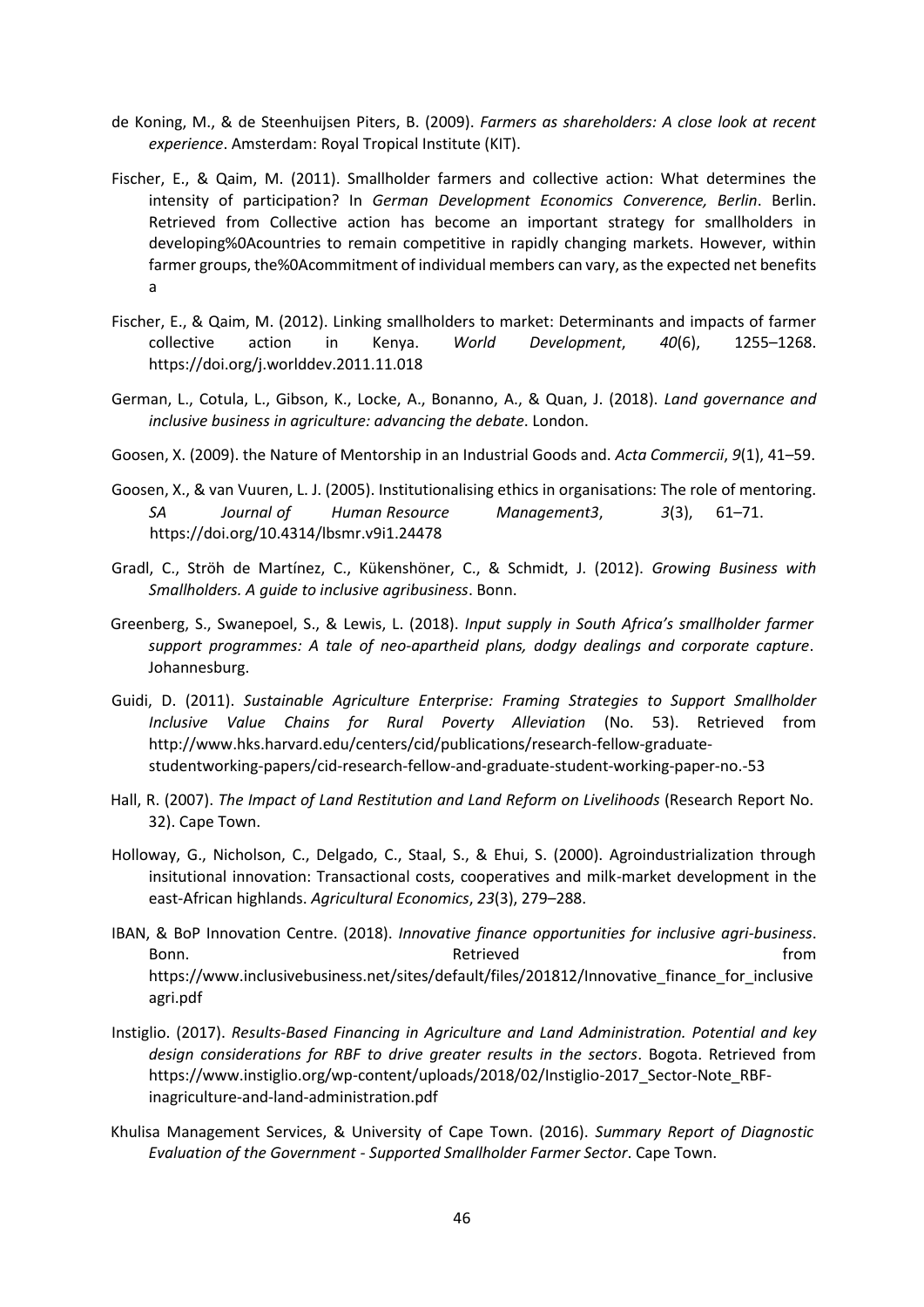- Kruijssen, F., Keizer, M., & Giuliani, A. (2006). *Collective Action for Small-Scale Producers of Agricultural Biodiversity Products* (CAPRI Working Paper No. 71). Washington D.C.
- Lahiff, E., Davis, N., & Manenzhe, T. (2012). *Joint ventures in agriculture: Lessons from land reform projects in South Africa*. London/Rome/Cape Town: IIED/IFAD/FAO/PLAAS.
- Machethe, C. L. (1990). Factors contributing to poor performance of agricultural co-operatives in less developed areas. *Agrekon*, *29*(4), 305–309. https://doi.org/10.1080/03031853.1990.9525116
- Markelova, H., Meinzen-Dick, R., Hellin, J., & Dohrn, S. (2009). Collective action for smallholder market access. *Food Policy*, *34*(1), 1–7. https://doi.org/10.1016/j.foodpol.2008.10.001
- Menden, A., van der Vleuten, N., Pirzer, C., & von Blomberg, I. (2019). *NGO and company partnerships for inclusive business*. Berlin.
- Nang'ole, E., Mithöfer, D., & Franzel, S. (2011). *Review of guidelines and manuals for value chain analysis for agricultural and forest products* (ICRAF Occasional Paper No. 17). Nairobi.
- Ngaka, J. (2019). The draft National Policy on Comprehensive Producer Development Support (NPCPDS) - draft 6.1. In *National Stakeholder Workshop*. Benoni, Johannesburg: Department of Agriculture, Forestry and Fisheries.
- Okbandrias, M. A., & Okem, A. E. (2016). Cooperatives in vogue: A case study of cooperatives in South Africa. In A. E. Okem (Ed.), *Theoretical and Empirical Studies on Cooperatives. Lessons for Cooperatives in South Africa* (pp. 71–80). Cham: Springer. https://doi.org/10.1007/978-3- 31934216-0
- Okunlola, A., Ngubane, M., Cousins, B., & du Toit, A. (2016). *Challenging the stereotypes: Small-scale black farmers and private sector support programmes in South Africa. A national scan* (Vol. 53). Cape Town. Cape Town. Cape Town. https://repository.uwc.ac.za/bitstream/handle/10566/2454/PLAAS\_RR53\_web\_ssca.pdf?seque nce=1&isAllowed=y
- Olubode-Awosola, O. O., & Van Schalkwyk, H. D. (2006). Mentorship Alliance between South African Farmers: Implication for Sustainable Agriculture Sector Reform. *South African Journal of Economic and Management Sciences*, *9*(4), 554–566. Retrieved from https://sajems.org/index.php/sajems/article/viewFile/1053/350
- Ortmann, G. F., & King, R. P. (2007a). Agricultural Cooperatives I: History, Theory and Problems.

*Agrekon*, *46*(1), 40–68. https://doi.org/10.1080/03031853.2007.9523760

- Ortmann, G. F., & King, R. P. (2007b). Agricultural cooperatives II: Can they facilitate access of smallscale farmers in South Africa to input and product markets? *Agrekon*, *46*(2), 219–244. https://doi.org/10.1080/03031853.2007.9523769
- Parsons, J., Gokey, C., & Thornton, M. (2013). *Indicators of inputs, activities, outputs, outcomes, and impacts in security and justice programming*. London. https://doi.org/10.1016/S00457825(04)00102-1
- Poku, A.-G., Birner, R., & Gupta, S. (2018). How To Make Contract Farming Arrangements Work: Evidence From A Public And A Private Cassava Outgrower Scheme In Ghana. In *30th International Conference of Agricultural Economists, July 28 - August 2*. Vancouver.
- Prowse, M. (2007). *Making contract farming work with co-operatives* (ODI Opinion Papers No. 87). London.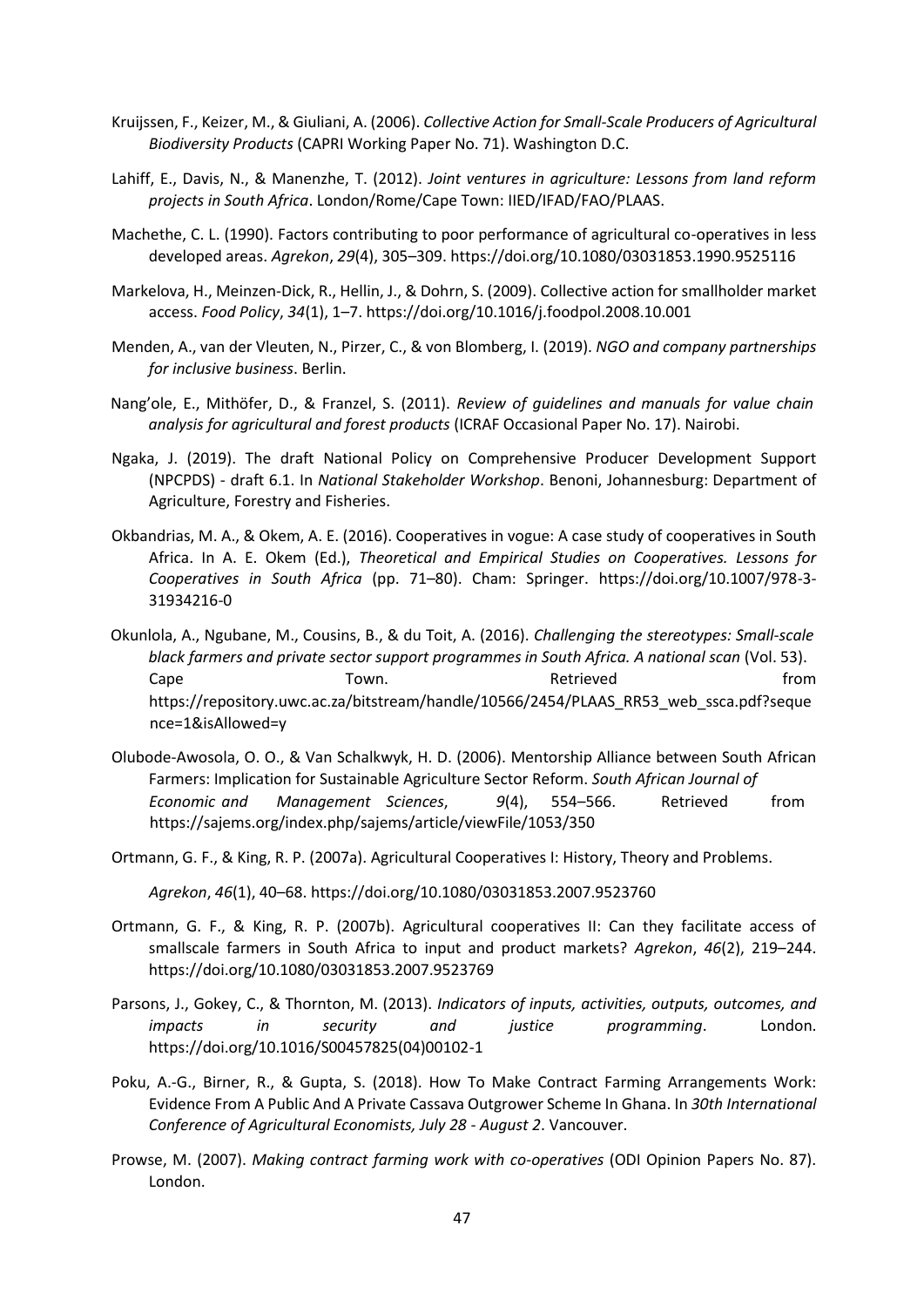Prowse, M. (2012). *Contract Farming in Developing Countries - A Review*. *A Savoir*. Paris.

- Redda, T. (2001). Small-scale milk marketing and processing in Ethiopia. In D. Rangnekar & W. Thorpe (Eds.), *Smallholder dairy production and marketing-Opportunities and constraints. Proceedings of a South-South workshop held at National Dairy Development Board (NDDB), Anand, India, 1316 March 201* (pp. 352–367). Anand, India: NDDB/ACIAR/ILRI.
- Rodrigues, J., & Baker, G. (2012). Grameen Danone Foods Limited (GDF). *International Food and Agribusiness Management Review*, *15*(1), 127–158.
- Saarelainen, E., & Sievers, M. (2011). *Combining Value Chain Development and Local Economic Development* (ILO Value Chain Development No. Briefing Paper 1). *ILO Value Chain Development*. Geneva.
- Shah, T. N. (2016). Farmer producer companies: Fermenting new wine for new bottles. *Economic and Political Weekly*, *51*(8), 15–20.
- Sopov, M., Saavedra, Y., Sertse, Y., Vellema, W., & Verjans, H. (2014). *Is Inclusive Business for you? Managing and upscaling an inclusive company: Lessons from the field*. Wageningen: Centre for Development Innovation, Wageningen UR.
- Starbucks. (2015). Starbucks More Than Doubles Global Farmer Loan Commitment to \$50 Million. Retrieved June 13, 2019, from https://stories.starbucks.com/stories/2015/starbucks-morethandoubles-global-farmer-loan-commitment/
- Terblanché, S. E. (2011). Mentorship a key success factor in sustainable land reform projects in South Africa. *South African Journal of Agricultural Extension*, *39*, 55–74.

Van Averbeke, W., Denison, J., & Mnkeni, P. N. S. (2011). Smallholder irrigation schemes in South Africa: A review of knowledge generated by the Water Research Commission. *Water SA*, *37*(5), 797– 808. https://doi.org/10.4314/wsa.v37i5.17 van der Velden, I., Saab, W., Gorter, J., van Monsjou, W., Bolton, J., & Evans, G. (2017). *Driving Innovations in Smallholder Engagement. Insights in Service Delivery and Finance*. Utrecht. Retrieved from https://www.idhsustainabletrade.com/publication/driving-innovationssmallholder-engagement/

- van der Walt, L. (2005). The resuscitation of the cooperative sector in South Africa. In *International Cooperative Alliance XXI International Research Conference, 11-14 August 2005*. Cork, Ireland. https://doi.org/10.1016/s0140-6736(00)97095-8
- Verhofstadt, E., & Maertens, M. (2014). Smallholder cooperatives and agricultural performance in Rwanda: Do organizational differences matter? *Agricultural Economics*, *45*(S1), 39–52. https://doi.org/10.1111/agec.12128
- Vermeulen, S., & Cotula, L. (2010). *Making the most of agricultural investment: A survey of business models that provide opportunities for smallholders*. London/Rome/Bern: IIED/FAO/IFAD/SDC.
- Young, C. Y., & Wright, J. (2001). Mentoring: The components for success. *Journal of Instructional Psychology*, *28*(3), 202–206.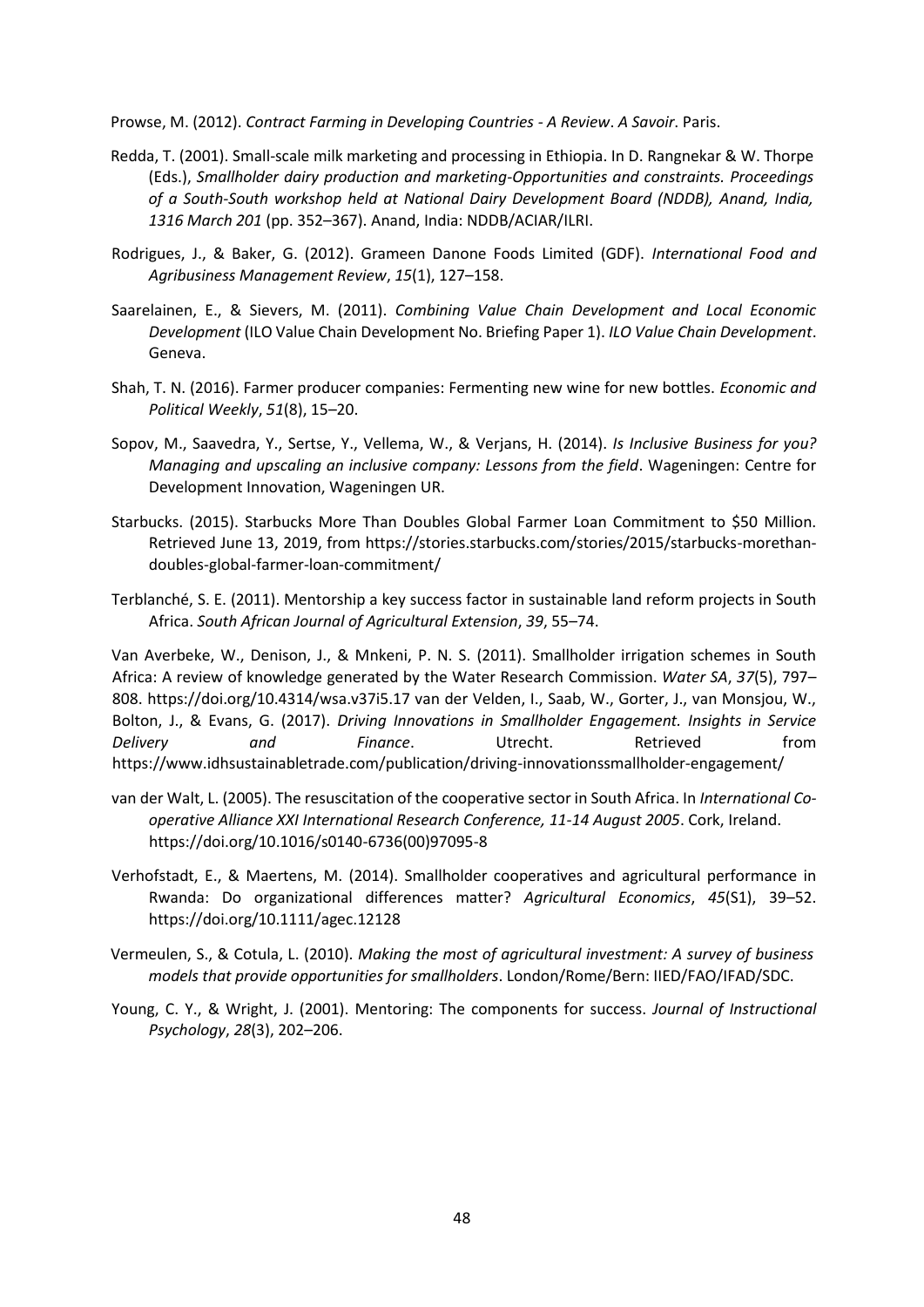## <span id="page-49-0"></span>Appendix I – Example KPIs for monitoring and evaluation purposes

This appendix lists a number of potential KPIs. These are selected and adapted from a longer list of KPIs as published in Van der Velden et al. (2017).

| Category          | <b>Definition</b>                                           | Methodology                                                                                                            |
|-------------------|-------------------------------------------------------------|------------------------------------------------------------------------------------------------------------------------|
| Case owner        | Programme staff - overhead                                  | Number of staff dedicated to the programme                                                                             |
| Scope & context   | Location                                                    | The region in which the programme is<br>implemented                                                                    |
| Scope & context   | Total number of farmers                                     | The total number of farmers (agree on how to<br>deal with collectives with non-active members)                         |
| Farmer economics  | Productivity                                                | Production per ha                                                                                                      |
| Farmer economics  | Profitability                                               | Profitability per ha                                                                                                   |
| Efficiency        | Total cost per farmer (%<br>production value)               | Total cost of programme per farmer as % of<br>total value of crop revenues per farmer                                  |
| Efficiency        | Total cost per farmer<br>(%<br>product sourced)             | Total cost of programme per farmer as % of total<br>value of crop sourced per farmer                                   |
| Efficiency        | Cost per farmer per year                                    | Average annual programme cost per farmer                                                                               |
| Efficiency        | Loyalty rate                                                | % of production sold through the programme                                                                             |
| Sustainability    | Total programme cost                                        | Total net income incl. service revenues and<br>donor funding, excl. commercial revenues                                |
| Sustainability    | % programme costs<br>recovered from payment for<br>services | % of programme expenses recovered by<br>revenues from programme services                                               |
| Sustainability    | Value creation at farm level                                | Total value created at farm level per Rand<br>invested in the programme. Includes adopting<br>and non-adopting farmers |
| Costs             | Programme costs                                             | Differentiate<br>%<br>(training,<br>activity<br>per<br>certification, input support, etc.)                             |
| Service: training | Cost per farmer                                             | Total and average annual cost per farmer                                                                               |
| Service: training | Price charged to farmer                                     | Avg. annual price charged to farmer as % of<br>total costs to per farmer (Rand and %)                                  |
| Service: training | Training per farmer                                         | Avg. annual number of training days per farmer                                                                         |
| Service: inputs   | Amount applied                                              | % of amount of fertiliser/crop protection<br>applied compared to recommended                                           |
| Service: inputs   | Costs                                                       | Costs of fertiliser/crop protection (per ha)<br>incurred by farmer                                                     |
| Service: inputs   | Price charged to farmer                                     | Price charged to farmer for fertiliser/crop<br>protection                                                              |
| Service: finance  | Avg. loan per farmer                                        | Avg. annual amount of cash or input credit a<br>farmer receives                                                        |
| Service: finance  | Avg. Ioan duration                                          | Avg. time (in months) until loan is repaid                                                                             |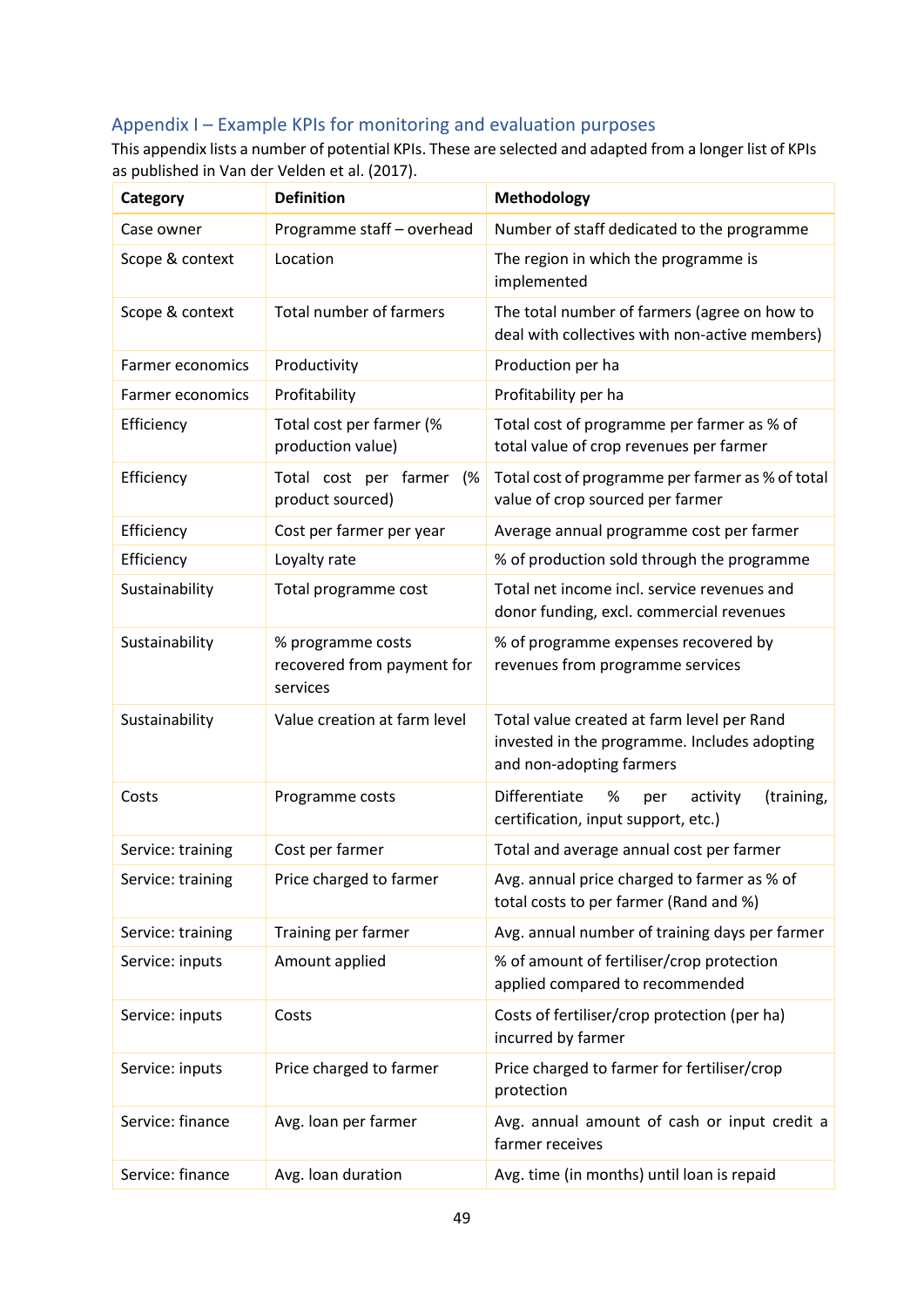| Service: finance            | Default rate              | % of farmers not repaying their debts                                          |
|-----------------------------|---------------------------|--------------------------------------------------------------------------------|
| Service:                    | Crops included in service | Number of crops the programme provides                                         |
| diversification             | provision                 | services on (e.g. training, provision of seeds)                                |
| Service:                    | Food crops included in    | Number of food crops the programme provides                                    |
| diversification             | service provision         | services on                                                                    |
| Service:<br>diversification | Degree of diversification | % of gross revenue not coming from main crop<br>supported within the programme |